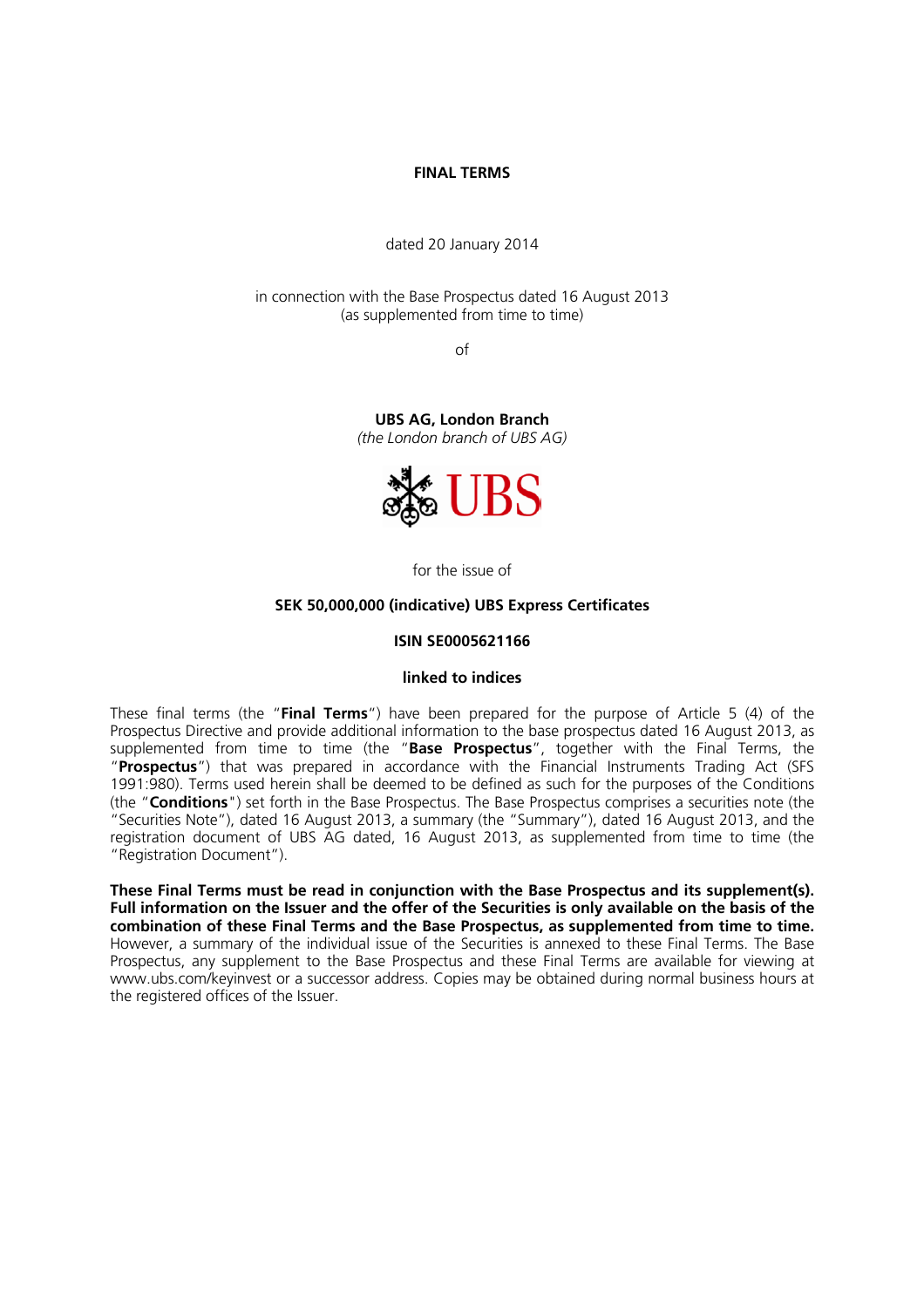| <b>TABLE OF CONTENTS</b>                                  |       |
|-----------------------------------------------------------|-------|
|                                                           | PAGE: |
| <b>OVERVIEW ON THE SECURITY STRUCTURE</b>                 | 3     |
| <b>PART A - PRODUCT TERMS</b>                             | 4     |
| <b>PART B - OFFERING AND SALE</b>                         | 12    |
| I. Offering for Sale and Issue Price                      | 12    |
| II. Subscription, Purchase and Delivery of the Securities | 13    |
| <b>PART C - OTHER INFORMATION</b>                         | 14    |
| I. Listing and Trading                                    | 14    |
| II. Commissions paid by the Issuer                        | 14    |
| III. Rating                                               | 14    |
| IV. Consent to Use of Prospectus                          | 14    |
| V. Indication of Yield                                    | 15    |
| VI. Other information about the Securities                | 15    |
| <b>PART D - COUNTRY SPECIFIC INFORMATION</b>              | 16    |
| <b>PART E - INFORMATION ABOUT THE UNDERLYING</b>          | 17    |
| ANNEX TO THE FINAL TERMS: ISSUE SPECIFIC SUMMARY          | 22    |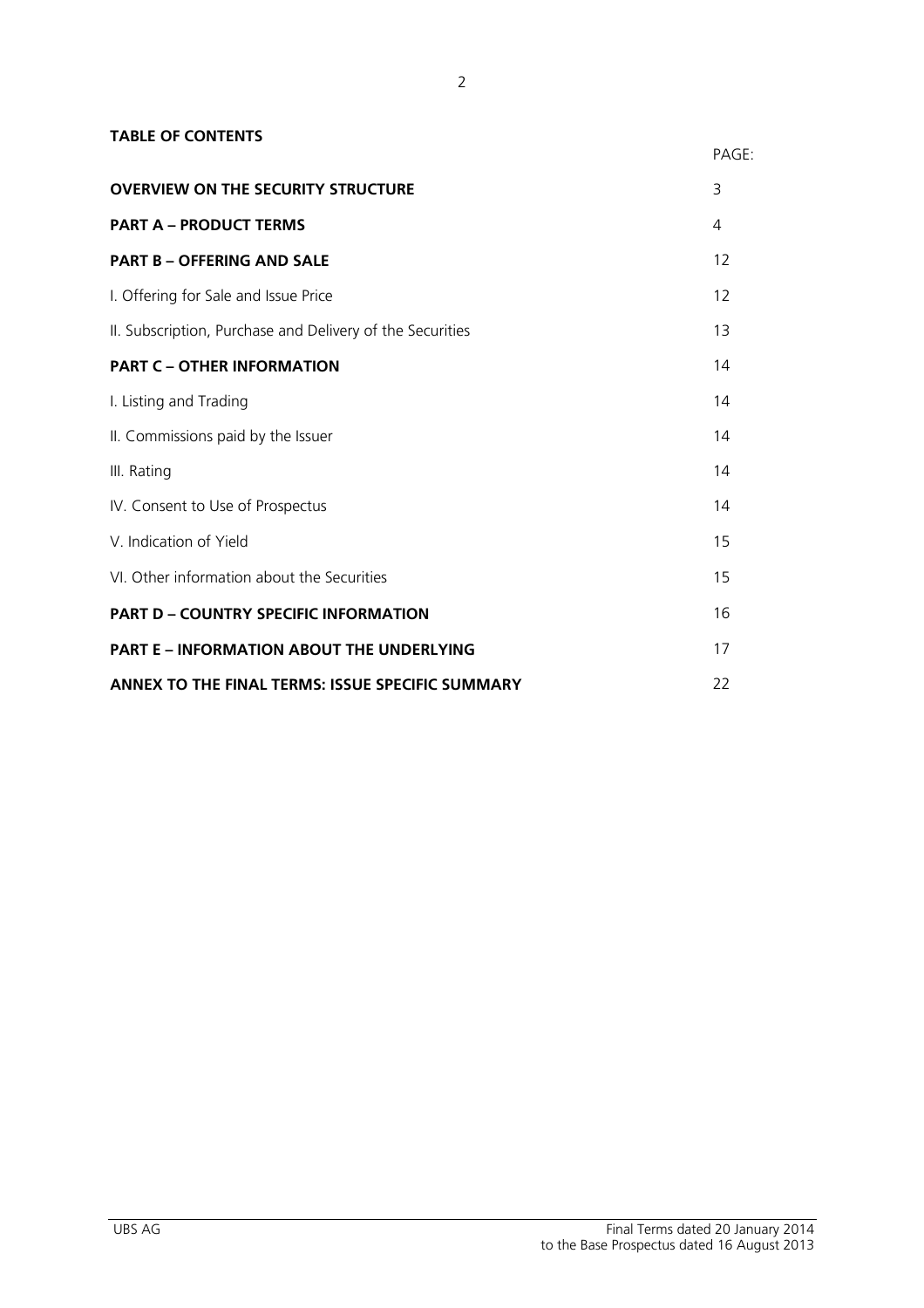# **OVERVIEW ON THE SECURITY STRUCTURE**

#### **Autocallable / Express Securities**

UBS Autocallable/Express Securities are suitable for Securityholders expecting the price of the Underlying(s) to reach certain level(s), as specified in the applicable Product Terms so that the product can early redeem.

In case the price of the Underlying(s) reaches certain level(s) on specific Observation Dates, as specified in the applicable Product Terms, the Securities will be early redeemed prior to the Maturity Date.

If the UBS Autocallable/Express Securities did not expire early on any of the previous Observation Dates, the UBS Autocallable/Express Security will be redeemed at the Maturity Date, as specified in the applicable Product Terms. The Redemption Amount in the Redemption Currency depends on the individual product structure, as specified in the applicable Product Terms.

The Redemption Amount may be determined by reference to the performance of one or more Underlying(s), as specified in the relevant Product Terms.

Payment of Coupon or other proceeds linked to the Underlying(s)

In addition, and as specified in the relevant Product Terms, the Securityholder may during the term of the UBS Autocallable/Express Securities be entitled to receive payment of a Coupon or other proceeds, if applicable, as specified in the Product Terms. Such payment may, as specified in the applicable Product Terms, be unconditional or conditional upon a specific performance of the Underlying(s) described in the applicable Product Terms.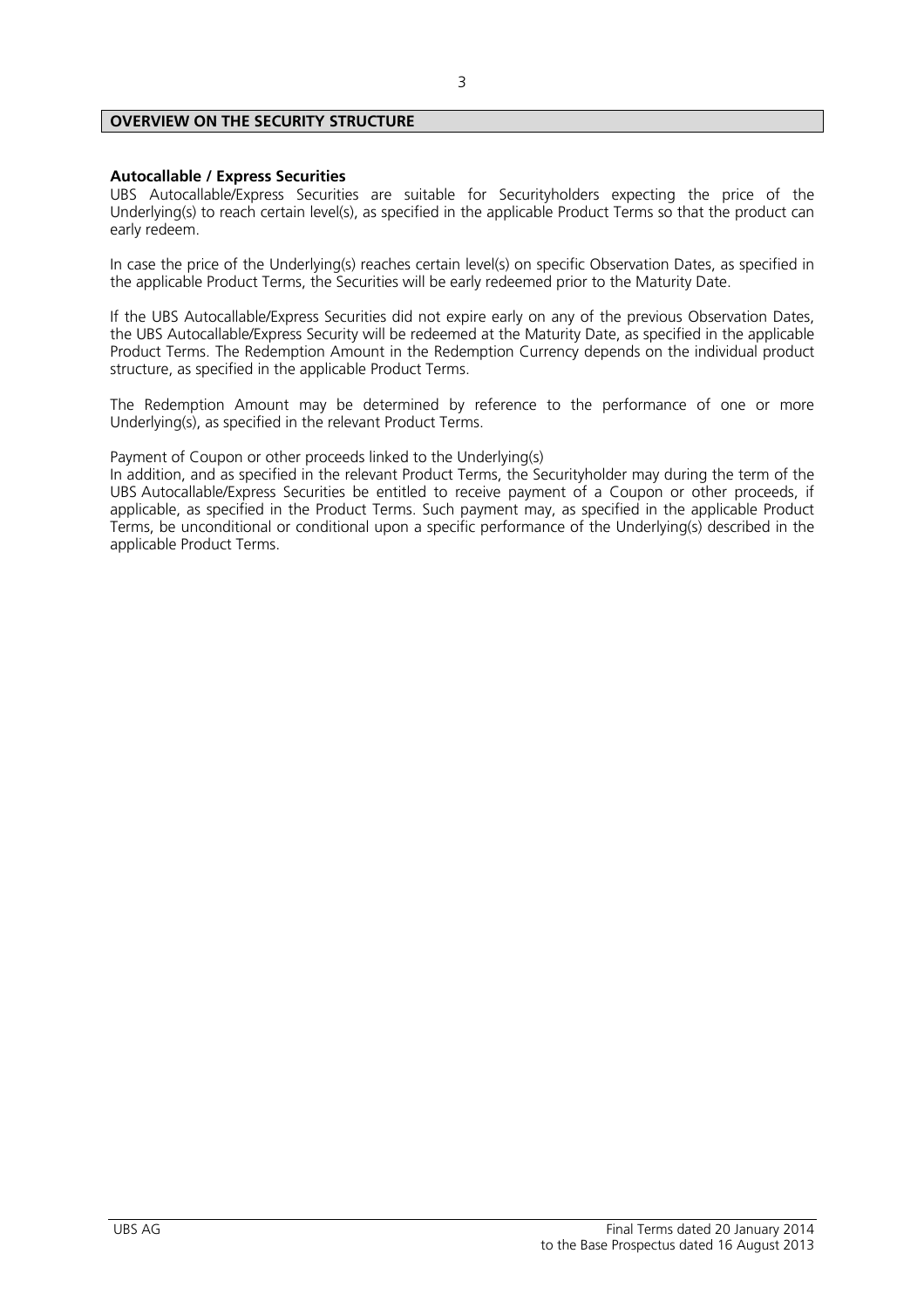# **PART A – PRODUCT TERMS**

The following "**Product Terms**" of the Securities shall, for the relevant Securities, complete and put in concrete terms the General Conditions for the purposes of such Securities. A version of these Product Terms as completed and put in concrete terms for the specific issue will be contained in the applicable Final Terms and must be read in conjunction with the General Conditions.

The Product Terms are composed of

# Part 1: Key Terms and Definitions of the Securities<br>Part 2: Special Conditions of the Securities

# **Special Conditions of the Securities**

Product Terms and General Conditions together constitute the "**Conditions**" of the relevant Securities.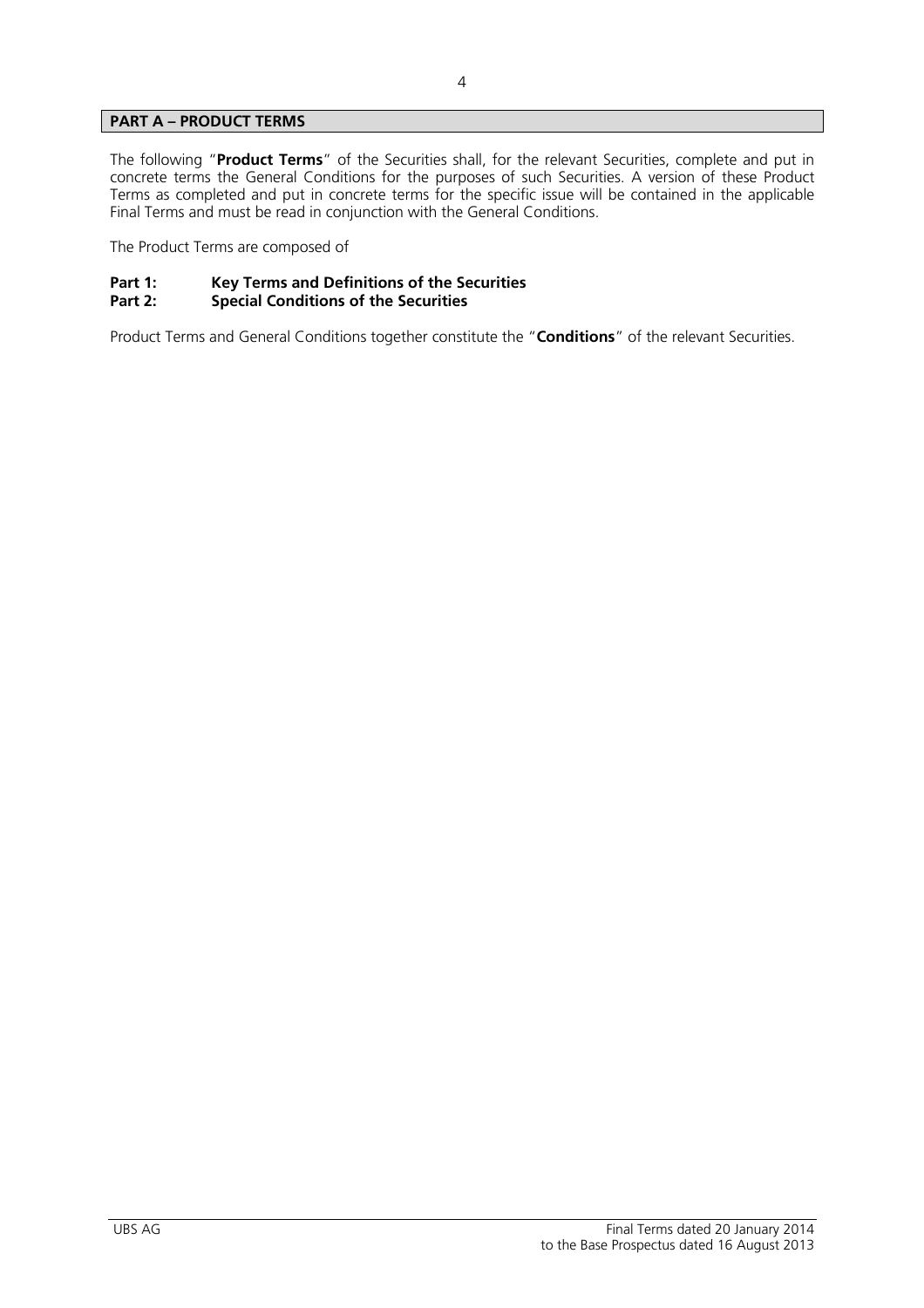#### **Part 1: Product Terms: Key Terms and Definitions of the Securities**

*The Securities use the following definitions and have, subject to an adjustment according to the Conditions of the Securities, the following key terms, both as described below in alphabetical order. The following does not represent a comprehensive description of the Securities, and is subject to and should be read in conjunction with the Conditions of the Securities. The following use of the symbol "\*" in the Key Terms and Definitions of the Securities indicates that the relevant determination will be made by the Calculation Agent or the Issuer, as the case may be, and will be published without undue delay thereafter in accordance with the applicable legal requirements of the relevant jurisdiction.* 

| А.                               |                                                                                                                                                                                                                                                                                                                                                                                      |
|----------------------------------|--------------------------------------------------------------------------------------------------------------------------------------------------------------------------------------------------------------------------------------------------------------------------------------------------------------------------------------------------------------------------------------|
| <b>Additional Amount:</b>        | The Additional Amount <sub>(i=1)</sub> in relation to the Observation Date <sub>(i=1)</sub> equals<br>0.09 (indicative),<br>the Additional Amount <sub>(i=2)</sub> in relation to the Observation Date <sub>(i=2)</sub> equals 0.18<br>(indicative), and<br>the Additional Amount <sub>(i=3)</sub> in relation to the Observation Date <sub>(i=3)</sub> equals 0.27<br>(indicative). |
|                                  | The term "Additional Amount" denotes a factor and shall also refer to all<br>Additional Amounts $_{(i=1)}$ to $_{(i=3)}$ .                                                                                                                                                                                                                                                           |
|                                  | The Additional Amount will be fixed on the Fixing Date.*                                                                                                                                                                                                                                                                                                                             |
| В.<br><b>Banking Day:</b>        | The Banking Day means each day on which the banks in Stockholm,<br>Sweden, are open for business and the Clearing System settles securities<br>dealings.                                                                                                                                                                                                                             |
| $\mathsf{C}$<br><b>CA Rules:</b> | CA Rules means the Swedish Financial Instruments Accounts Act (lag<br>(1998:1479) om kontoföring av finansiella instrument) as well as any<br>regulation and operating procedure applicable to and/or issued by the<br>Clearing System.                                                                                                                                              |
| <b>Clearing System:</b>          | Clearing System means Euroclear Sweden AB, Klarabergsviadukten 63,<br>S-111 64 Stockholm, Sweden, in its capacity as central securities depositary<br>under the Swedish Financial Instruments Accounts Act (Sw. lag<br>(1998:1479) om kontoföring av finansiella instrument) or any successor in<br>this capacity.                                                                   |
| Е.<br><b>Expiration Date:</b>    | The Expiration Date means 6 March 2017.                                                                                                                                                                                                                                                                                                                                              |
| Е.<br><b>Fiscal Agent:</b>       | The Fiscal Agent means UBS Limited c/o UBS Deutschland AG,<br>Bockenheimer Landstrasse 2-4, 60306 Frankfurt am Main, Federal Republic<br>of Germany.                                                                                                                                                                                                                                 |
| <b>Fixing Date:</b>              | The Fixing Date means 6 March 2014.                                                                                                                                                                                                                                                                                                                                                  |
|                                  | If this day is not an Underlying Calculation Date in relation to an<br>Underlying <sup>®</sup> the immediately succeeding Underlying Calculation Date is<br>deemed to be the Fixing Date in relation to all Underlyings.                                                                                                                                                             |
|                                  | In the case of abbreviation or extension of the Subscription Period the<br>Fixing Date may be changed accordingly.                                                                                                                                                                                                                                                                   |
|                                  |                                                                                                                                                                                                                                                                                                                                                                                      |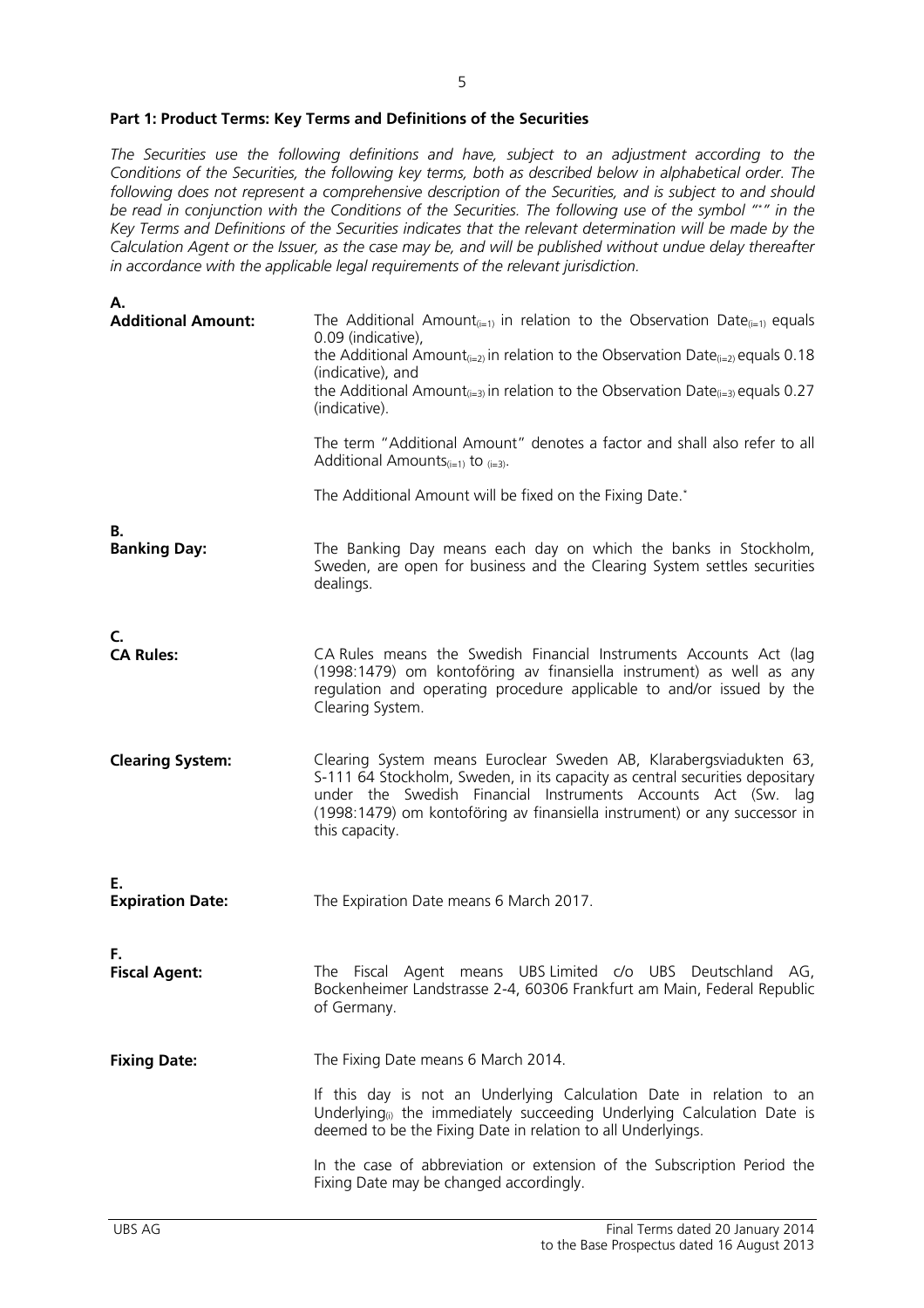| <b>Fixing Time:</b>                            | The Fixing Time equals the time of the official determination of the closing<br>price of the respective Underlying <sub>(i)</sub> by the respective Index Sponsor <sub>(i)</sub> .                                                                                                                               |
|------------------------------------------------|------------------------------------------------------------------------------------------------------------------------------------------------------------------------------------------------------------------------------------------------------------------------------------------------------------------|
| ı.<br><b>Initial Payment Date:</b>             | The Initial Payment Date means 20 March 2014.<br>In the case of abbreviation or extension of the Subscription Period the                                                                                                                                                                                         |
| <b>Issue Date:</b>                             | Initial Payment Date may be changed accordingly.<br>The Issue Date means 20 March 2014.                                                                                                                                                                                                                          |
|                                                | In the case of abbreviation or extension of the Subscription Period the Issue<br>Date may be changed accordingly.                                                                                                                                                                                                |
| Issuer:                                        | The Issuer means UBS AG, Bahnhofstrasse 45, 8001 Zurich, Switzerland,<br>and Aeschenvorstadt 1, 4051 Basel, Switzerland, acting through its London<br>Branch, 1 Finsbury Avenue, London EC2M 2PP, United Kingdom.                                                                                                |
| <b>Issuing Agent:</b>                          | The Issuing Agent means SEB Merchant Banking, Securities Services,<br>S-106 40 Stockholm, Sweden, or any successor in this capacity. As long as<br>any Security is outstanding, there will at all times be an Issuing Agent duly<br>authorised as such under the CA Rules with regard to the Securities.         |
| <b>Loss Threshold:</b>                         | The Loss Threshold <sub>(i)</sub> of the Underlying <sub>(i)</sub> equals 60 % of the Reference Level<br>of the Underlying <sub>(i)</sub> (one (1) unit of the Underlying Currency equals one (1)<br>unit SEK, "Quanto SEK").                                                                                    |
|                                                | The term "Loss Threshold" shall also refer to all Loss Thresholds $(i=1)$ to $(i=4)$ .                                                                                                                                                                                                                           |
|                                                | The Loss Threshold will be fixed at the Fixing Time on the Fixing Date.*                                                                                                                                                                                                                                         |
| М.<br><b>Manager:</b>                          | The Manager means UBS Limited, 1 Finsbury Avenue, London EC2M 2PP,<br>United Kingdom.                                                                                                                                                                                                                            |
| <b>Maturity Date:</b>                          | The Maturity Date means the twelfth Banking Day (i) after the relevant<br>Valuation Date, (ii) in case of an early expiration after the Early Expiration<br>Date and (iii) in the case of a Termination by the Issuer in accordance with<br>§ 8 of the Conditions of the Securities, after the Termination Date. |
| <b>Minimum Trading Size:</b>                   | The Minimum Trading Size equals nominal SEK 10,000.00.                                                                                                                                                                                                                                                           |
| N.<br><b>Nominal Amount</b><br>(Denomination): | The Nominal Amount (Denomination) per Security equals SEK 10,000.00.                                                                                                                                                                                                                                             |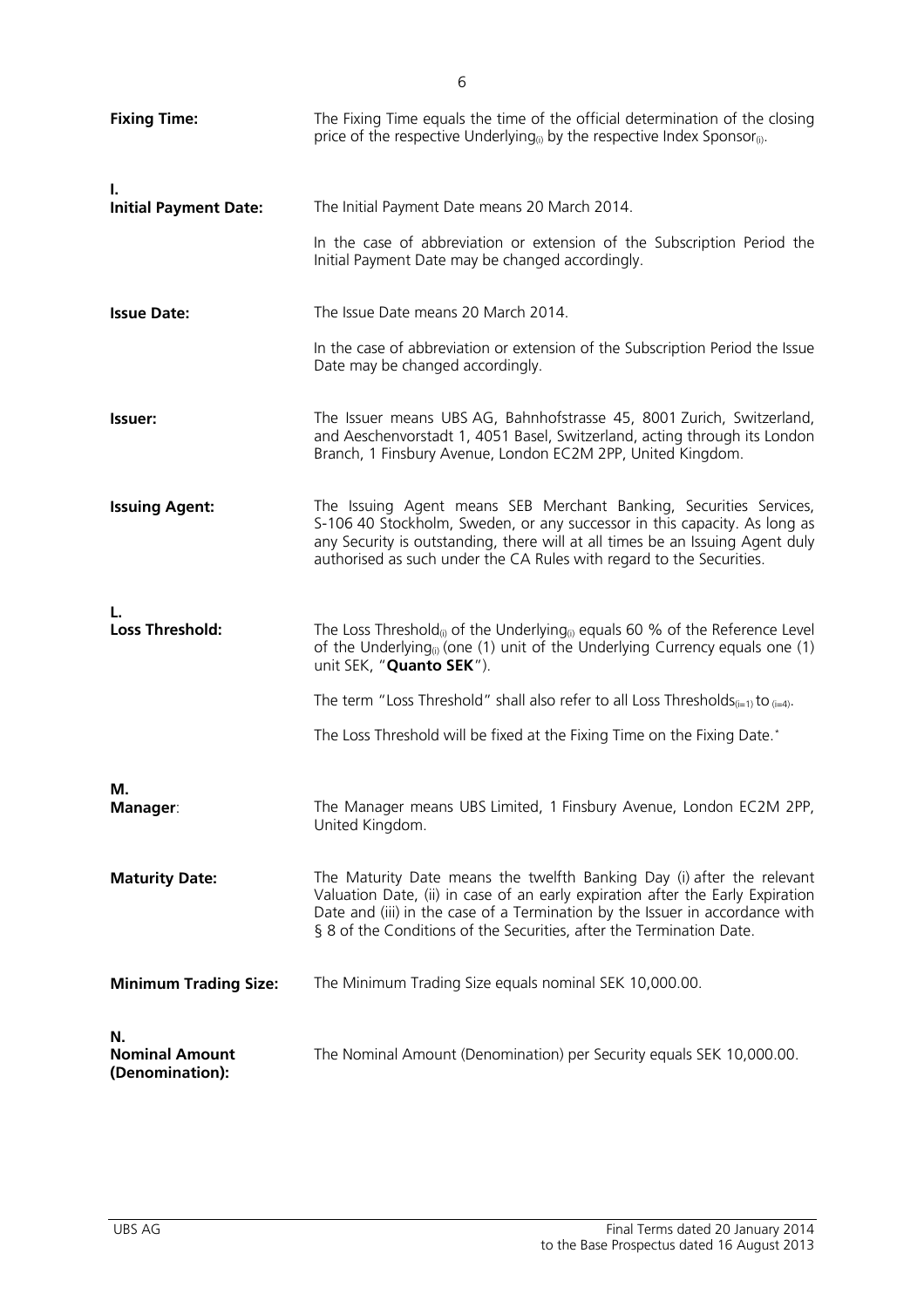| Ο.<br><b>Observation Date:</b>                                       |                                                                                                                                                                                                                                                      |                                                                                                                                                                                                                                                                              |
|----------------------------------------------------------------------|------------------------------------------------------------------------------------------------------------------------------------------------------------------------------------------------------------------------------------------------------|------------------------------------------------------------------------------------------------------------------------------------------------------------------------------------------------------------------------------------------------------------------------------|
|                                                                      | The Observation Date $_{(i=1)}$ means 6 March 2015,<br>the Observation Date $_{(i=2)}$ means 7 March 2016, and<br>the Observation Date $_{(i=3)}$ means the Expiration Date.                                                                         |                                                                                                                                                                                                                                                                              |
|                                                                      | $(i=3)$ .                                                                                                                                                                                                                                            | The term "Observation Date" shall also refer to all Observation Dates $_{(i=1)}$ to                                                                                                                                                                                          |
|                                                                      | deemed to be the relevant Observation Date in relation to all Underlyings.                                                                                                                                                                           | If one of these days is not an Underlying Calculation Date in relation to an<br>Underlying <sub>(i)</sub> , the immediately succeeding Underlying Calculation Date is                                                                                                        |
| Р.                                                                   |                                                                                                                                                                                                                                                      |                                                                                                                                                                                                                                                                              |
| <b>Paying Agent:</b>                                                 | The<br>shall also refer to all Paying Agents including the Fiscal Agent.                                                                                                                                                                             | Paying Agent means UBS Limited c/o UBS Deutschland AG,<br>Bockenheimer Landstrasse 2-4, 60306 Frankfurt am Main, Federal Republic<br>of Germany, and Skandinaviska Enskilda Banken, Stockholm (SEB),<br>Rissneleden 100, S-106 40 Stockholm, Sweden. The term "Paying Agent" |
| <b>Price of the Underlying:</b>                                      | The Price of the Underlying <sub>(i)</sub> means the official closing price of the<br>Underlying <sub>(i)</sub> as calculated and published by the Index Sponsor <sub>(i)</sub> .                                                                    |                                                                                                                                                                                                                                                                              |
|                                                                      |                                                                                                                                                                                                                                                      |                                                                                                                                                                                                                                                                              |
| R.<br><b>Redemption Currency:</b>                                    | The Redemption Currency means Swedish Krona ("SEK").                                                                                                                                                                                                 |                                                                                                                                                                                                                                                                              |
| <b>Reference Level:</b>                                              | The Reference Level <sub>(i)</sub> of the Underlying <sub>(i)</sub> equals the Price of the<br>Underlying <sub>(i)</sub> at the Fixing Time on the Fixing Date (one $(1)$ unit of the<br>Underlying Currency equals one (1) unit SEK, "Quanto SEK"). |                                                                                                                                                                                                                                                                              |
|                                                                      | The term "Reference Level" shall also refer to all Reference Levels <sub>(i=1)</sub> to $_{(i=4)}$ .                                                                                                                                                 |                                                                                                                                                                                                                                                                              |
|                                                                      | The Reference Level will be fixed at the Fixing Time on the Fixing Date.*                                                                                                                                                                            |                                                                                                                                                                                                                                                                              |
| <b>Relevant Exchange:</b>                                            | The Relevant Exchange means the stock exchange(s) on which the<br>Components comprised in the Index are traded, as determined by the<br>Index Sponsor.                                                                                               |                                                                                                                                                                                                                                                                              |
| <b>Relevant</b><br><b>Futures</b><br>and<br><b>Options Exchange:</b> | The Relevant Futures and Options Exchange means the futures and options<br>exchange(s), on which futures and option contracts on the Underlying are<br>primarily traded, as determined by the Calculation Agent.                                     |                                                                                                                                                                                                                                                                              |
| <b>Relevant Underlying:</b>                                          | The Relevant Underlying means the Underlying <sub>(i)</sub> with the <b>lowest</b><br>performance with respect to the Settlement Price in relation to the<br>Reference Level.                                                                        |                                                                                                                                                                                                                                                                              |
| S.                                                                   |                                                                                                                                                                                                                                                      |                                                                                                                                                                                                                                                                              |
| <b>Securities:</b>                                                   | Securities means the UBS Express Certificates issued by the Issuer in the<br>Aggregate Nominal Amount and with the Denomination of the Nominal<br>Amount with the following product features:                                                        |                                                                                                                                                                                                                                                                              |
|                                                                      | Participation Factor:                                                                                                                                                                                                                                | Not Applicable                                                                                                                                                                                                                                                               |
|                                                                      | Leverage Factor:                                                                                                                                                                                                                                     | Not Applicable                                                                                                                                                                                                                                                               |
|                                                                      | Multiplier:                                                                                                                                                                                                                                          | Not Applicable                                                                                                                                                                                                                                                               |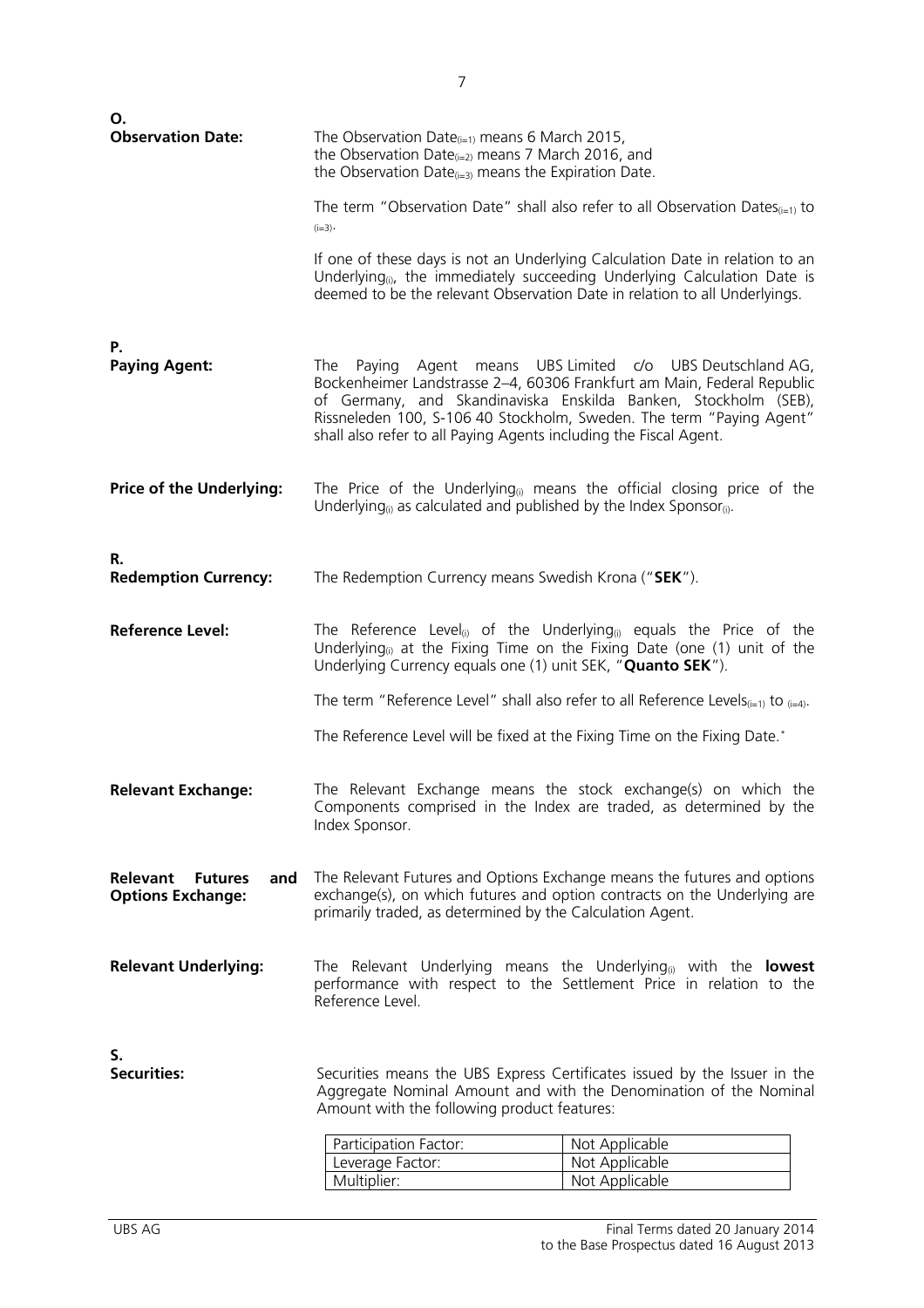|                                          | <b>Multiplication Factor:</b>                                                                                                                                                                                                                                                                                        | Not Applicable                                                               |
|------------------------------------------|----------------------------------------------------------------------------------------------------------------------------------------------------------------------------------------------------------------------------------------------------------------------------------------------------------------------|------------------------------------------------------------------------------|
|                                          | Reverse Structure:                                                                                                                                                                                                                                                                                                   | Not Applicable                                                               |
|                                          | Express Structure:                                                                                                                                                                                                                                                                                                   | Applicable                                                                   |
|                                          | Thresholds / Limits:                                                                                                                                                                                                                                                                                                 | Applicable                                                                   |
|                                          | Maximum Amount:                                                                                                                                                                                                                                                                                                      | Not Applicable                                                               |
|                                          | Relevant Underlying:                                                                                                                                                                                                                                                                                                 | Applicable                                                                   |
|                                          | Physical Delivery:                                                                                                                                                                                                                                                                                                   | Not Applicable                                                               |
|                                          | <b>Currency Conversion:</b>                                                                                                                                                                                                                                                                                          | Not Applicable                                                               |
|                                          | Capital Protection:                                                                                                                                                                                                                                                                                                  | Not Applicable                                                               |
|                                          | No pre-defined term:                                                                                                                                                                                                                                                                                                 | Not Applicable                                                               |
|                                          | Minimum Exercise Size:                                                                                                                                                                                                                                                                                               | Not Applicable                                                               |
|                                          | Securityholder's General<br>Termination Right:                                                                                                                                                                                                                                                                       | Not Applicable                                                               |
|                                          | Quanto:                                                                                                                                                                                                                                                                                                              | Applicable                                                                   |
|                                          | Consideration of Components:                                                                                                                                                                                                                                                                                         | Not Applicable                                                               |
|                                          | Individual Determination:                                                                                                                                                                                                                                                                                            | Applicable                                                                   |
|                                          | Collective Determination:                                                                                                                                                                                                                                                                                            | Not Applicable                                                               |
|                                          | Issuer's Call Right                                                                                                                                                                                                                                                                                                  | Not Applicable                                                               |
|                                          | Investor's Put Right                                                                                                                                                                                                                                                                                                 | Not Applicable                                                               |
|                                          |                                                                                                                                                                                                                                                                                                                      | The Securities are being issued in uncertificated and dematerialised form to |
|                                          |                                                                                                                                                                                                                                                                                                                      | be registered in book-entry form at the Clearing System (also the            |
|                                          |                                                                                                                                                                                                                                                                                                                      | "Swedish Securities") and will not be represented by definitive securities.  |
|                                          |                                                                                                                                                                                                                                                                                                                      |                                                                              |
| <b>Security Exchange:</b>                | Security Exchange means NASDAQ OMX Stockholm AB.                                                                                                                                                                                                                                                                     |                                                                              |
| <b>Security Identification</b><br>Codes: | ISIN: SE0005621166, Valor: 23244095                                                                                                                                                                                                                                                                                  |                                                                              |
| <b>Settlement Cycle:</b>                 | The Settlement Cycle means the number of business days following a trade<br>in the Underlying on the Relevant Exchange in which settlement will<br>customarily occur according to the rules of the Relevant Exchange.                                                                                                |                                                                              |
| <b>Settlement Price:</b>                 | The Settlement Price of the Underlying <sub>(i)</sub> equals the Price of the Underlying <sub>(i)</sub><br>on the Valuation Date at the Valuation Time (one (1) unit of the Underlying<br>Currency equals one (1) unit SEK, "Quanto SEK").                                                                           |                                                                              |
| Strike:                                  | The Strike <sub>(i)</sub> of the Underlying <sub>(i)</sub> equals 80 % of the Reference Level of the<br>Underlying <sub>(i)</sub> (one (1) unit of the Underlying Currency equals one (1) unit<br>SEK, "Quanto SEK").                                                                                                |                                                                              |
|                                          | The term "Strike" shall also refer to all Strikes $(i=1)$ to $(i=4)$ .                                                                                                                                                                                                                                               |                                                                              |
|                                          | The Strike will be fixed at the Fixing Time on the Fixing Date.*                                                                                                                                                                                                                                                     |                                                                              |
|                                          |                                                                                                                                                                                                                                                                                                                      |                                                                              |
| Τ.<br><b>Term of the Securities:</b>     | The Term of the Securities means the period, commencing on the Issue<br>Date and ending on the Expiration Date at the Valuation Time.                                                                                                                                                                                |                                                                              |
| <b>Termination Amount:</b>               | The Termination Amount equals an amount in the Redemption Currency,<br>which is determined by the Calculation Agent at its reasonable discretion<br>and considering the then prevailing Price of the Underlying as the fair<br>market price of a Security at the occurrence of the termination of the<br>Securities. |                                                                              |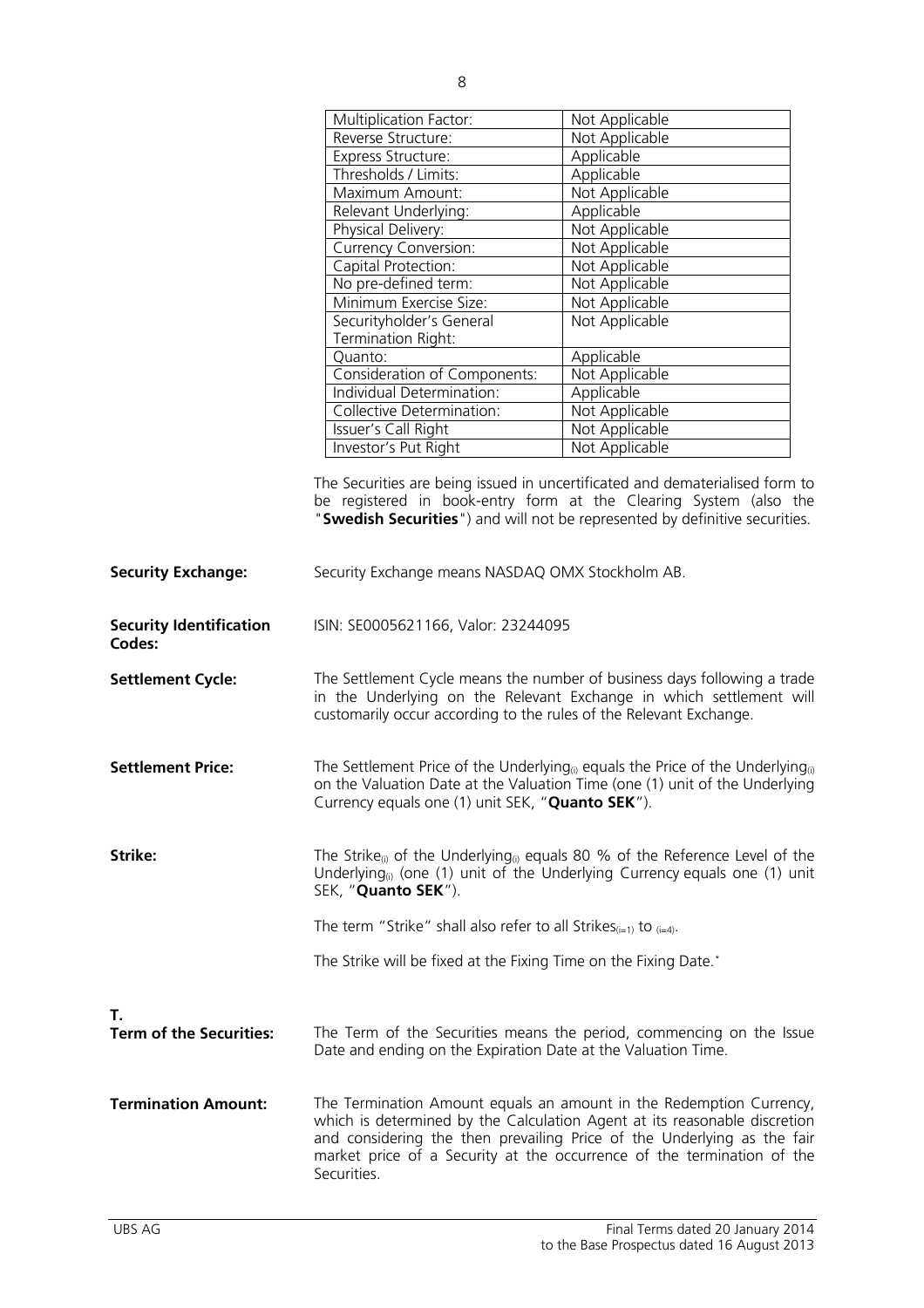| U.                                     |                                                                                                                                                                                                                                                                                                                                                                                                                                                                                                                     |
|----------------------------------------|---------------------------------------------------------------------------------------------------------------------------------------------------------------------------------------------------------------------------------------------------------------------------------------------------------------------------------------------------------------------------------------------------------------------------------------------------------------------------------------------------------------------|
| <b>Underlyings:</b>                    | The Underlying $_{(i=1)}$ equals the EURO STOXX 50 <sup>®</sup> Index (Bloomberg: SX5E)<br>(the "Index <sub>(i=1)</sub> "), as maintained, calculated and published by<br>STOXX Limited (the "Index Sponsor $(i=1)$ "),                                                                                                                                                                                                                                                                                             |
|                                        | the Underlying <sub><math>(i=2)</math></sub> equals the Hang Seng China Enterprises Index<br>(Bloomberg: HSCEI) (the "Index $_{\text{(i=2)}}$ "), as maintained, calculated and<br>published by Hang Seng Indexes Company Limited (the "Index<br>Sponsor $(i=2)^{''}$ ),                                                                                                                                                                                                                                            |
|                                        | the Underlying <sub><math>(i=3)</math></sub> equals the RDX® – Russian Depositary Index (USD)<br>(Bloomberg: RDXUSD) (the "Index $_{(i=3)}$ "), as maintained, calculated and<br>published by Wiener Boerse AG (the "Index Sponsor <sub>(i=3)</sub> "), and                                                                                                                                                                                                                                                         |
|                                        | the Underlying $_{(i=4)}$ equals the S&P 500 <sup>®</sup> Index (Bloomberg: SPX) (the<br>"Index $_{(i=4)}$ "), as maintained, calculated and published by S&P/Dow Jones<br>Indexes LLC (the "Index Sponsor $_{(i=4)}$ ").                                                                                                                                                                                                                                                                                           |
|                                        | The term "Underlying" or "Index" and "Index Sponsor", as the case may<br>be, shall also refer to all Underlyings <sub>(i=1)</sub> to $_{(i=4)}$ and to all Indices <sub>(i=1)</sub> to $_{(i=4)}$<br>and to all Index Sponsors $(i=1)$ to $(i=4)$ , as the case may be.                                                                                                                                                                                                                                             |
|                                        | In this context, the individual underlying values or components of the<br>Underlying are referred to as a "Component" or, as the case may be, the<br>"Components".                                                                                                                                                                                                                                                                                                                                                  |
|                                        | To avoid currency fluctuations in relation to the respective Underlying <sup>(i)</sup> that<br>is denominated in a currency other than the Redemption Currency, the<br>Price of the Underlying is expressed on a quanto SEK basis, i.e. the currency<br>relating to the Underlying is considered according to amount as a SEK price<br>without conversion in relation to the Price of the Underlying or the<br>Settlement Price (one (1) unit of the Underlying Currency equals one (1)<br>unit SEK, "Quanto SEK"). |
| <b>Underlying Calculation</b><br>Date: | The Underlying Calculation Date means each day, on which (i) the Index<br>Sponsor determines, calculates and publishes the official price of the Index,<br>and (ii) the Components, which are comprised in the Index are, to the<br>extent of at least 80 % of the market capitalisation of all Components,<br>which are comprised in the Index, or of the overall value of the Index,<br>available for trading and quotation on the Relevant Exchange.                                                             |
| <b>Underlying Currency:</b>            | The Underlying Currency <sub>(i=1)</sub> in relation to the Underlying <sub>(i=1)</sub> means Euro<br>("EUR"),<br>the Underlying Currency $(i=2)$ in relation to the Underlying $(i=2)$ means Hong<br>Kong Dollar ("HKD"), and<br>the Underlying Currencies $(i=3)$ and $(i=4)$ in relation to the Underlyings $(i=3)$ and<br>$_{(i=4)}$ mean US Dollar ("USD").                                                                                                                                                    |
|                                        | The term "Underlying Currency" shall also refer to all Underlying<br>Currencies $(i=1)$ to $(i=4)$ .                                                                                                                                                                                                                                                                                                                                                                                                                |
|                                        | One (1) unit of the Underlying Currency equals one (1) unit SEK, " <b>Quanto</b><br>SEK".                                                                                                                                                                                                                                                                                                                                                                                                                           |
| V.                                     |                                                                                                                                                                                                                                                                                                                                                                                                                                                                                                                     |
| <b>Valuation Date:</b>                 | The Valuation Date means the Expiration Date.                                                                                                                                                                                                                                                                                                                                                                                                                                                                       |
|                                        | If this day is not an Underlying Calculation Date in relation to an                                                                                                                                                                                                                                                                                                                                                                                                                                                 |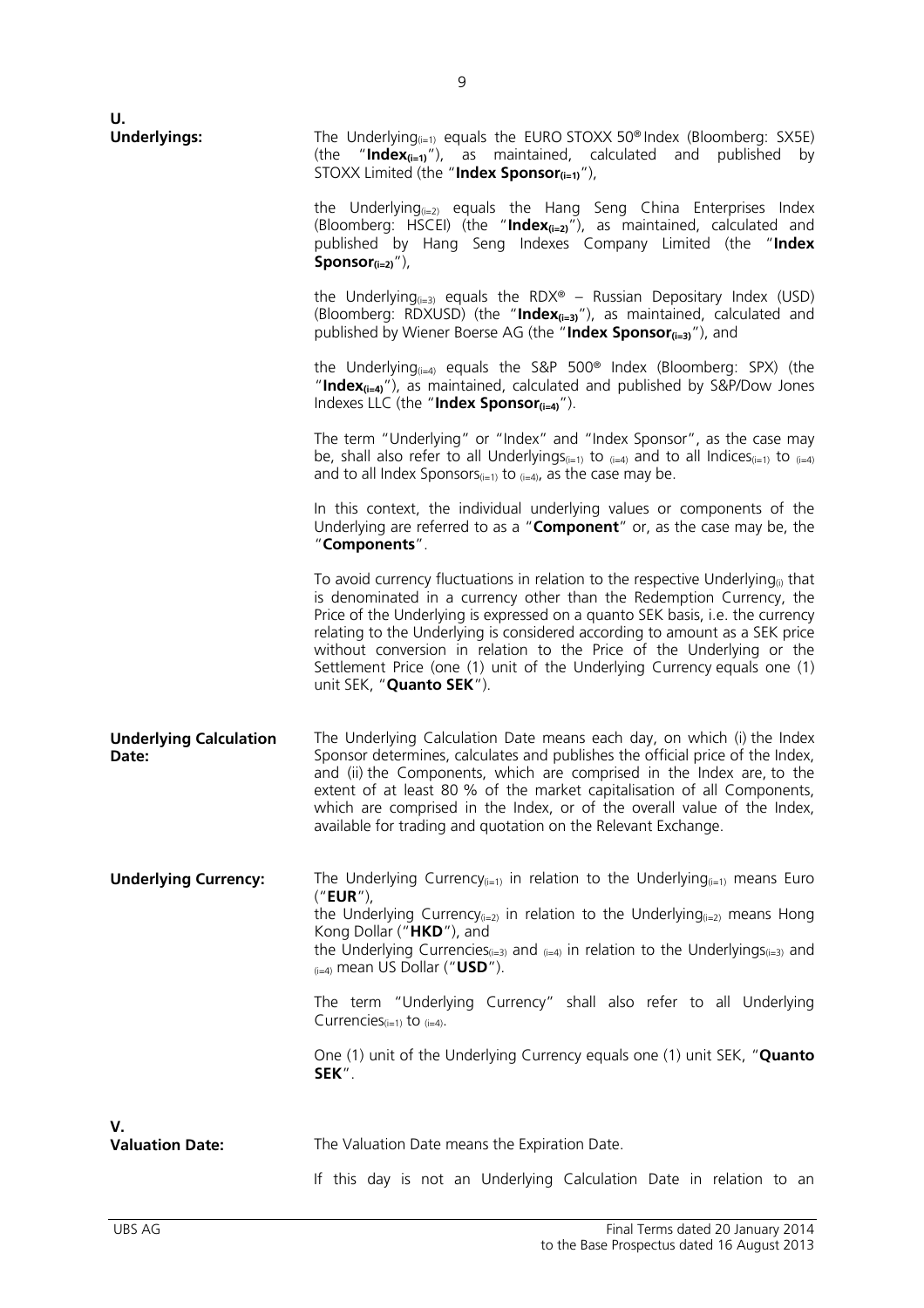|                        | Underlying <sub>(i)</sub> , the immediately succeeding Underlying Calculation Date is<br>deemed to be the relevant Valuation Date in relation to all Underlyings.                 |
|------------------------|-----------------------------------------------------------------------------------------------------------------------------------------------------------------------------------|
| <b>Valuation Time:</b> | The Valuation Time equals the time of official determination of the closing<br>price of the respective Underlying <sub>(i)</sub> by the respective Index Sponsor <sub>(i)</sub> . |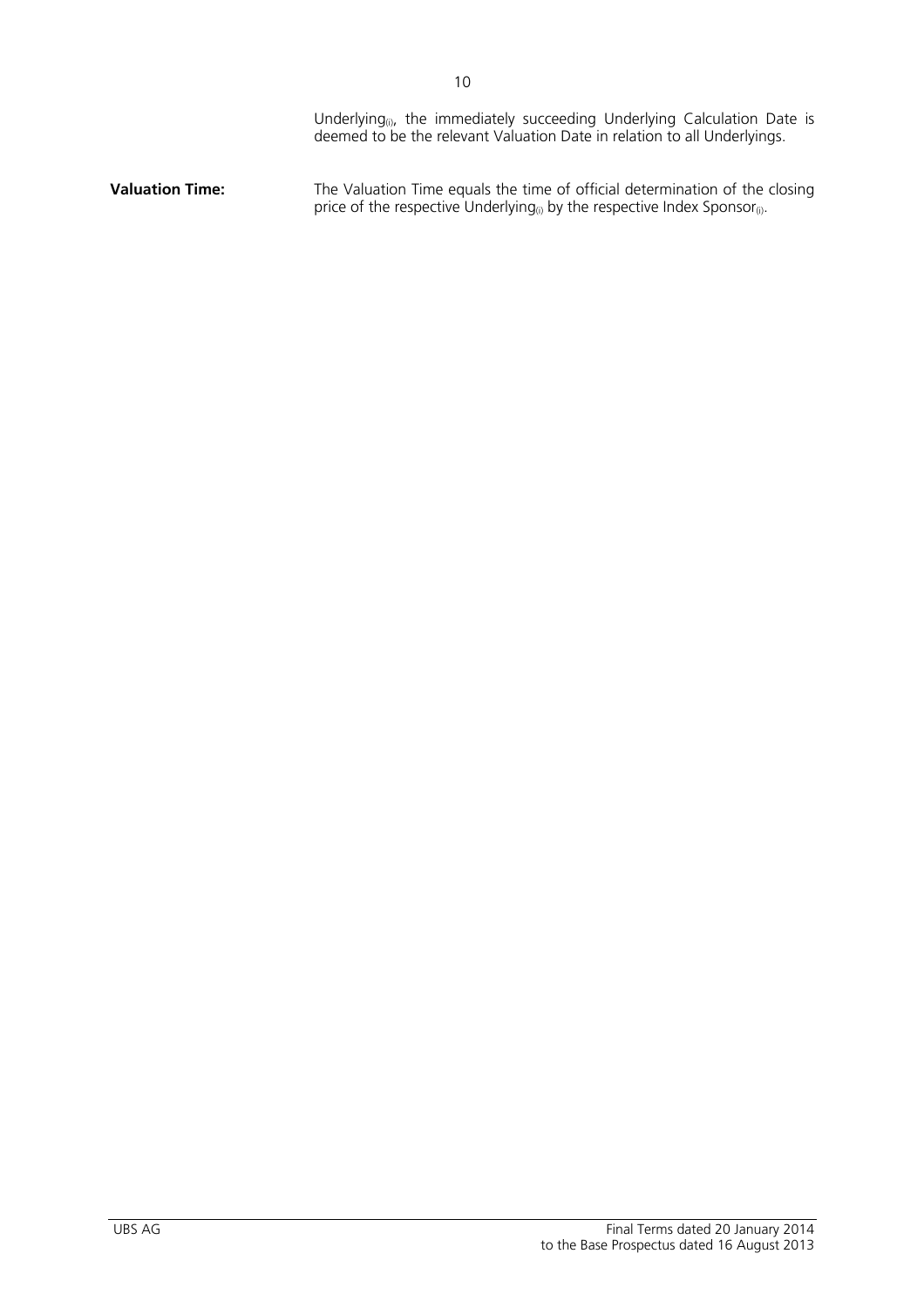#### **Part 2: Product Terms: Special Conditions of the Securities**

#### **§ 1 Security Right**

#### **(1) Security Right of the Securityholders**

The Issuer hereby warrants to the Securityholder  $(§ 4 (2))$  of each  $(1)$  Security relating to the Price of the Underlyings in accordance with these Conditions that such Securityholder shall have the following right (the "**Security Right**"):

(a) If the Settlement Price or the Price of **all** Underlyings<sub>(i)</sub> on any of the Observation Dates is **equal to or higher than the respective Strike**<sub>(i)</sub>, the Securityholder is entitled to receive the Settlement Amount (as defined below) commercially rounded to two decimal places (the "**Redemption Amount**").

The "**Settlement Amount**" will be calculated in accordance with the following formula:

Nominal Amount + (Nominal Amount x Additional Amount<sub>(i)</sub>)

 In case the Price of **all** Underlyings on any of the Observation Dates, which is not also the Expiration Date, is equal to or higher than the respective Strike<sub>(i)</sub>, the Securities will expire on such Observation Date(i) (the "**Early Expiration Date**").

- (b) If the Securities did not expire early on any of the previous Observation Dates in accordance with paragraph (a) and if the Settlement Price of **all** Underlyings<sub>(i)</sub> is **equal to or higher than the respective Loss Threshold(i) and at the same time** the Settlement Price of **at least one** Underlying<sub>(i)</sub> is **lower than the respective Strike**<sub>(i)</sub>, the Securityholder is entitled to receive the Nominal Amount (also the "**Redemption Amount**").
- (c) If the Securities did not expire early on any of the previous Observation Dates in accordance with paragraph (a) and if the Settlement Price of **at least one** Underlying<sub>(i)</sub> is **lower than the respective Loss Threshold**<sup>(i)</sup>, the Securityholder is entitled to receive the Settlement Amount (as defined below) commercially rounded to two decimal places (also the "**Redemption Amount**").

The "**Settlement Amount**" will be calculated in accordance with the following formula:

 Reference Level of the Relevant Underlying Nominal Amount x Settlement Price of the Relevant Underlying

#### **(2) Determinations and Calculations in connection with the Security Right**

Any determination and calculation in connection with the Security Right, in particular the calculation of the Redemption Amount, will be made by the Calculation Agent (§ 12). Determinations and calculations made in this respect by the Calculation Agent shall (save in the case of manifest error) be final, conclusive and binding on the Issuer and the Securityholders.

#### **§ 2**

(*Intentionally left blank*)

# **§ 3**

(*Intentionally left blank*)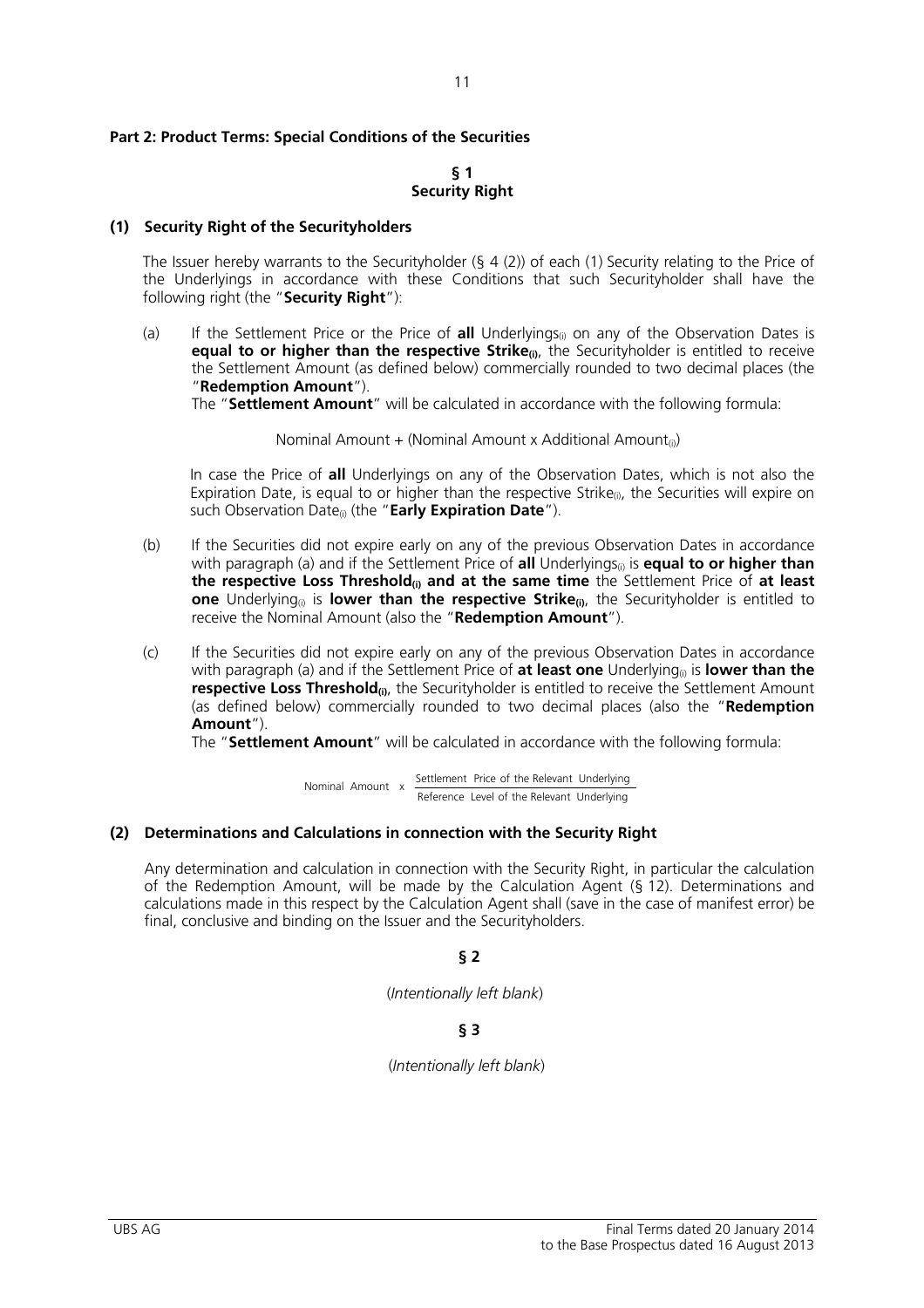**PART B – OFFERING AND SALE** 

| I. Offering for Sale and Issue Price      |                                                                                                                                                                                                                                                                                                                                                                                                                    |  |
|-------------------------------------------|--------------------------------------------------------------------------------------------------------------------------------------------------------------------------------------------------------------------------------------------------------------------------------------------------------------------------------------------------------------------------------------------------------------------|--|
| <b>Offering for Sale and Issue Price:</b> | The UBS Express Certificates (the "Securities", and each a<br>"Security") are issued by the Issuer in the Aggregate Nominal<br>Amount and with the Denomination of the Nominal Amount<br>per Security.                                                                                                                                                                                                             |  |
|                                           | It has been agreed that, on or after the respective Issue Date of<br>the Securities, the Manager may purchase Securities and shall<br>place the Securities for sale at the Issue Price under terms<br>subject to change in the Public Offer Jurisdictions (as defined in<br>"IV. Consent to Use of Prospectus" below).                                                                                             |  |
|                                           | The Issue Price was fixed at the Start of the public offer of the<br>Securities (as defined in "II. Subscription, Purchase and Delivery<br>of the Securities" below). After closing of the Subscription<br>Period (as defined in "II. Subscription, Purchase and Delivery of<br>the Securities" below) the selling price will then be adjusted on<br>a continual basis to reflect the prevailing market situation. |  |
|                                           | The Manager shall be responsible for coordinating the entire<br>Securities offering.                                                                                                                                                                                                                                                                                                                               |  |
| <b>Aggregate Nominal Amount:</b>          | The Aggregate Nominal Amount equals SEK 50,000,000.00<br>(indicative).                                                                                                                                                                                                                                                                                                                                             |  |
|                                           | The Aggregate Nominal Amount will be fixed at the end of the<br>Subscription Period.                                                                                                                                                                                                                                                                                                                               |  |
| <b>Issue Date:</b>                        | The Issue Date means 20 March 2014.                                                                                                                                                                                                                                                                                                                                                                                |  |
|                                           | In the case of abbreviation or extension of the Subscription<br>Period the Issue Date may be changed accordingly.                                                                                                                                                                                                                                                                                                  |  |
| <b>Issue Price:</b>                       | The Issue Price equals 100 % of the Nominal Amount.                                                                                                                                                                                                                                                                                                                                                                |  |
| <b>Manager:</b>                           | The Manager means UBS Limited, 1 Finsbury Avenue, London<br>EC2M 2PP, United Kingdom.                                                                                                                                                                                                                                                                                                                              |  |
| Type and form of the Securities:          | Certificates                                                                                                                                                                                                                                                                                                                                                                                                       |  |
| <b>Clearing system:</b>                   | Euroclear Sweden AB, Klarabergsviadukten 63, S-111 64<br>Stockholm, Sweden.                                                                                                                                                                                                                                                                                                                                        |  |
| ISIN-code:                                | The Securities have the following ISIN: SE0005621166.                                                                                                                                                                                                                                                                                                                                                              |  |
| <b>Currency:</b>                          | The currency of the Securities is Swedish Krona ("SEK").                                                                                                                                                                                                                                                                                                                                                           |  |
| <b>Conflicting Interests:</b>             | Save for the Manager regarding its fees, as far as the Issuer is                                                                                                                                                                                                                                                                                                                                                   |  |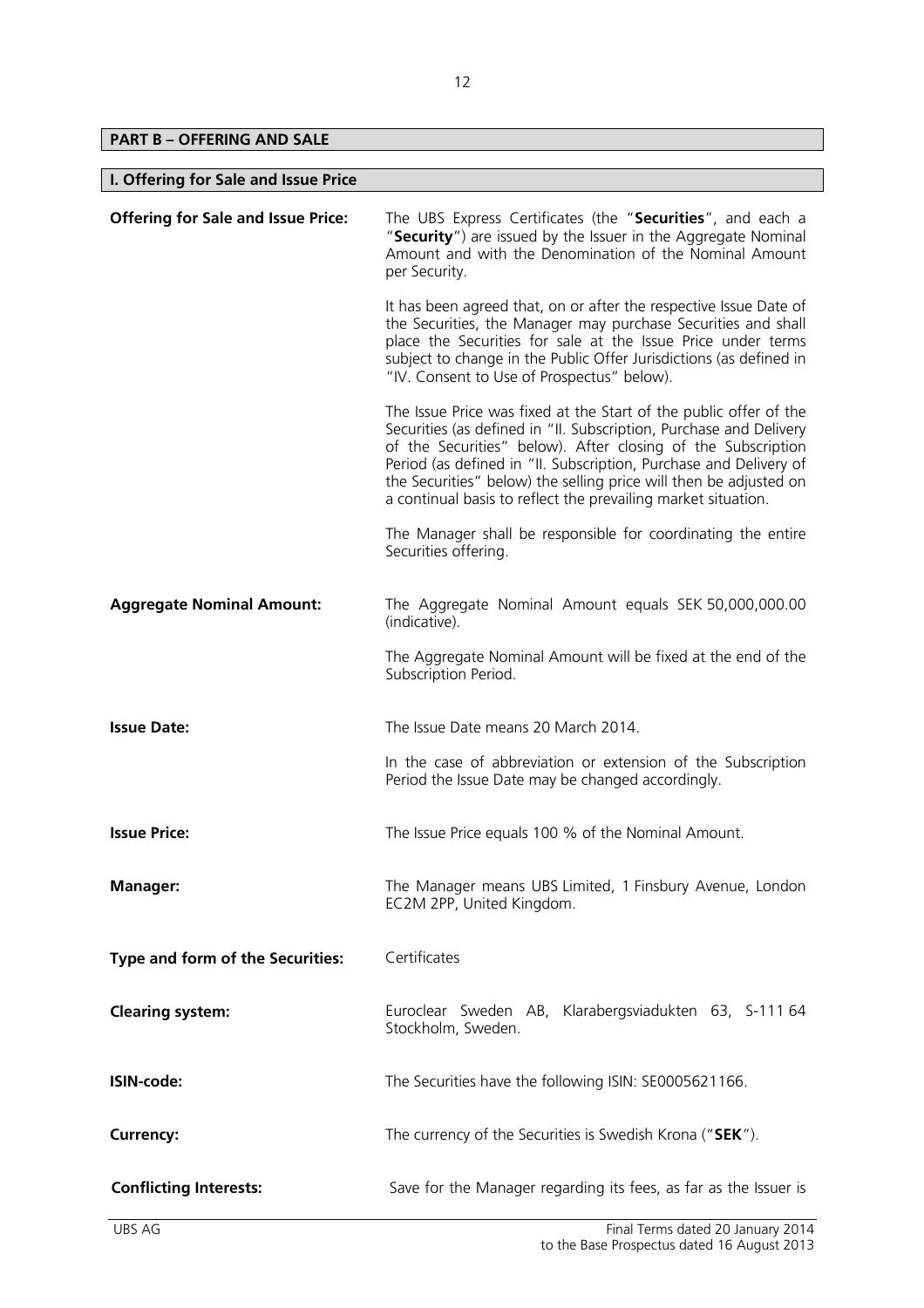aware, no person involved in the issue of the Securities has an interest material to the offer.

| II. Subscription, Purchase and Delivery of the Securities                               |                                                                                                                                                                                                                                                                                                                         |  |
|-----------------------------------------------------------------------------------------|-------------------------------------------------------------------------------------------------------------------------------------------------------------------------------------------------------------------------------------------------------------------------------------------------------------------------|--|
| Subscription,<br><b>Purchase</b><br>and<br><b>Delivery of the Securities:</b>           | The Securities may be subscribed from the Manager during<br>normal banking hours during the Subscription Period. The Issue<br>Price per Security is payable on the Initial Payment Date.                                                                                                                                |  |
|                                                                                         | The Issuer reserves the right to earlier close or to extend the<br>Subscription Period if market conditions so require.                                                                                                                                                                                                 |  |
|                                                                                         | After the Initial Payment Date, the appropriate number of<br>Securities shall be credited to the investor's account in<br>accordance with the rules of the corresponding Clearing System.<br>If the Subscription Period is shortened or extended, the Initial<br>Payment Date may also be brought forward or postponed. |  |
| <b>Subscription Period:</b>                                                             | 20 January 2014 until 28 February 2014 (17:30 hrs local time<br>Stockholm)                                                                                                                                                                                                                                              |  |
|                                                                                         | The Issuer reserves the right to earlier close or to extend the<br>Subscription Period by giving notice to the investors if market<br>conditions so require.                                                                                                                                                            |  |
| <b>Start of the public offer of the</b> 20 January 2014 in Sweden<br><b>Securities:</b> |                                                                                                                                                                                                                                                                                                                         |  |
| <b>Initial Payment Date:</b>                                                            | The Initial Payment Date means 20 March 2014.                                                                                                                                                                                                                                                                           |  |
|                                                                                         | In the case of abbreviation or extension of the Subscription<br>Period the Initial Payment Date may be changed accordingly.                                                                                                                                                                                             |  |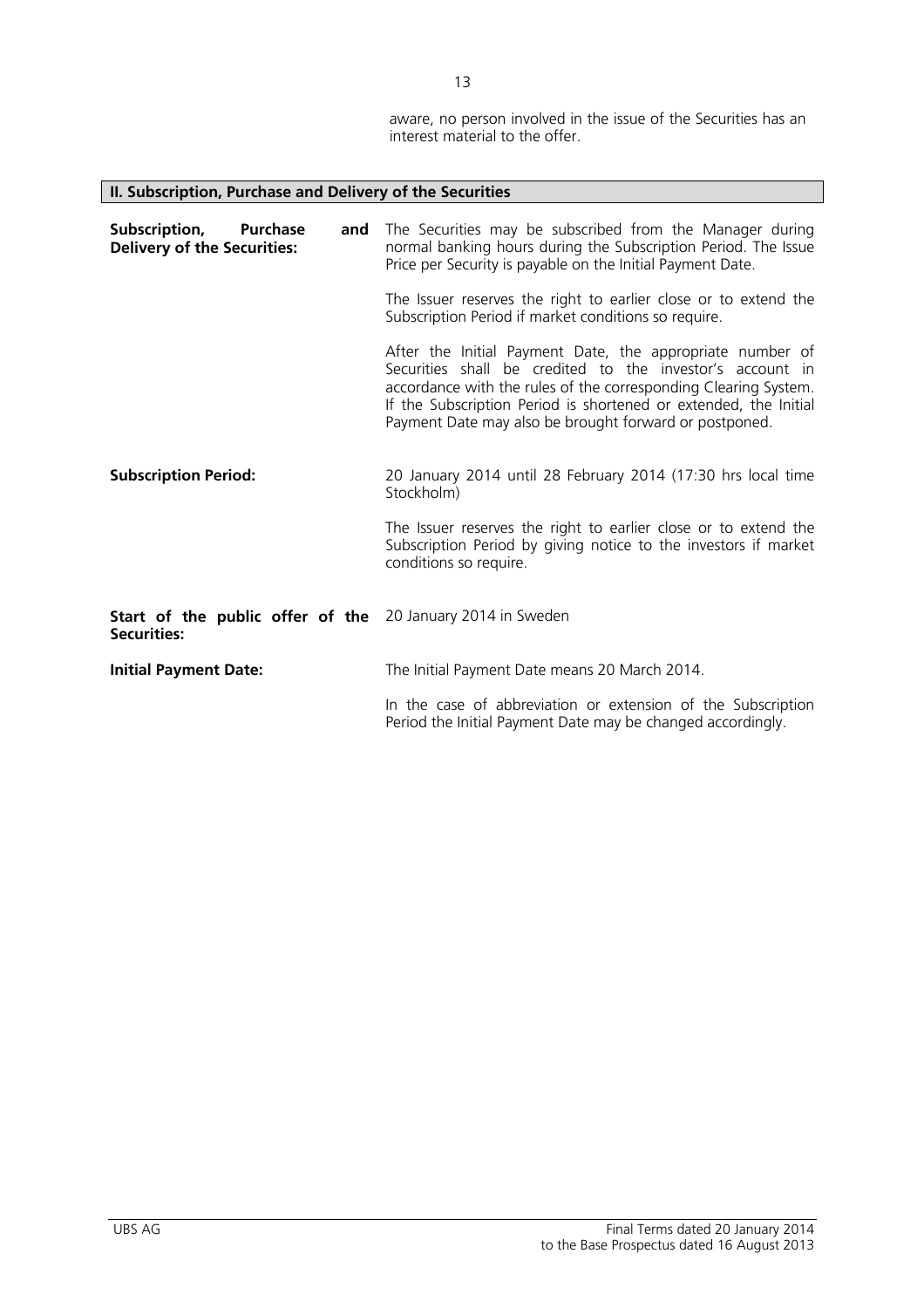# **PART C – OTHER INFORMATION**

#### **I. Listing and Trading**

**Listing and Trading** The Issuer intends to apply for listing of the Securities on NASDAQ OMX Stockholm AB.

#### **II. Commissions paid by the Issuer**

|      | <b>Comissions paid by the Issuer</b>          | The Issuer may grant sales and recurring commissions to<br>distributors related to the amount/number of placed or sold<br>Securities as indicated in (i) to (iv). Sales commissions are paid out<br>of the issue proceeds as a one-off payment; alternatively the Issuer<br>may grant an agio on the issue price (excl. the offering premium)<br>to the distributor. Recurring commissions are paid regularly<br>depending on the respective securities volume. If UBS acts as Issuer<br>and distributor the relevant commissions are internally booked in<br>favour of the distributing organisational unit. |
|------|-----------------------------------------------|---------------------------------------------------------------------------------------------------------------------------------------------------------------------------------------------------------------------------------------------------------------------------------------------------------------------------------------------------------------------------------------------------------------------------------------------------------------------------------------------------------------------------------------------------------------------------------------------------------------|
| (i)  | <b>Underwriting</b><br>and/or<br>placing fee: | Not Applicable                                                                                                                                                                                                                                                                                                                                                                                                                                                                                                                                                                                                |
| (ii) | <b>Selling commission:</b>                    | Not Applicable                                                                                                                                                                                                                                                                                                                                                                                                                                                                                                                                                                                                |
|      | (iii) Listing Commission:                     | Not Applicable                                                                                                                                                                                                                                                                                                                                                                                                                                                                                                                                                                                                |
|      | (iv) Other:                                   | Fee of up to 0.80 % per annum, all paid upfront.                                                                                                                                                                                                                                                                                                                                                                                                                                                                                                                                                              |

#### **III. Rating**

**Ratings:** The Securities have not been rated.

#### **IV. Consent to Use of Prospectus**

The Issuer consents to the use of the Base Prospectus together with the relevant Final Terms in connection with a public offer (a "**Public Offer**") of any relevant Securities by any financial intermediary which is authorised to make such offers under the Markets in Financial Instruments Directive (Directive 2004/39/EC) (each an "**Authorised Offeror**") on the following basis:

- (a) the relevant Public Offer must occur during the Offer Period specified below;
- (b) the relevant Public Offer may only be made in a Public Offer Jurisdiction specified below;
- (c) the relevant Authorised Offeror must be authorised to make such offers in the relevant Public Offer Jurisdiction under the Markets in Financial Instruments Directive (Directive 2004/39/EC) and if any Authorised Offeror ceases to be so authorised then the above consent of the Issuer shall thereupon terminate.

| <b>Offer Period:</b> | Subscription Period (as defined in "II. Subscription, Purchase and |
|----------------------|--------------------------------------------------------------------|
|                      | Delivery of the Securities" above)                                 |
|                      |                                                                    |

**Public Offer Jurisdiction:** Sweden

14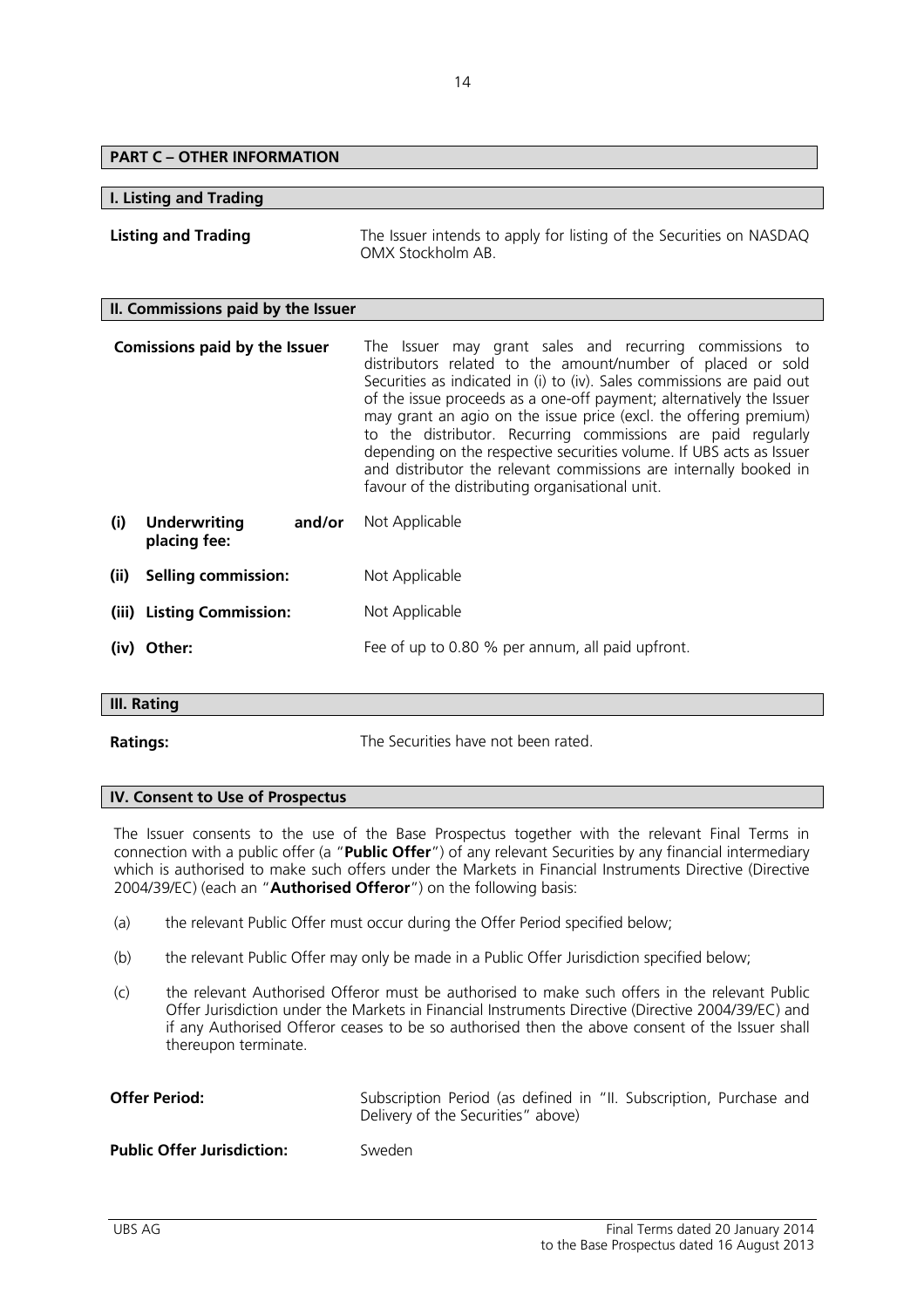**V. Indication of Yield** 

| Yield:                                                                                              | Not Applicable                                                                                                                                                                                                                                                                                                                                                                            |
|-----------------------------------------------------------------------------------------------------|-------------------------------------------------------------------------------------------------------------------------------------------------------------------------------------------------------------------------------------------------------------------------------------------------------------------------------------------------------------------------------------------|
| VI. Other information about the Securities                                                          |                                                                                                                                                                                                                                                                                                                                                                                           |
| <b>Authorisation:</b>                                                                               | The issuance of Securities under the Base Prospectus from time to<br>time has been authorised by applicable corporate authorisations.                                                                                                                                                                                                                                                     |
| Procedure for redemption of<br><b>Securities:</b>                                                   | As specified in $\S$ 1 of the Conditions of the Securities Part 2:<br>Product Terms: Special Conditions of the Securities of these Final<br>Terms.                                                                                                                                                                                                                                        |
| the Underlyings:                                                                                    | <b>Disturbing events that affect</b> As specified in § 11 of the General Conditions of the Securities of<br>the Summary and the Securities Note dated 16 August 2013.                                                                                                                                                                                                                     |
| Adjustment rules for taking<br>into account events that affect<br>the Underlyings:                  | As specified in $\S$ 6 (f) of the General Conditions of the Securities<br>of the Summary and the Securities Note dated 16 August 2013.                                                                                                                                                                                                                                                    |
| <b>Explanation</b><br>of<br>how<br>the<br><b>Underlyings</b><br>affect<br>the<br><b>Securities:</b> | As specified in the section OVERVIEW ON THE SECURITY<br>STRUCTURE of these Final Terms.                                                                                                                                                                                                                                                                                                   |
| <b>Paying Agent:</b>                                                                                | The Paying Agent means UBS Limited c/o UBS Deutschland AG,<br>Bockenheimer Landstrasse 2-4, 60306 Frankfurt am Main, Federal<br>Republic of Germany, and Skandinaviska Enskilda Banken,<br>Stockholm (SEB), Rissneleden 100, S-106 40 Stockholm, Sweden.<br>The term "Paying Agent" shall also refer to all Paying Agents<br>including the Fiscal Agent.                                  |
| Guarantor/s/:                                                                                       | Not Applicable                                                                                                                                                                                                                                                                                                                                                                            |
| <b>Calculation Agent:</b>                                                                           | Bahnhofstrasse 45, 8001 Zurich,<br>Switzerland,<br>UBS AG,<br>and<br>Aeschenvorstadt 1, 4051 Basle, Switzerland, acting through its<br>London Branch, 1 Finsbury Avenue, London EC2M 2PP, United<br>Kingdom.                                                                                                                                                                              |
| Information from third parties:                                                                     | Applicable, where the Final Terms contain information obtained<br>from third parties, such information was reproduced accurately,<br>and to the best knowledge of the Issuer - as far as it is able to<br>ascertain from information provided or published by such third<br>party - no facts have been omitted which would render the<br>reproduced information inaccurate or misleading. |
| <b>Information</b><br>after the<br><b>Issue</b><br>Date:                                            | The Issuer does not intend to give information about the Securities<br>after the Issue Date.                                                                                                                                                                                                                                                                                              |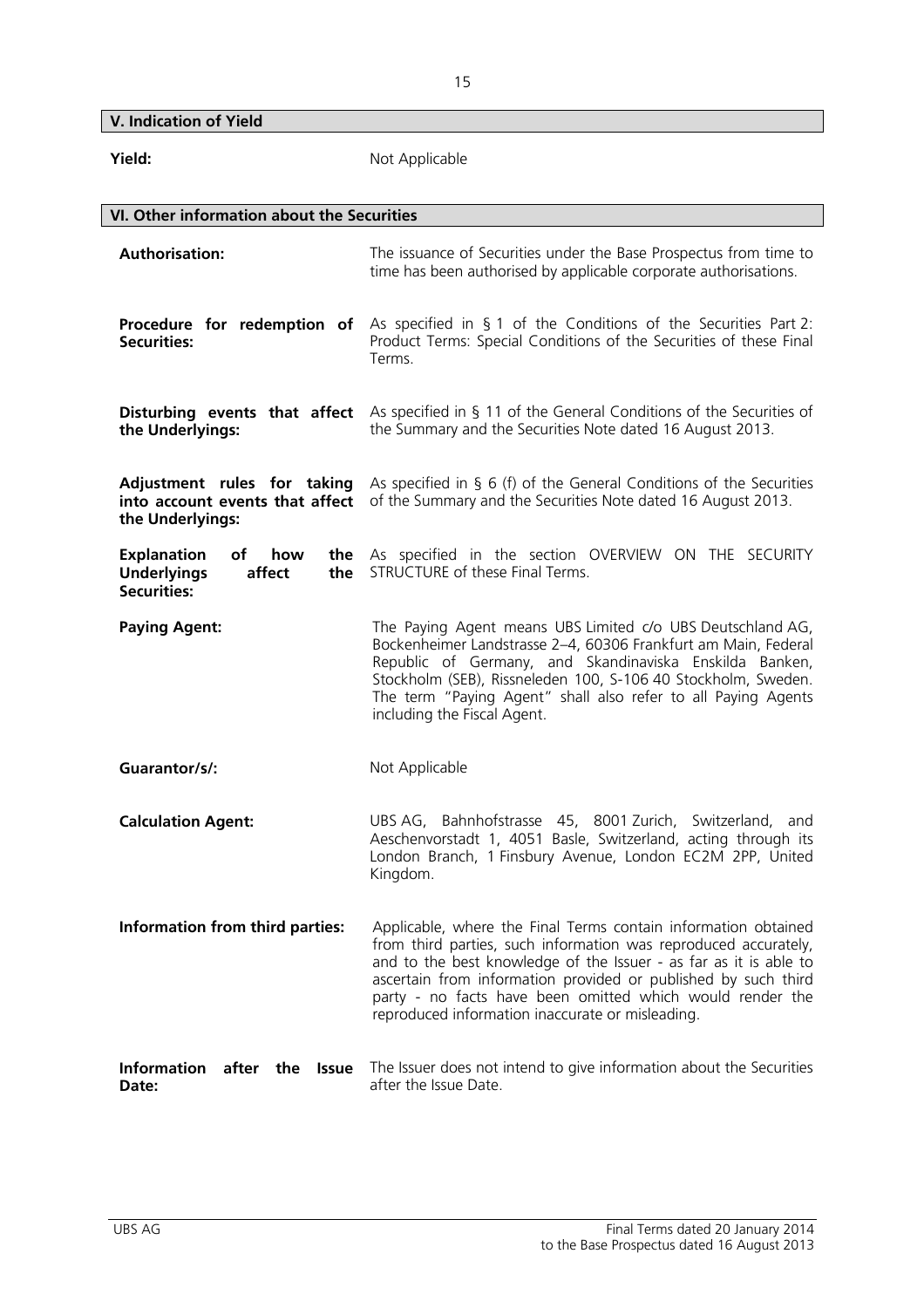# **PART D – COUNTRY SPECIFIC INFORMATION**

**Additional Paying Agent(s) (if any):**  Not Applicable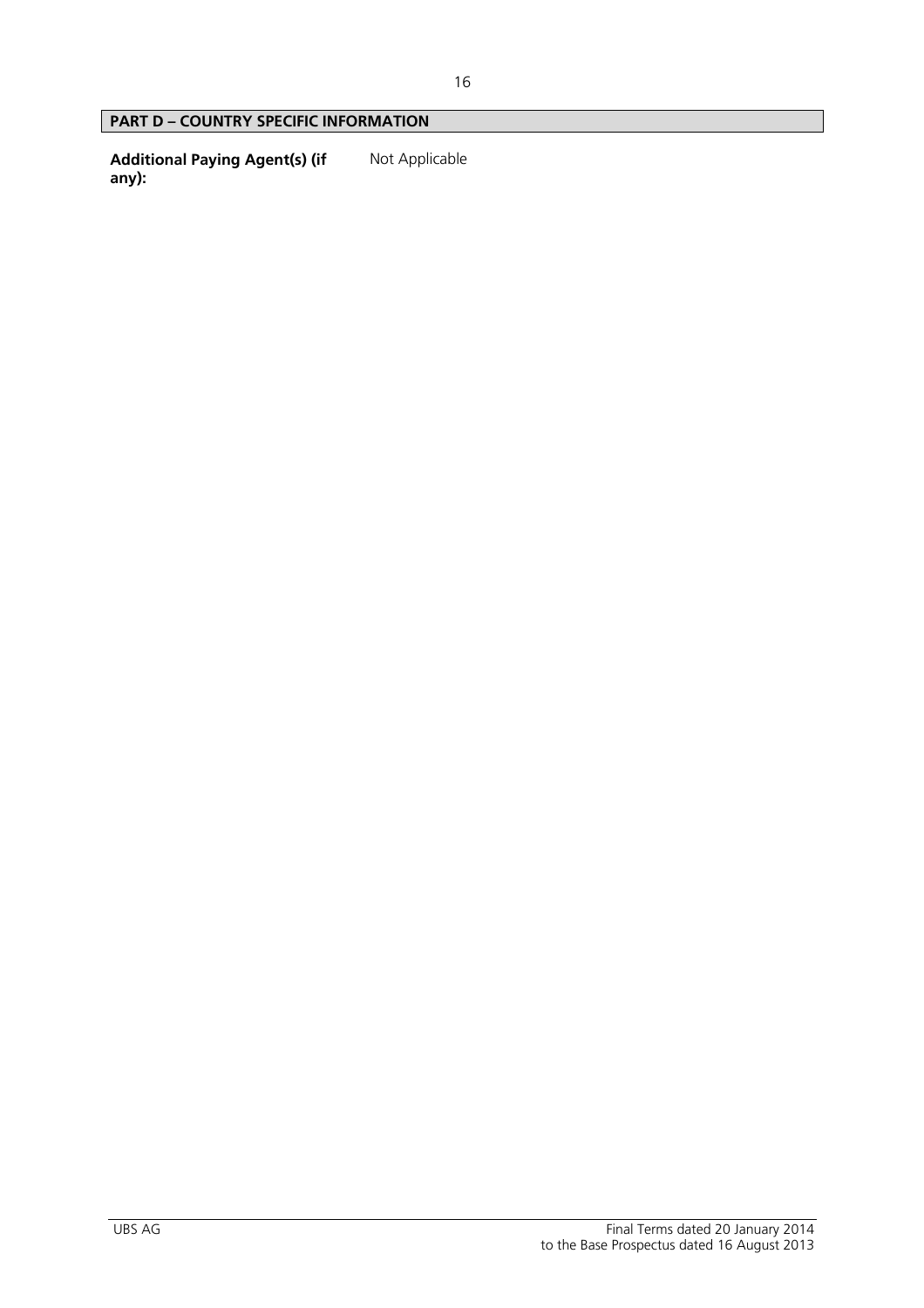# **PART E – INFORMATION ABOUT THE UNDERLYING**

# **I. Description of the EURO STOXX 50**® **Index (Bloomberg: SX5E)**

The following information is in essence an extract of the description of the Index as available on the internet page www.stoxx.com.

More information about the Index, nature, history, composition and prices of the Index is available under www.stoxx.com.

# **I. Introduction**

The objectives of the STOXX® Indices are:

- Indices that accurately cover the breadth and depth of the European market
- Indices that are stable, predictable, consistent and economical
- Provide a tradable liquid base for indexation products.

A crucial requirement for achieving these objectives is transparency. To enable the accurate replication of the Index, STOXX Limited regularly updates and widely disseminates all the necessary data and information on all aspects of the Index composition and methodology. The Index and component data are disseminated immediately via the major data vendors and STOXX Limited's data distribution service, press releases and website (www.stoxx.com).

#### **II. Index Universe**

The EURO STOXX 50® blue chip index consists of 50 stocks covering the market sector leaders in the EURO STOXX® Index.

#### **III. Index Description**

As a member of the STOXX® family, the EURO STOXX 50® Index represents the performance of 50 companies representing the market sector leaders in the Eurozone. The following countries are included: Austria, Belgium, Finland, France, Germany, Greece, Ireland, Italy, Luxembourg, the Netherlands, Portugal and Spain. Price and total return values are calculated for the Index which is denominated in both Euros and US Dollars. Like all STOXX® Indices, it is a free float market capitalisation weighted index which captures around 60 % of the underlying market capitalisation of the EURO STOXX® Total Market Index. Component weightings are based on the number of free float shares; *i.e.* those shares that are available for trading.

#### **IV. Index Methodology**

The investable stock universe consists of the tradable stocks in the regional universe:

- Stock class: only common stocks and others with similar characteristics;
- Trading frequency: only stocks with less than 10 non-trading days in any three months.

The EURO STOXX 50® Index is derived from the EURO STOXX® Index, itself the Eurozone subset of the STOXX 600® Index.

#### **1. Periodic Review (Selection List)**

Annual review procedure:

(1) Selection List

- Within each of the 19 EURO STOXX Supersector indices, the component stocks are ranked by free float market capitalisation. The largest stocks are added to the selection list until the coverage is close to, but still less than, 60 % of the free float market capitalisation of the corresponding EURO STOXX® TMI Supersector index. If the next-ranked stock brings the coverage closer to 60 % in absolute terms, then it is also added to the selection list.
- Any remaining stocks that are current EURO STOXX 50<sup>®</sup> Index components are added to the selection list.
- The stocks on the selection list are ranked by free float market capitalisation. In exceptional cases, the STOXX Limited Supervisory Board could make additions or deletions to the selection list.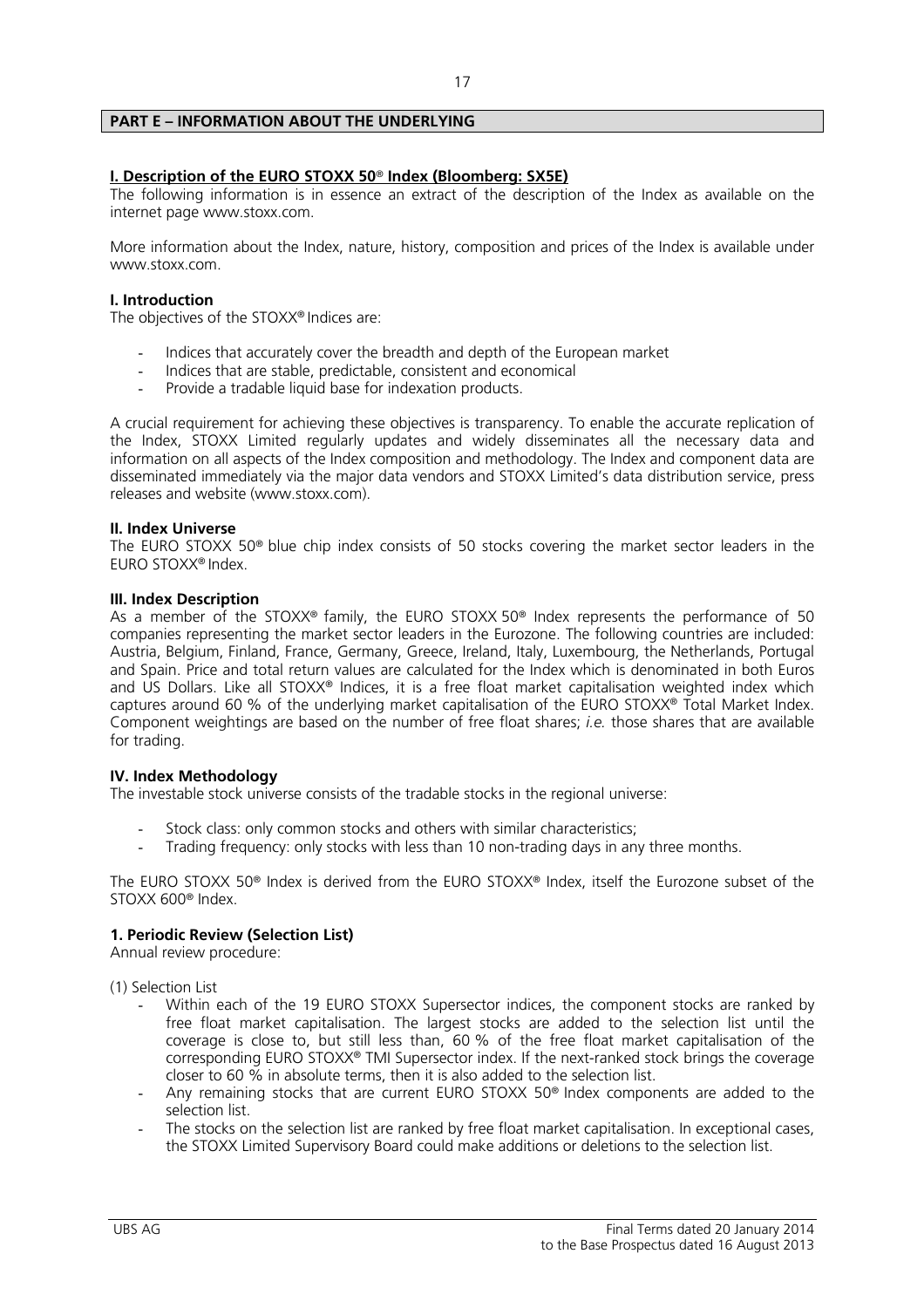The free float factors are reviewed on a quarterly basis; they are published and implemented on the quarterly underlying data announcement dates. In exceptional cases they can be implemented immediately.

(2) 40 - 60 Rule

The "40 - 60" rule is then applied to select the blue chip stocks from the selection list:

- The largest 40 stocks on the list are selected.
- The remaining 10 stocks are selected from the largest remaining current stocks ranked between 41 and 60.
- If the number of stocks selected is still below 50, the largest remaining stocks are selected to bring the total to 50.

In addition, a selection list is also published on the first trading day of every month to indicate possible changes to the blue chip index composition at the next annual review or in case of extraordinary corporate actions.

# **2. Ongoing Review**

The EURO STOXX 50® Index is reviewed annually. If the number of shares changes by more than 10 % (due to extraordinary corporate actions, *e.g.* initial public offerings, mergers and takeovers, spin-offs, delistings or bankruptcy), the number of shares are adjusted immediately. Changes of less than 10 % will be implemented at the next quarterly review.

Index divisors are adjusted to maintain the continuity of the index across changes due to corporate actions.

# **3. Index Constituents and Weightings**

The actual composition of the EURO STOXX 50® Index is published on Internet page www.stoxx.com.

If, at a quarterly review, the free float of a blue chip component is more than 10 % of the total free float market capitalisation of the EURO STOXX 50® Index, then it is reduced to 10 % by a weighting cap factor that is fixed until the next quarterly review.

# **4. Index Calculation and Dissemination**

The Index is calculated with the Laspeyres formula which measures price changes against a fixed base quantity weight. The EURO STOXX 50® Index has a base value of 1,000 on the base date December 31, 1991. Historical data is available back to December 31, 1986.

The closing value of the EURO STOXX 50® Index is calculated at approximately 18:00 CET (Central European Time) based on the closing/adjusted price of the shares in the EURO STOXX 50® Index. If a stock did not trade all day then the previous day's closing/adjusted price is used. The same applies in case of a suspended quotation or stock exchange holiday.

# **DISCLAIMER**

STOXX and its licensors have no relationship to the Issuer, other than the licensing of the EURO STOXX  $50^\circ$  Index and the related trademarks for use in connection with the products.

# **STOXX and its Licensors do not:**

- Sponsor, endorse, sell or promote the products.
- Recommend that any person invest in the products or any other securities.
- Have any responsibility or liability for or make any decisions about the timing, amount or pricing of products.
- Have any responsibility or liability for the administration, management or marketing of the products.
- Consider the needs of the products or the owners of the products in determining, composing or calculating the relevant index or have any obligation to do so.

# **STOXX and its Licensors will not have any liability in connection with the products. Specifically,** • **STOXX and its Licensors do not make any warranty, express or implied and disclaim any and**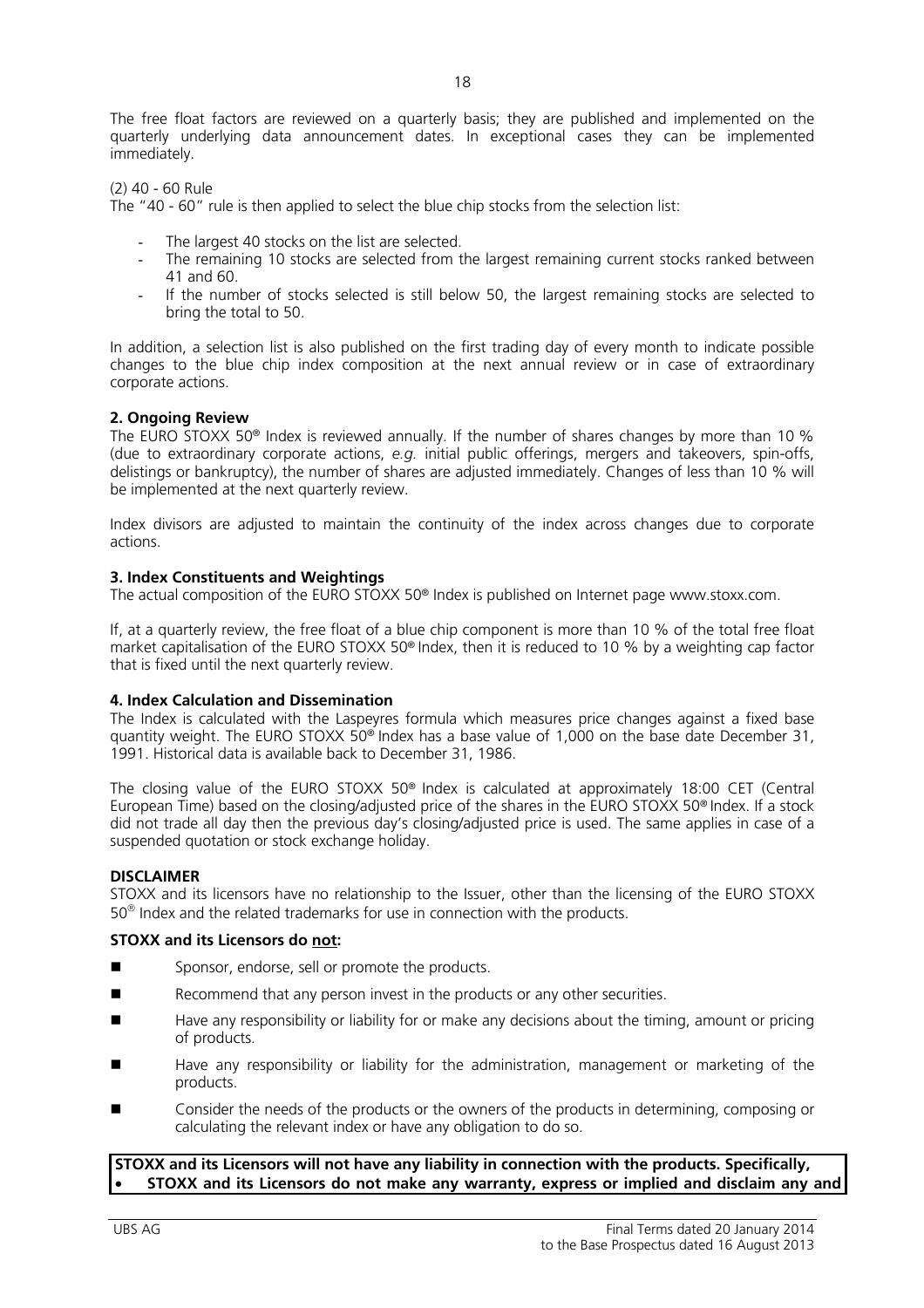**all warranty about:** 

- **The results to be obtained by the products, the owner of the products or any other person in connection with the use of the relevant index and the data included in the relevant index;**
- **The accuracy or completeness of the relevant index and its data;**
- **The merchantability and the fitness for a particular purpose or use of the relevant index and its data;**
- **STOXX and its Licensors will have no liability for any errors, omissions or interruptions in the relevant index or its data;**
- **Under no circumstances will STOXX or its Licensors be liable for any lost profits or indirect, punitive, special or consequential damages or losses, even if STOXX or its Licensors knows that they might occur.**

**The licensing agreement between UBS AG and STOXX is solely for their benefit and not for the benefit of the owners of the products or any other third parties.**

# **II. Description of the Hang Seng China Enterprises Index (Bloomberg: HSCEI)**

The Hang Seng China Enterprises Index ("**H-shares Index**") was launched on 8 August 1994 to track the performance of China enterprises listed in Hong Kong in the form of H shares.

The universe of the H-shares Index comprises all H-share companies that have their primary listing on the Main Board of the Hong Kong Stock Exchange (SEHK).

The H-shares Index adopts a freefloat-adjusted market capitalization weighted methodology with a 10 % cap on each constituent weighting. The 40 stocks that have the highest combined market capitalization ranking will be selected as constituents for the index.

The H-shares Index is reviewed quarterly.

Further information as well as information about the past performance and the volatility of the index can be obtained from the internet page www.hsi.com.hk.

# **Index Disclaimer**

The Hang Seng China Enterprises Index (the "**Index(es)**") is/are published and compiled by Hang Seng Indexes Company Limited pursuant to a licence from Hang Seng Data Services Limited. The mark(s) and name(s) Hang Seng China Enterprises Index are proprietary to Hang Seng Data Services Limited. Hang Seng Indexes Company Limited and Hang Seng Data Services Limited have agreed to the use of, and reference to, the Index(es) by UBS AG in connection with UBS Express Certificates (the "**Product**"), **BUT NEITHER HANG SENG INDEXES COMPANY LIMITED NOR HANG SENG DATA SERVICES LIMITED WARRANTS OR REPRESENTS OR GUARANTEES TO ANY BROKER OR HOLDER OF THE PRODUCT OR ANY OTHER PERSON (i) THE ACCURACY OR COMPLETENESS OF ANY OF THE INDEX(ES) AND ITS COMPUTATION OR ANY INFORMATION RELATED THERETO; OR (ii) THE FITNESS OR SUITABILITY FOR ANY PURPOSE OF ANY OF THE INDEX(ES) OR ANY COMPONENT OR DATA COMPRISED IN IT; OR (iii) THE RESULTS WHICH MAY BE OBTAINED BY ANY PERSON FROM THE USE OF ANY OF THE INDEX(ES) OR ANY COMPONENT OR DATA COMPRISED IN IT FOR ANY PURPOSE, AND NO WARRANTY OR REPRESENTATION OR GUARANTEE OF ANY KIND WHATSOEVER RELATING TO ANY OF THE INDEX(ES) IS GIVEN OR MAY BE IMPLIED.** The process and basis of computation and compilation of any of the Index(es) and any of the related formula or formulae, constituent stocks and factors may at any time be changed or altered by Hang Seng Indexes Company Limited without notice. **TO THE EXTENT PERMITTED BY APPLICABLE LAW, NO RESPONSIBILITY OR LIABILITY IS ACCEPTED BY HANG SENG INDEXES COMPANY LIMITED OR HANG SENG DATA SERVICES LIMITED (i) IN RESPECT OF THE USE OF AND/OR REFERENCE TO ANY OF THE INDEX(ES) BY UBS AG IN CONNECTION WITH THE PRODUCT; OR (ii) FOR ANY INACCURACIES, OMISSIONS, MISTAKES OR ERRORS OF HANG SENG INDEXES COMPANY LIMITED IN THE COMPUTATION OF ANY OF THE INDEX(ES); OR (iii) FOR ANY INACCURACIES, OMISSIONS, MISTAKES, ERRORS OR INCOMPLETENESS OF ANY INFORMATION USED IN CONNECTION WITH THE COMPUTATION OF ANY OF THE INDEX(ES) WHICH IS SUPPLIED BY ANY OTHER PERSON; OR (iv) FOR ANY ECONOMIC OR OTHER LOSS WHICH MAY BE DIRECTLY OR INDIRECTLY SUSTAINED BY ANY BROKER OR HOLDER OF THE PRODUCT OR ANY OTHER PERSON DEALING WITH THE PRODUCT AS A RESULT OF ANY OF THE AFORESAID, AND NO CLAIMS, ACTIONS OR LEGAL**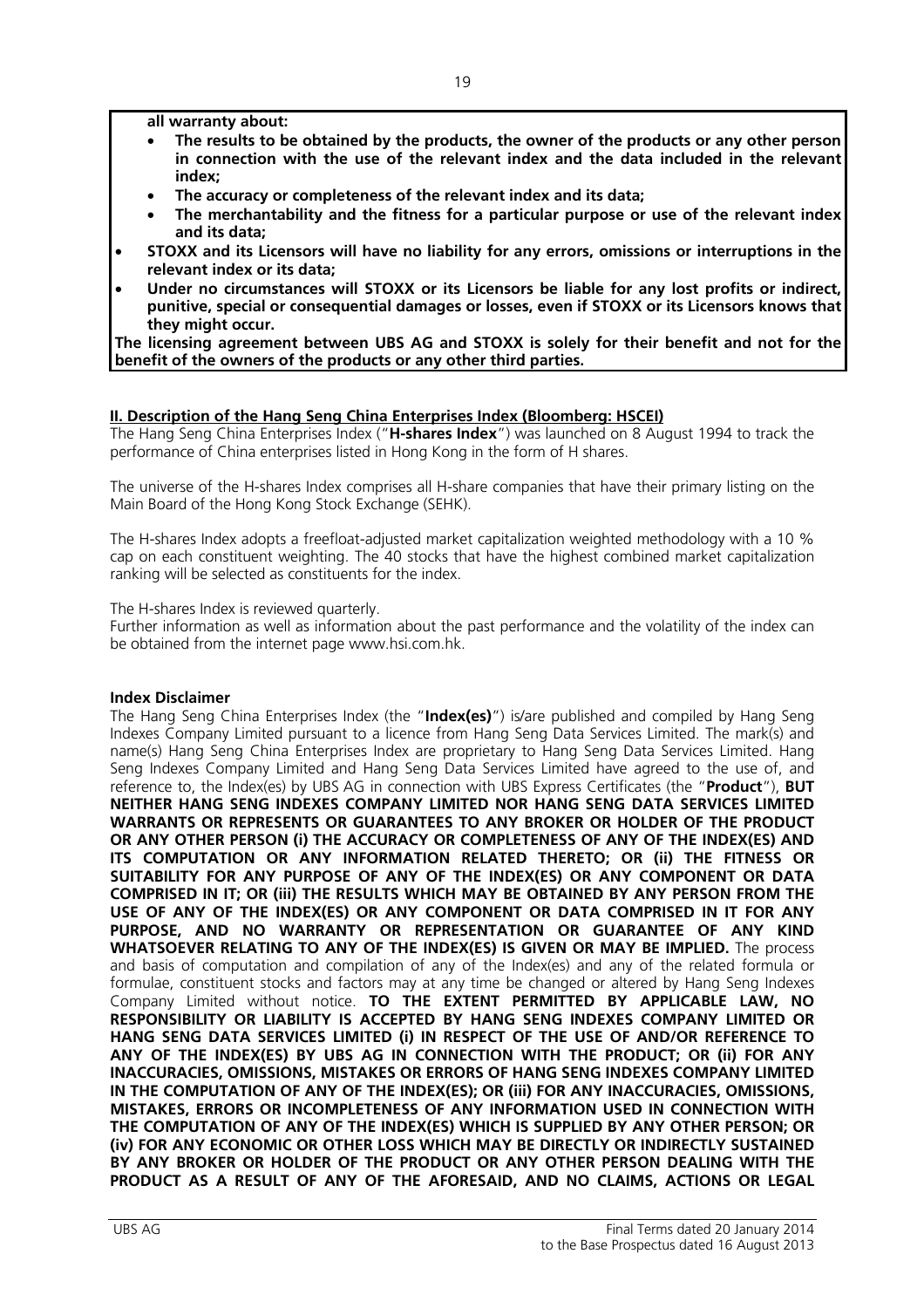**PROCEEDINGS MAY BE BROUGHT AGAINST HANG SENG INDEXES COMPANY LIMITED AND/OR** 

**HANG SENG DATA SERVICES LIMITED** in connection with the Product in any manner whatsoever by any broker, holder or other person dealing with the Product. Any broker, holder or other person dealing with the Product does so therefore in full knowledge of this disclaimer and can place no reliance whatsoever on Hang Seng Indexes Company Limited and Hang Seng Data Services Limited. For the avoidance of doubt, this disclaimer does not create any contractual or quasi-contractual relationship between any broker, holder or other person and Hang Seng Indexes Company Limited and/or Hang Seng Data Services Limited and must not be construed to have created such relationship.

#### **III. Description of the RDX® - Russian Depositary Index (USD) (Bloomberg: RDXUSD)**

RDX is a free float weighted price index made up of Russian ADRs/GDRs traded at London Stock Exchange (Main Market, IOB). The index is calculated in EUR and USD and disseminated in real-time. The start level of RDX was set to 1,000 points as of 8 October 1997.

| <b>Name</b>                       | <b>ISIN</b>  | <b>Bloomberg</b> | <b>Reuters</b> | <b>Calculation time</b><br>CET |
|-----------------------------------|--------------|------------------|----------------|--------------------------------|
| Russian Depositary Index<br>(EUR) | AT0000802079 | <b>RDX</b>       | .RDXEUR        | $9.15 - 17.00$                 |
| Russian Depositary Index<br>USD)  | AT0000634076 | <b>RDXUSD</b>    | .RDXUSD        | $9.15 - 17.00$                 |

Further information as well as information about the past performance and the volatility of the index can be obtained from the internet page www.wienerborse.at.

#### **Disclaimer**

The **RDX® (Russian Depositary Index)** was developed and is real-time calculated and published by Wiener Börse AG. The abbreviation of the index is protected by copyright law as trademarks. The RDX index description, rules and composition are available online on www.indices.cc - the index portal of Wiener Börse AG.

Wiener Börse does not guarantee the accuracy and/or the completeness of the RDX index or any data included therein and Wiener Börse shall have no liability for any errors, omissions, or interruptions therein. A non-exclusive authorization to use the RDX Index in conjunction with financial products was granted upon the conclusion of a license agreement between Issuer and Wiener Börse AG. The only relationship to the Licensee is the licensing of certain trademarks and trade names of RDX Index which is determined, composed and calculated by Wiener Börse without regard to the Licensee or the Product(s). Wiener Börse reserves the rights to change the methods of index calculation or publication, to cease the calculation or publication of the RDX Index or to change the RDX trademarks or cease the use thereof.

The issued Product(s) is/are not in any way sponsored, endorsed, sold or promoted by the Wiener Börse. Wiener Börse makes no warranty or representation whatsoever, express or implied, as to results to be obtained by Licensee, owners of the product(s), or any other person or entity from the use of the RDX Index or any data included therein. Without limiting any of the foregoing, in no event shall Wiener Börse have any liability for any special, punitive, indirect, or consequential damages (including lost profits), even if notified of the possibility of such damages.

# **IV. Description of the S&P 500® Index (Bloomberg: SPX)**

The S&P 500® Index ("**S&P 500®**") includes 500 leading companies in leading industries of the U.S. economy. Although the S&P 500® focuses on the large-cap segment of the market, with approximately 75 % coverage of U.S. equities, it is also an ideal proxy for the total market.

The S&P 500® is maintained by the Index Committee, a team of S&P Dow Jones Indices economists and index analysts, who meet on a regular basis.

Further information as well as information about the past performance and the volatility of the S&P 500® can be obtained from the internet page www.spindices.com.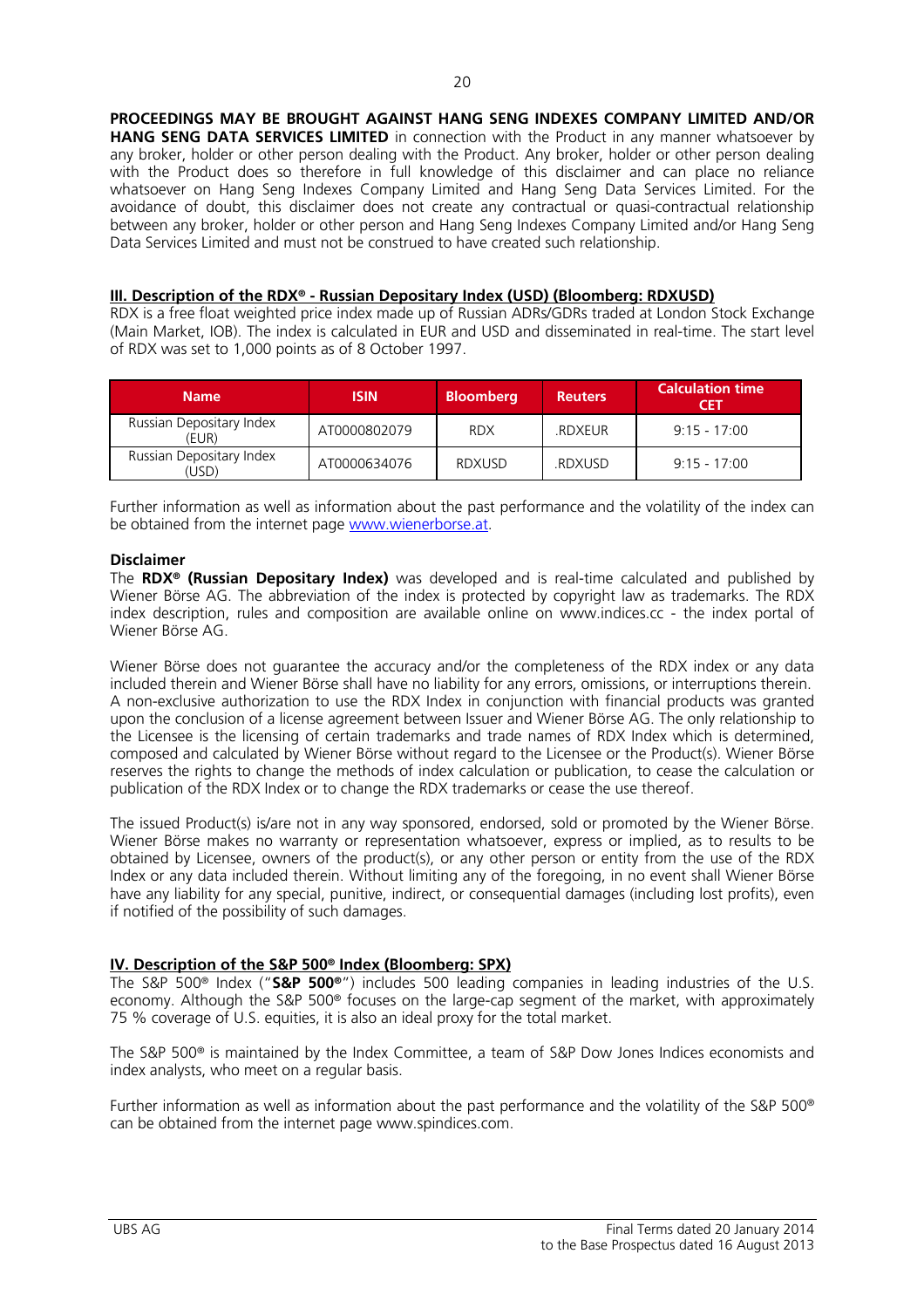#### **DISCLAIMER**

The "S&P 500 Index" (the "Index") is a product of S&P Dow Jones Indices LLC ("SPDJI"), and has been licensed for use by UBS AG. Standard & Poor's® and S&P® are registered trademarks of Standard & Poor's Financial Services LLC ("S&P"); Dow Jones® is a registered trademark of Dow Jones Trademark Holdings LLC ("Dow Jones"); the trademarks are trademarks of the Licensor; and these trademarks have been licensed for use by SPDJI and sublicensed for certain purposes by the Licensee. Licensee's Product(s) are not sponsored, endorsed, sold or promoted by SPDJI, Dow Jones, S&P, any of their respective affiliates (collectively, "S&P Dow Jones Indices"). S&P Dow Jones Indices makes no representation or warranty, express or implied, to the owners of the Licensee's Product(s) or any member of the public regarding the advisability of investing in securities generally or in Licensee's Product(s) particularly or the ability of the Index to track general market performance. S&P Dow Jones Indices' only relationship to the Licensee with respect to the Index is the licensing of the Index and certain trademarks, service marks and/or trade names of S&P Dow Jones Indices and/or its licensors. The Index is determined, composed and calculated by S&P Dow Jones Indices without regard to the Licensee or the Licensee's Product(s). S&P Dow Jones Indices have no obligation to take the needs of the Licensee or the owners of the Licensee's Product(s) into consideration in determining, composing or calculating the Index. S&P Dow Jones Indices are not responsible for and have not participated in the determination of the prices, and amount of the Licensee's Product(s) or the timing of the issuance or sale of the Licensee's Product(s) or in the determination or calculation of the equation by which the Licensee's Product(s) is to be converted into cash, surrendered or redeemed, as the case may be. S&P Dow Jones Indices have no obligation or liability in connection with the administration, marketing or trading of the Licensee's Product(s). There is no assurance that investment products based on the Index will accurately track index performance or provide positive investment returns. S&P Dow Jones Indices LLC is not an investment advisor. Inclusion of a security within an index is not a recommendation by S&P Dow Jones Indices to buy, sell, or hold such security, nor is it considered to be investment advice.

S&P DOW JONES INDICES DOES NOT GUARANTEE THE ADEQUACY, ACCURACY, TIMELINESS AND/OR THE COMPLETENESS OF THE INDEX OR ANY DATA RELATED THERETO OR ANY COMMUNICATION, INCLUDING BUT NOT LIMITED TO, ORAL OR WRITTEN COMMUNICATION (INCLUDING ELECTRONIC COMMUNICATIONS) WITH RESPECT THERETO. S&P DOW JONES INDICES SHALL NOT BE SUBJECT TO ANY DAMAGES OR LIABILITY FOR ANY ERRORS, OMISSIONS, OR DELAYS THEREIN. S&P DOW JONES INDICES MAKE NO EXPRESS OR IMPLIED WARRANTIES, AND EXPRESSLY DISCLAIMS ALL WARRANTIES, OF MERCHANTABILITY OR FITNESS FOR A PARTICULAR PURPOSE OR USE OR AS TO RESULTS TO BE OBTAINED BY THE LICENSEE, OWNERS OF THE LICENSEE'S PRODUCT(S), OR ANY OTHER PERSON OR ENTITY FROM THE USE OF THE INDEX OR WITH RESPECT TO ANY DATA RELATED THERETO. WITHOUT LIMITING ANY OF THE FOREGOING, IN NO EVENT WHATSOEVER SHALL S&P DOW JONES INDICES BE LIABLE FOR ANY INDIRECT, SPECIAL, INCIDENTAL, PUNITIVE, OR CONSEQUENTIAL DAMAGES INCLUDING BUT NOT LIMITED TO, LOSS OF PROFITS, TRADING LOSSES, LOST TIME OR GOODWILL, EVEN IF THEY HAVE BEEN ADVISED OF THE POSSIBLITY OF SUCH DAMAGES, WHETHER IN CONTRACT, TORT, STRICT LIABILITY, OR OTHERWISE. THERE ARE NO THIRD PARTY BENEFICIARIES OF ANY AGREEMENTS OR ARRANGEMENTS BETWEEN S&P DOW JONES INDICES AND THE LICENSEE, OTHER THAN THE LICENSORS OF S&P DOW JONES INDICES.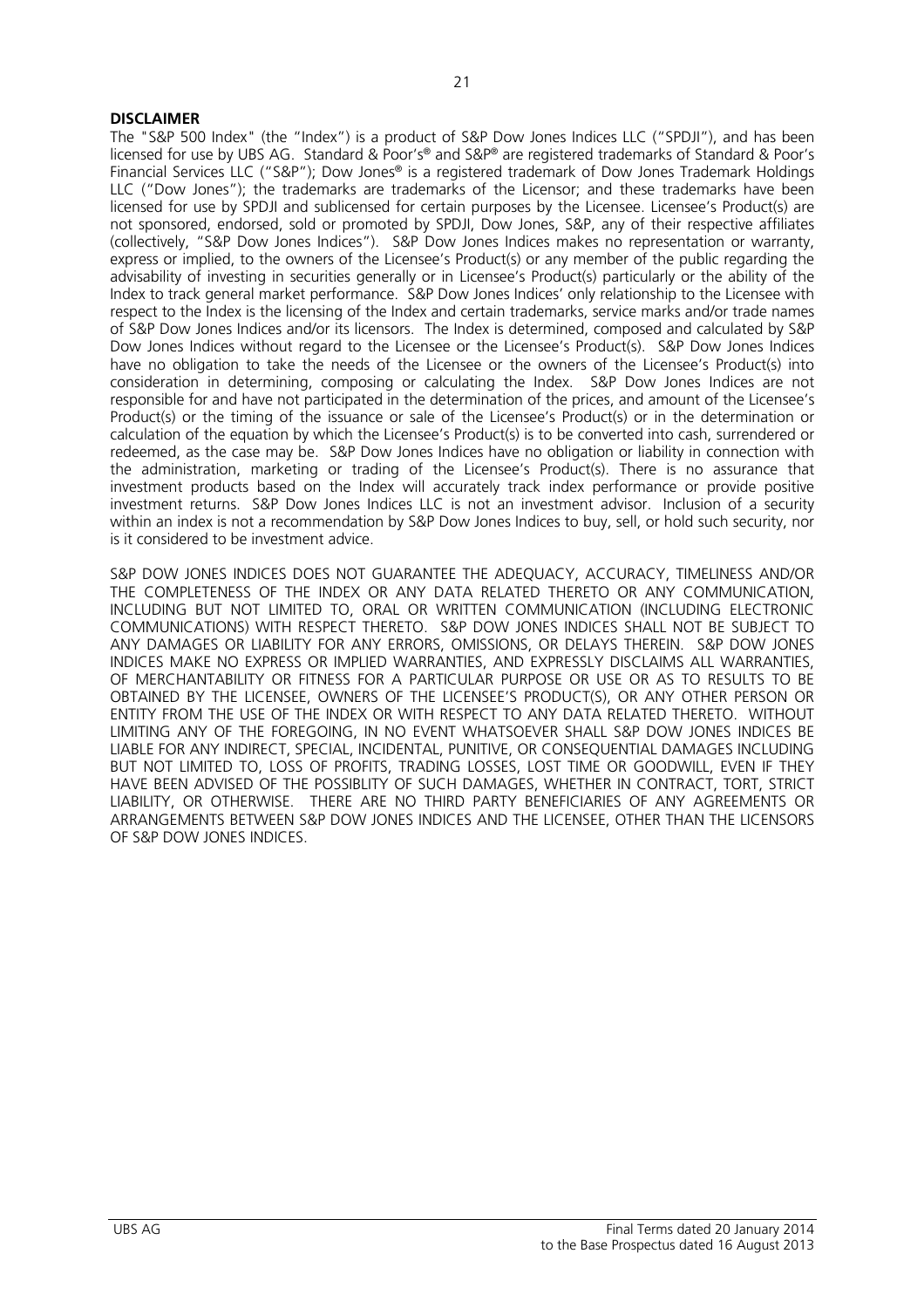# **ANNEX TO THE FINAL TERMS: ISSUE SPECIFIC SUMMARY**

*This summary relates to UBS Express Certificates described in the final terms (the "***Final Terms***") to which this summary is annexed. This summary contains that information from the summary set out in the Base Prospectus which is relevant to the Securities together with the relevant information from the Final Terms. Words and expressions defined in the Final Terms and the Base Prospectus have the same meanings in this summary.* 

Summaries are made up of disclosure requirements known as "Elements". These elements are numbered in Sections  $A - E(A.1 - E.7)$ .

This Summary contains all the Elements required to be included in a summary for this type of securities and Issuer. Because some Elements are not required to be addressed, there may be gaps in the numbering sequence of the Elements.

Even though an Element may be required to be inserted in the summary because of the type of securities and Issuer, it is possible that no relevant information can be given regarding the Element. In this case a short description of the Element is included in the summary with the mention of "not applicable".

| <b>Element</b> |                                         | <b>Section A - Introduction and warnings</b>                                                                                                                                                                                                                                                                                                                                                  |
|----------------|-----------------------------------------|-----------------------------------------------------------------------------------------------------------------------------------------------------------------------------------------------------------------------------------------------------------------------------------------------------------------------------------------------------------------------------------------------|
| A.1            | <b>Warning.</b>                         | This Summary should be read as an introduction to the Base<br>Prospectus. Any decision to invest in the Securities should be based<br>on consideration of the Base Prospectus as a whole by the investor.                                                                                                                                                                                     |
|                |                                         | Potential investors should be aware that where a claim relating to the<br>information contained in the Base Prospectus is brought before a court, the<br>plaintiff investor might, under the national legislation of the respective<br>European Economic Area member state, have to bear the costs of<br>translating the document before the legal proceedings are initiated.                 |
|                |                                         | UBS AG in its capacity as Issuer who is responsible for the summary<br>including the translation thereof can be held liable, but only if the summary<br>is misleading, inaccurate or inconsistent when read together with the other<br>parts of the Base Prospectus or it does not provide, when read together<br>with the other parts of the Base Prospectus, all required key information.  |
| A.2            | <b>Consent to use</b><br>of Prospectus. | The Issuer consents to the use of the Base Prospectus together with the<br>relevant Final Terms in connection with a public offer of the Securities<br>(the "Public Offer") by any financial intermediary which is authorised<br>to make such offers under the Markets in Financial Instruments<br>Directive (Directive 2004/39/EC) (each an "Authorised Offeror") on<br>the following basis: |
|                |                                         | (a)<br>the relevant Public Offer must occur during the Subscription<br>Period (the "Offer Period");                                                                                                                                                                                                                                                                                           |
|                |                                         | the relevant Public Offer may only be made in Sweden (the<br>(b)<br>"Public Offer Jurisdiction");                                                                                                                                                                                                                                                                                             |
|                |                                         | the relevant Authorised Offeror must be authorised to make<br>(c)<br>such offers in the relevant Public Offer Jurisdiction under the<br>Markets in Financial<br>Instruments Directive<br>(Directive<br>2004/39/EC) and if any Authorised Offeror ceases to be so<br>authorised then the above consent of the Issuer shall thereupon<br>terminate.                                             |
|                |                                         | Authorised Offerors will provide information to investors on the<br>terms and conditions of the Public Offer of the Securities at the                                                                                                                                                                                                                                                         |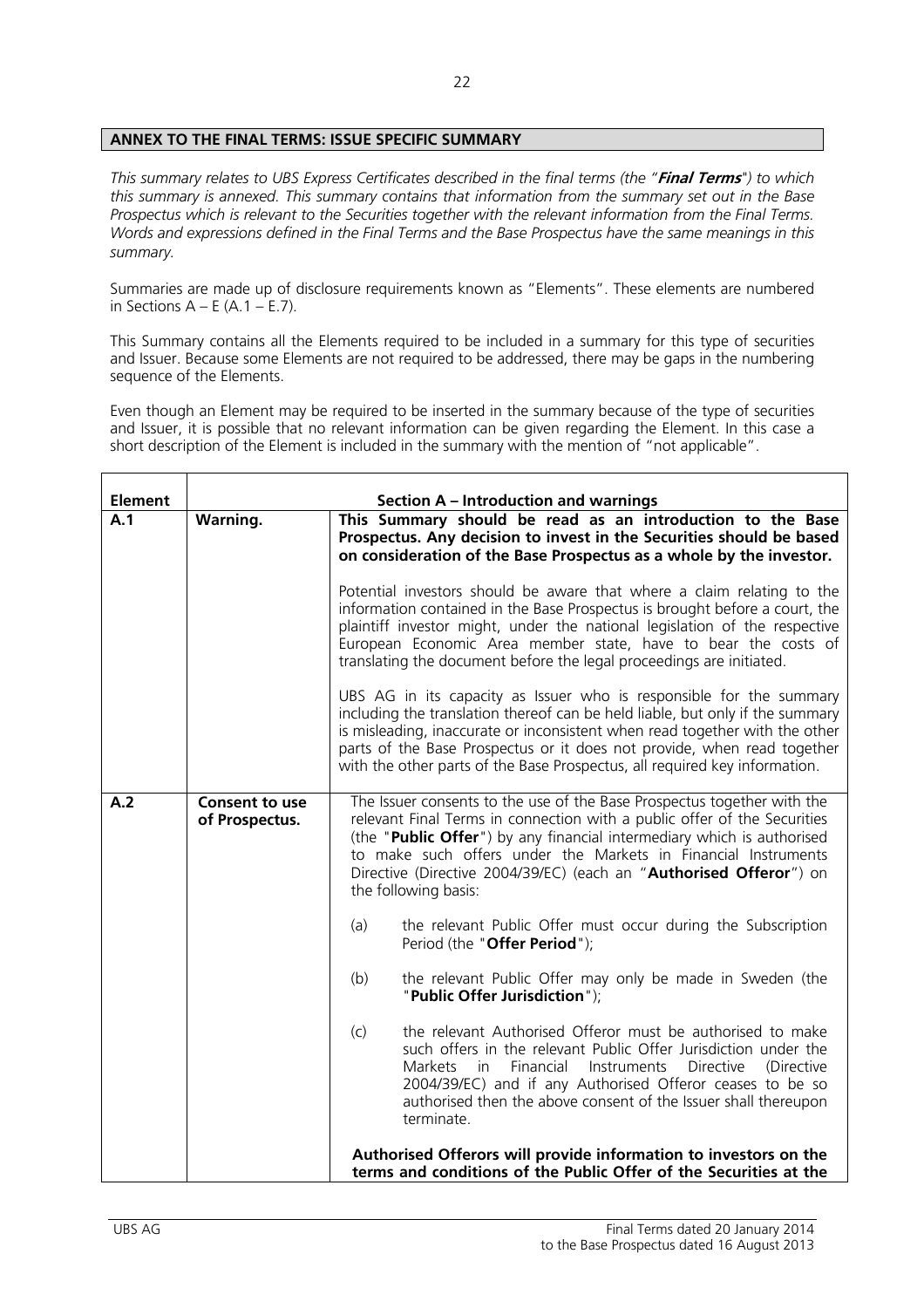|                |                                                                                                         | investor.                                                                                                                                                                                                                                                                                                                                                                                                                                |
|----------------|---------------------------------------------------------------------------------------------------------|------------------------------------------------------------------------------------------------------------------------------------------------------------------------------------------------------------------------------------------------------------------------------------------------------------------------------------------------------------------------------------------------------------------------------------------|
|                |                                                                                                         |                                                                                                                                                                                                                                                                                                                                                                                                                                          |
| <b>Element</b> |                                                                                                         | <b>Section B - Issuer</b>                                                                                                                                                                                                                                                                                                                                                                                                                |
| B.1            | Legal<br>and<br>commercial name<br>of the issuer.                                                       | The legal and commercial name of the Issuer is UBS AG ("Issuer", "UBS"<br>or " <b>Bank</b> ").                                                                                                                                                                                                                                                                                                                                           |
| B.2            | Domicile,<br>legal<br>legislation<br>form,<br>country of<br>and<br>incorporation<br>of l<br>the issuer. | UBS in its present form was created on 29 June 1998 by the merger of<br>Union Bank of Switzerland (founded 1862) and Swiss Bank Corporation<br>(founded 1872). UBS AG is entered in the Commercial Registers of Canton<br>Zurich and Canton Basel-City. The registration number<br>is.<br>CH-270.3.004.646-4.                                                                                                                            |
|                |                                                                                                         | UBS AG is incorporated and domiciled in Switzerland and operates under<br>the Swiss Code of Obligations and Swiss Federal Banking Law as an<br>Aktiengesellschaft, a corporation that has issued shares of common stock<br>to investors. The addresses of UBS AG's two registered offices and principal<br>places of business are: Bahnhofstrasse 45, CH-8001 Zurich, Switzerland,<br>and Aeschenvorstadt 1, CH-4051 Basel, Switzerland. |

| B.4b | Trends.                      | <b>Trend Information</b>                                                                                                                                                                                                                                                                                                                                                                                                                                                                                                                                                                                                                                                                                                                                                                                                                                                                                                                                                                                                                                                                                                                                                                                |
|------|------------------------------|---------------------------------------------------------------------------------------------------------------------------------------------------------------------------------------------------------------------------------------------------------------------------------------------------------------------------------------------------------------------------------------------------------------------------------------------------------------------------------------------------------------------------------------------------------------------------------------------------------------------------------------------------------------------------------------------------------------------------------------------------------------------------------------------------------------------------------------------------------------------------------------------------------------------------------------------------------------------------------------------------------------------------------------------------------------------------------------------------------------------------------------------------------------------------------------------------------|
|      |                              | As stated in UBS AG's third quarter 2013 report issued on 29 October<br>2013 (including unaudited consolidated financial statements), at the start<br>of the fourth quarter, the fiscal debate in the US highlighted the fact that<br>many of the underlying challenges related to structural fiscal and economic<br>issues remain. Consequently, for the fourth quarter of 2013, client<br>confidence and activity levels may continue to be impacted by the<br>continued absence of sustained and credible improvements to unresolved<br>European sovereign debt and banking system issues and US fiscal and<br>monetary issues, and by the mixed outlook for global growth. This would<br>once again make improvements in prevailing market conditions unlikely,<br>and would consequently generate headwinds for revenue growth, net<br>interest margins and net new money. Nevertheless, UBS expects that its<br>wealth management businesses will continue to attract net new money,<br>reflecting new and existing clients' steadfast trust in the firm, and that the<br>actions it has taken will ensure the firm's long-term success and will deliver<br>sustainable returns for shareholders. |
| B.5  | Organisational<br>structure. | UBS AG is the parent company of the UBS Group. The objective of the<br>UBS's group structure is to support the business activities of the parent<br>company within an efficient legal, tax, regulatory and funding framework.<br>UBS operates as a group with five business divisions and a Corporate<br>Center. None of the individual business divisions or the Corporate Center<br>are legally independent entities; instead, they primarily perform their<br>activities through the domestic and foreign offices of UBS AG, the parent<br>bank. In cases where it is impossible or inefficient to operate via the parent<br>bank, due to local legal, tax or regulatory provisions, or where additional<br>legal entities join the Group through acquisition, the business is operated<br>on location by legally independent group companies.                                                                                                                                                                                                                                                                                                                                                       |

| <b>B.9</b>  | estimates. | Profit forecast or Not applicable; no profit forecast or estimates is made in the Base<br>Prospectus.                                                                                             |
|-------------|------------|---------------------------------------------------------------------------------------------------------------------------------------------------------------------------------------------------|
| <b>B.10</b> |            | Qualifications in   Not applicable; the auditor's reports on the audited historical financial<br>the audit report. $\vert$ information are unqualified.                                           |
| B.12        | kev        | Selected historical   UBS AG derived the following selected consolidated financial data from (i)<br>$\frac{1}{2}$ financial its annual report 2012, containing the audited consolidated financial |

**time such Public Offer is made by the Authorised Offeror to the**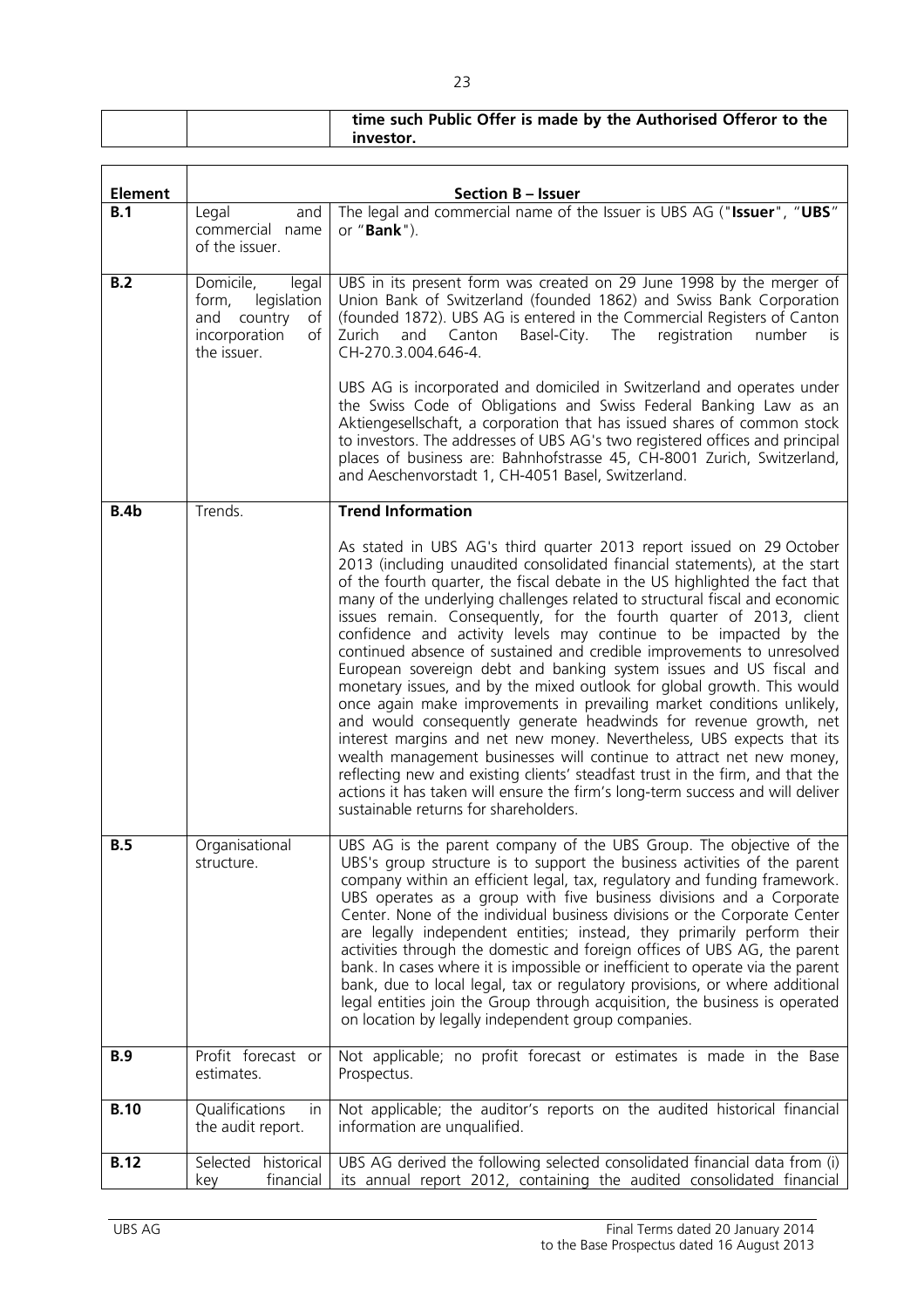|                                                                                                                                                                                               | information.          |                       | francs (CHF). |                    |                      |                |                                 |                              | statements of UBS Group, as well as additional unaudited consolidated<br>financial data for the fiscal year ended 31 December 2012 (including<br>comparative figures for the fiscal years ended 31 December 2011 and<br>2010), (ii) its third quarter 2013 report, containing the unaudited<br>consolidated financial statements of UBS Group, as well as additional<br>unaudited consolidated financial data for the quarter and the nine months<br>ended on 30 September 2013 (from which comparative figures for the<br>quarter and the nine months ended 30 September 2012 have been<br>derived), and (iii) its first quarter 2013 report, from which selected restated<br>comparative figures as of or for the fiscal year ended 31 December 2012<br>have been derived. The consolidated financial statements were prepared in<br>accordance with International Financial Reporting Standards (IFRS) issued<br>by the International Accounting Standards Board (IASB) and stated in Swiss |
|-----------------------------------------------------------------------------------------------------------------------------------------------------------------------------------------------|-----------------------|-----------------------|---------------|--------------------|----------------------|----------------|---------------------------------|------------------------------|------------------------------------------------------------------------------------------------------------------------------------------------------------------------------------------------------------------------------------------------------------------------------------------------------------------------------------------------------------------------------------------------------------------------------------------------------------------------------------------------------------------------------------------------------------------------------------------------------------------------------------------------------------------------------------------------------------------------------------------------------------------------------------------------------------------------------------------------------------------------------------------------------------------------------------------------------------------------------------------------|
|                                                                                                                                                                                               | For the quarter ended |                       |               | Year-to-date       |                      |                |                                 | For the year ended           |                                                                                                                                                                                                                                                                                                                                                                                                                                                                                                                                                                                                                                                                                                                                                                                                                                                                                                                                                                                                |
| CHF million, except                                                                                                                                                                           | 30.09.13              | 30.09.12              | 30.09.13      | 30.09.12           |                      | 31.12.121      | 31.12.11                        |                              | 31.12.10                                                                                                                                                                                                                                                                                                                                                                                                                                                                                                                                                                                                                                                                                                                                                                                                                                                                                                                                                                                       |
| where indicated                                                                                                                                                                               |                       |                       | unaudited     |                    |                      |                | audited, except where indicated |                              |                                                                                                                                                                                                                                                                                                                                                                                                                                                                                                                                                                                                                                                                                                                                                                                                                                                                                                                                                                                                |
| <b>Group results</b>                                                                                                                                                                          |                       |                       |               |                    |                      |                |                                 |                              |                                                                                                                                                                                                                                                                                                                                                                                                                                                                                                                                                                                                                                                                                                                                                                                                                                                                                                                                                                                                |
| Operating income                                                                                                                                                                              | 6,261                 | 6,290                 |               | 21,425             | 19,215               | 25,423*1       |                                 | 27,788                       | 31,994                                                                                                                                                                                                                                                                                                                                                                                                                                                                                                                                                                                                                                                                                                                                                                                                                                                                                                                                                                                         |
| Operating expenses                                                                                                                                                                            | 5,906                 | 8,816                 |               | 18,602             |                      |                |                                 | 22,482                       | 24,650                                                                                                                                                                                                                                                                                                                                                                                                                                                                                                                                                                                                                                                                                                                                                                                                                                                                                                                                                                                         |
| Operating profit /                                                                                                                                                                            |                       |                       |               |                    | 19,172               | 27,216         |                                 |                              |                                                                                                                                                                                                                                                                                                                                                                                                                                                                                                                                                                                                                                                                                                                                                                                                                                                                                                                                                                                                |
| (loss) before tax<br>Net profit / (loss)                                                                                                                                                      | 356                   | (2,526)               |               | 2,823              | 43                   | $(1,794)$ * 1  |                                 | 5,307                        | 7,345                                                                                                                                                                                                                                                                                                                                                                                                                                                                                                                                                                                                                                                                                                                                                                                                                                                                                                                                                                                          |
| attributable to UBS<br>shareholders<br>Diluted<br>earnings                                                                                                                                    | 577                   | (2, 134)              |               | 2,255              | (576)                | $(2,480)^{*1}$ |                                 | 4,138                        | 7,452                                                                                                                                                                                                                                                                                                                                                                                                                                                                                                                                                                                                                                                                                                                                                                                                                                                                                                                                                                                          |
| per share (CHF)                                                                                                                                                                               | 0.15                  | (0.57)                |               | 0.59               | (0.15)               | $(0.66)$ * 1   |                                 | 1.08                         | 1.94                                                                                                                                                                                                                                                                                                                                                                                                                                                                                                                                                                                                                                                                                                                                                                                                                                                                                                                                                                                           |
| Performance<br>Return on equity<br>$(RoE)$ $(%$ ) $2$<br>Return on tangible<br>equity $(%)^3$<br>risk-<br>Return on<br>weighted<br>assets,<br>gross $(\% )$ <sup>4</sup><br>Return on assets, | 4.9<br>5.9<br>10.8    | (17.3)<br>9.1<br>12.1 |               | 6.4<br>7.6<br>11.5 | (1.6)<br>8.4<br>11.9 |                | $(5.1)^*$<br>$1.6*$<br>$12.0*$  | $9.1*$<br>$11.9*$<br>$13.7*$ | $18.0*$<br>$24.7*$<br>$15.5*$                                                                                                                                                                                                                                                                                                                                                                                                                                                                                                                                                                                                                                                                                                                                                                                                                                                                                                                                                                  |
| gross $(\%)$ <sup>5</sup>                                                                                                                                                                     | 2.3                   | 1.8                   |               | 2.5                | 1.9                  |                | $1.9*$                          | $2.1*$                       | $2.3*$                                                                                                                                                                                                                                                                                                                                                                                                                                                                                                                                                                                                                                                                                                                                                                                                                                                                                                                                                                                         |
| Growth                                                                                                                                                                                        |                       |                       |               |                    |                      |                |                                 |                              |                                                                                                                                                                                                                                                                                                                                                                                                                                                                                                                                                                                                                                                                                                                                                                                                                                                                                                                                                                                                |
| Net profit growth<br>$(%)^6$                                                                                                                                                                  | (16.4)                | N/A                   |               | N/A                | N/A                  |                | $N/A*$                          | $(44.5)^*$                   | $N/A*$                                                                                                                                                                                                                                                                                                                                                                                                                                                                                                                                                                                                                                                                                                                                                                                                                                                                                                                                                                                         |
| Net new money<br>growth (%)?                                                                                                                                                                  | (0.2)                 | 2.5                   |               | 1.8                | 1.7                  |                | $1.6*$                          | $1.9*$                       | $(0.8)^*$                                                                                                                                                                                                                                                                                                                                                                                                                                                                                                                                                                                                                                                                                                                                                                                                                                                                                                                                                                                      |
| <b>Efficiency</b>                                                                                                                                                                             |                       |                       |               |                    |                      |                |                                 |                              |                                                                                                                                                                                                                                                                                                                                                                                                                                                                                                                                                                                                                                                                                                                                                                                                                                                                                                                                                                                                |
| Cost / income ratio<br>$(%)^8$                                                                                                                                                                | 94.1                  | 137.3                 |               | 86.7               | 99.3                 | $106.6*$       |                                 | $80.7*$                      | 76.9*                                                                                                                                                                                                                                                                                                                                                                                                                                                                                                                                                                                                                                                                                                                                                                                                                                                                                                                                                                                          |
|                                                                                                                                                                                               |                       |                       |               | As of              |                      |                |                                 | As of                        |                                                                                                                                                                                                                                                                                                                                                                                                                                                                                                                                                                                                                                                                                                                                                                                                                                                                                                                                                                                                |
| CHF million, except where indicated                                                                                                                                                           |                       |                       | 30.09.13      | 30.09.12           |                      | 31.12.121      | 31.12.11                        |                              | 31.12.10                                                                                                                                                                                                                                                                                                                                                                                                                                                                                                                                                                                                                                                                                                                                                                                                                                                                                                                                                                                       |
|                                                                                                                                                                                               |                       |                       | unaudited     |                    |                      |                | audited, except where indicated |                              |                                                                                                                                                                                                                                                                                                                                                                                                                                                                                                                                                                                                                                                                                                                                                                                                                                                                                                                                                                                                |
| Capital strength                                                                                                                                                                              |                       |                       |               |                    |                      |                |                                 |                              |                                                                                                                                                                                                                                                                                                                                                                                                                                                                                                                                                                                                                                                                                                                                                                                                                                                                                                                                                                                                |
| BIS Basel III common equity tier 1 capital ratio                                                                                                                                              |                       |                       | 17.5          |                    |                      | $15.3*$        |                                 |                              |                                                                                                                                                                                                                                                                                                                                                                                                                                                                                                                                                                                                                                                                                                                                                                                                                                                                                                                                                                                                |
| $(%$ , phase-in) $9$ , 10<br>BIS Basel III common equity tier 1 capital ratio<br>$(%$ , fully applied) $9.10$                                                                                 |                       |                       | 11.9          |                    |                      | $9.8*$         |                                 |                              |                                                                                                                                                                                                                                                                                                                                                                                                                                                                                                                                                                                                                                                                                                                                                                                                                                                                                                                                                                                                |
| Swiss SRB leverage ratio (%) 9, 11                                                                                                                                                            |                       |                       | 4.2           |                    |                      | $3.6*$         |                                 |                              |                                                                                                                                                                                                                                                                                                                                                                                                                                                                                                                                                                                                                                                                                                                                                                                                                                                                                                                                                                                                |
| <b>Balance sheet and capital management</b>                                                                                                                                                   |                       |                       |               |                    |                      |                |                                 |                              |                                                                                                                                                                                                                                                                                                                                                                                                                                                                                                                                                                                                                                                                                                                                                                                                                                                                                                                                                                                                |
| Total assets                                                                                                                                                                                  |                       |                       | 1,049,101     | 1,366,776          |                      | 1,259,797*1    | 1,416,962                       |                              | 1,314,813                                                                                                                                                                                                                                                                                                                                                                                                                                                                                                                                                                                                                                                                                                                                                                                                                                                                                                                                                                                      |
| Equity attributable to UBS shareholders                                                                                                                                                       |                       |                       | 47,403        | 48,125             |                      | 45,949*1       | 48,530                          |                              | 43,728                                                                                                                                                                                                                                                                                                                                                                                                                                                                                                                                                                                                                                                                                                                                                                                                                                                                                                                                                                                         |
| Total book value per share (CHF)                                                                                                                                                              |                       |                       | 12.58         | 12.85              |                      | 12.26*         | 12.95*                          |                              | $11.53*$                                                                                                                                                                                                                                                                                                                                                                                                                                                                                                                                                                                                                                                                                                                                                                                                                                                                                                                                                                                       |
|                                                                                                                                                                                               |                       |                       |               |                    |                      |                |                                 |                              |                                                                                                                                                                                                                                                                                                                                                                                                                                                                                                                                                                                                                                                                                                                                                                                                                                                                                                                                                                                                |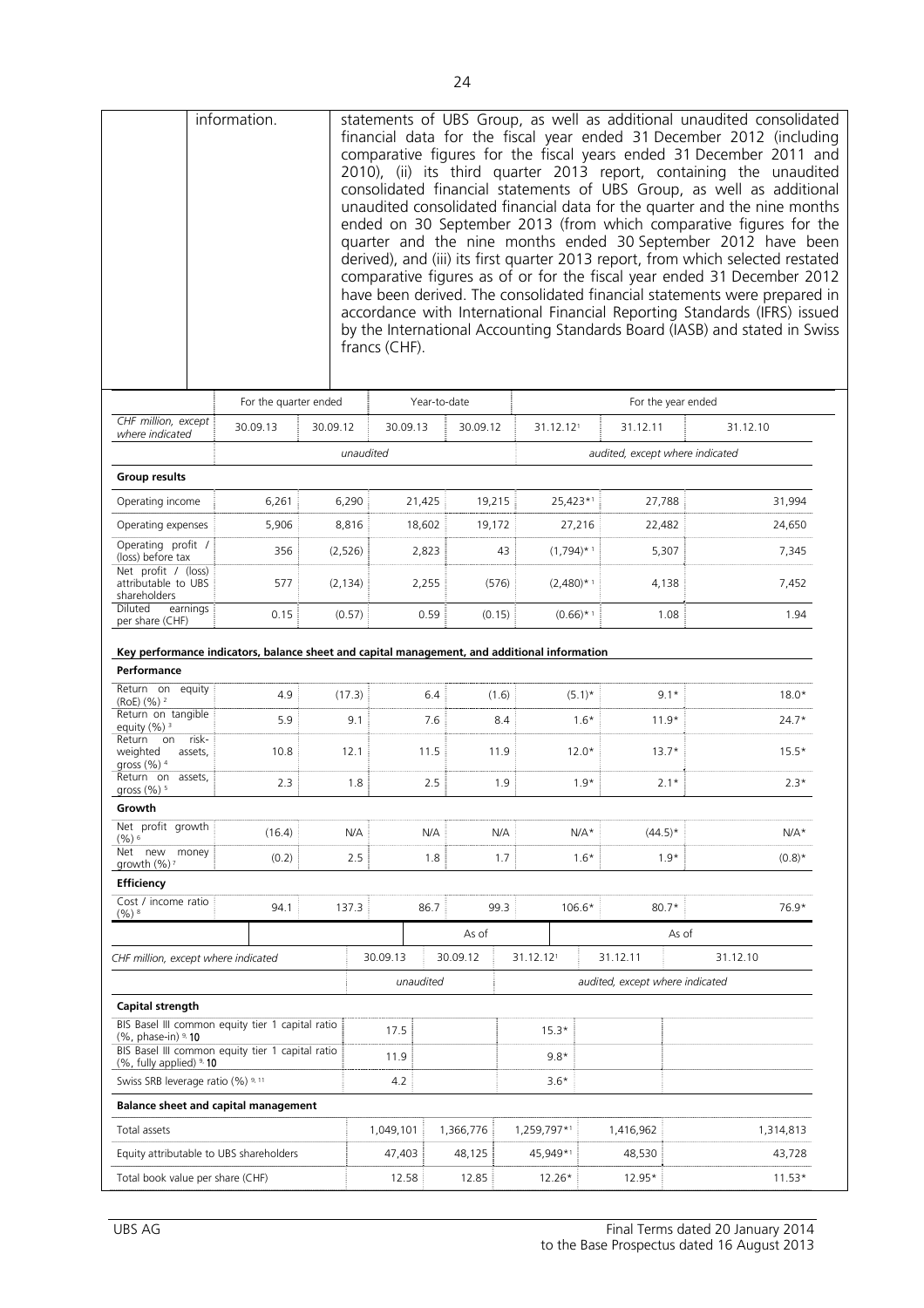| Tangible book value per share (CHF)                                | 10.89   | 11.08  | $10.54*$ | $10.36*$ | $8.94*$ |
|--------------------------------------------------------------------|---------|--------|----------|----------|---------|
| BIS Basel III common equity tier 1 capital (phase-<br>$in)$ 12     | 38,963  |        | 40,032*  |          |         |
| BIS Basel III common equity tier 1 capital (fully<br>applied) $12$ | 26,019  |        | 25,182*  |          |         |
| BIS Basel III risk-weighted assets (phase-in) 12                   | 222,306 |        | 261,800* |          |         |
| BIS Basel III risk-weighted assets (fully applied) <sup>12</sup>   | 218,926 |        | 258,113* |          |         |
| BIS Basel III total capital ratio (%, phase-in) 12                 | 21.8    |        | $18.9*$  |          |         |
| BIS Basel III total capital ratio (%, fully applied) <sup>12</sup> | 14.3    |        | $11.4*$  |          |         |
| <b>Additional information</b>                                      |         |        |          |          |         |
| Invested assets (CHF billion) <sup>13</sup>                        | 2,339   | 2,242  | 2,230    | 2,088    | 2,075   |
| Personnel (full-time equivalents)                                  | 60,635  | 63,745 | 62,628*  | 64,820*  | 64,617* |
| Market capitalization                                              | 71,066  | 43.894 | 54.729*  | 42,843*  | 58.803* |

\* unaudited

<sup>1</sup> On 1 January 2013, UBS adopted IFRS 10 *Consolidated Financial Statements*. The comparative 2012 periods included in the first, second and third quarter reports 2013 have been restated to reflect the effect of adopting IFRS 10. Under IFRS 10, periods prior to 2012 were not required to be restated. As a result of adopting IFRS 10, the restated financial data as of or for the fiscal year ended 31 December 2012 included in this table are not the same as presented in the Annual Report 2012. As a further consequence, that financial data as of or for the fiscal year ended 31 December 2012 that would have been marked as audited, had they not been restated, are not audited and are marked in the table with this footnote 1. 2 Net profit / (loss) attributable to UBS shareholders (annualized as applicable) / average equity attributable to UBS shareholders.<sup>3</sup> Net profit / (loss) attributable to UBS shareholders before amortization and impairment of goodwill and intangible assets (annualized as applicable) / average equity attributable to UBS shareholders less average goodwill and intangible assets. 4 Operating income before credit loss (expense) or recovery (annualized as applicable) / average risk-weighted assets. Based on BIS Basel III risk-weighted assets (phase-in) for 2013, on Basel 2.5 risk-weighted assets for 2012 and on Basel II risk-weighted assets for 2011 and 2010. 5 Operating income before credit loss (expense) or recovery (annualized as applicable) / average total assets. **<sup>6</sup>** Change in net profit attributable to UBS shareholders from continuing operations between current and comparison periods / net profit attributable to UBS shareholders from continuing operations of comparison period. Not meaningful and not included if either the reporting period or the comparison period is a loss period. 7 Net new money for the period (annualized as applicable) / invested assets at the beginning of the period. Group net new money includes net new money for Retail & Corporate and excludes interest and dividend income. 8 Operating expenses / operating income before credit loss (expense) or recovery. <sup>9</sup> On 1 January 2013 the BIS Basel III requirements became effective in Switzerland. In order to align its key performance indicators framework, in the first quarter of 2013 UBS replaced the key performance indicators "BIS tier 1 ratio (%)" and "FINMA leverage ratio (%)" with "BIS Basel III common equity tier 1 capital ratio (%, phase in / fully applied)" and "Swiss SRB (systemically relevant banks) leverage ratio (%)". Numbers for 31 December 2012 are on a pro-forma basis. 10 BIS Basel III common equity tier 1 capital / BIS Basel III risk-weighted assets. The information provided on a fully applied basis does not consider the effects of the transition period, during which new capital deductions are phased in and ineligible capital instruments are phased out. 11 Total Swiss SRB Basel III capital / IFRS assets, based on a capital adequacy scope of consolidation, adjusted for replacement value netting and other adjustments, including off-balance sheet items. Formerly referred to as FINMA Basel III leverage ratio. 12 On 1 January 2013 the Basel III requirements became effective in Switzerland. BIS Basel III numbers for 31 December 2012 are on a pro-forma basis. **<sup>13</sup>** Group invested assets includes invested assets for Retail & Corporate."

|             | adverse<br>Material<br>change<br>statement.               | There has been no material adverse change in the prospects of UBS AG or<br>UBS Group since 31 December 2012.                                                                                                                                                                                                                                                                                                                                                                                                                              |
|-------------|-----------------------------------------------------------|-------------------------------------------------------------------------------------------------------------------------------------------------------------------------------------------------------------------------------------------------------------------------------------------------------------------------------------------------------------------------------------------------------------------------------------------------------------------------------------------------------------------------------------------|
|             | Significant<br>changes<br>statement.                      | There has been no significant change in the financial or trading position of<br>UBS Group or of UBS AG since 30 September 2013.                                                                                                                                                                                                                                                                                                                                                                                                           |
| <b>B.13</b> | Recent events.                                            | Not applicable, no recent events particular to the Issuer have occurred,<br>which are to a material extent relevant to the evaluation of the Issuer's<br>solvency.                                                                                                                                                                                                                                                                                                                                                                        |
| <b>B.14</b> | Dependence upon<br>other<br>entities<br>within the group. | UBS AG is the parent company of the UBS Group. As such, to a certain<br>extent, it is dependent on certain of its subsidiaries.                                                                                                                                                                                                                                                                                                                                                                                                           |
| <b>B.15</b> | principal<br>Issuer's<br>activities.                      | UBS AG with its subsidiaries (together, "UBS Group", "Group" or "UBS")<br>draws on its 150-year heritage to serve private, institutional and corporate<br>clients worldwide, as well as retail clients in Switzerland. UBS's business<br>strategy is centered on its pre-eminent global wealth management<br>businesses and its leading universal bank in Switzerland. These businesses,<br>together with a client-focused Investment Bank and a strong, well-<br>diversified Global Asset Management business, will enable UBS to expand |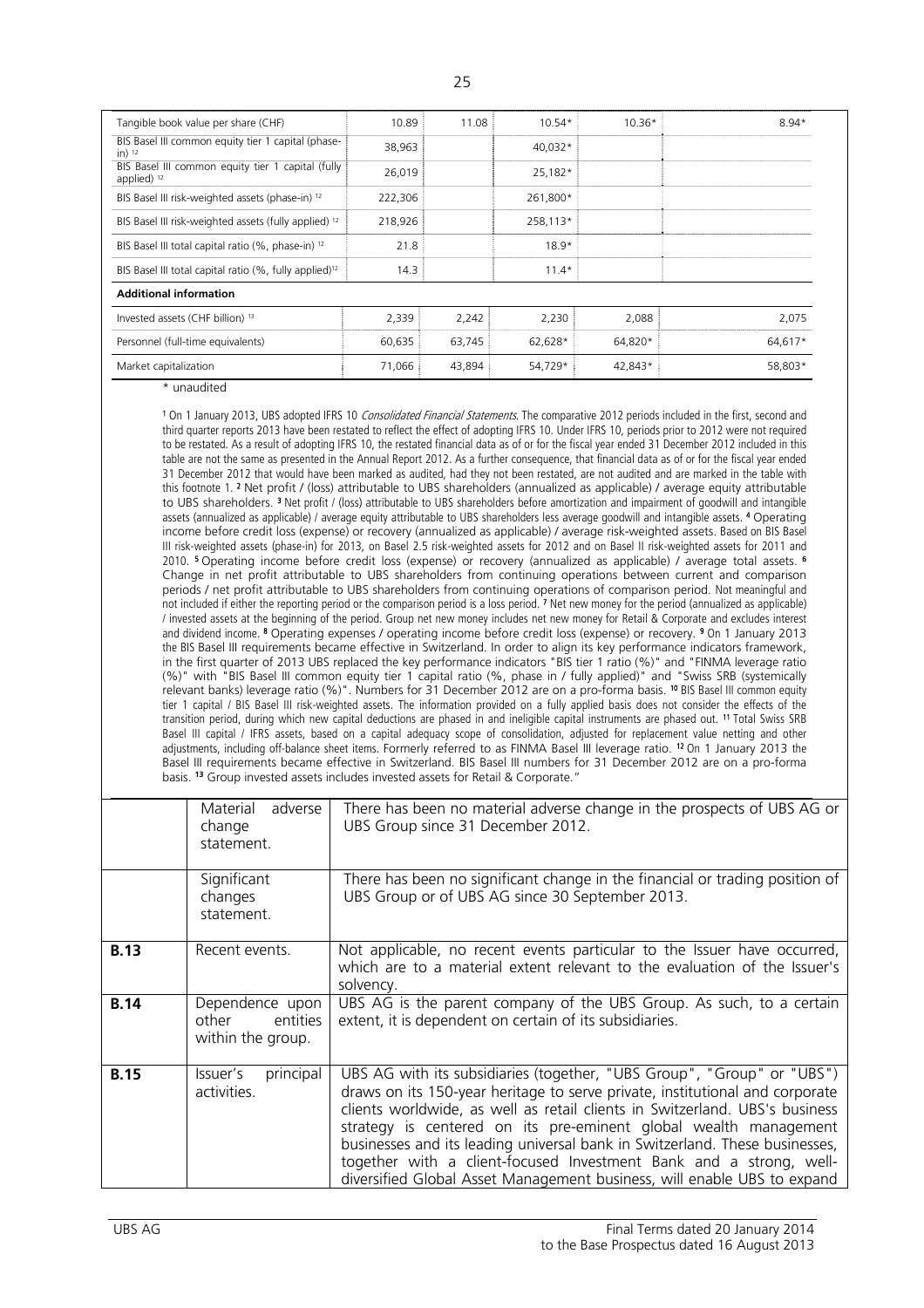|             |                         | its premier wealth management franchise and drive further growth across<br>the Group. Headquartered in Zurich and Basel, Switzerland, UBS has<br>offices in more than 50 countries, including all major financial centers.<br>According to Article 2 of the Articles of Association of UBS AG ("Articles<br>of Association") the purpose of UBS AG is the operation of a bank. Its<br>scope of operations extends to all types of banking, financial, advisory,<br>trading and service activities in Switzerland and abroad.                                                                                                                                                                                                                                                                                                                             |
|-------------|-------------------------|----------------------------------------------------------------------------------------------------------------------------------------------------------------------------------------------------------------------------------------------------------------------------------------------------------------------------------------------------------------------------------------------------------------------------------------------------------------------------------------------------------------------------------------------------------------------------------------------------------------------------------------------------------------------------------------------------------------------------------------------------------------------------------------------------------------------------------------------------------|
| <b>B.16</b> | Controlling<br>persons. | The following are the most recent notifications of holdings in UBS AG's<br>share capital filed in accordance with the Swiss Stock Exchange Act, based<br>on UBS AG's registered share capital at the time of the disclosure: (i) 18<br>September 2013, Government of Singapore Investment Corp disclosed a<br>change of its corporate name to GIC Private Limited and a holding of<br>6.40%; (ii) 30 September 2011, Norges Bank (the Central Bank of<br>Norway), 3.04%; (iii) 17 December 2009, BlackRock Inc., New York, USA,<br>$3.45\%$ .<br>As of 30 September 2013, the following shareholders (acting in their own<br>name or in their capacity as nominees for other investors or beneficial<br>owners) were registered in the share register with 3% or more of the total<br>share capital of UBS AG: Chase Nominees Ltd., London (11.93%); GIC |
|             |                         | Private Limited, Singapore (6.39%); the US securities clearing organization<br>DTC (Cede & Co.) New York, "The Depository Trust Company" (5.88%);<br>and Nortrust Nominees Ltd., London (3.85%).                                                                                                                                                                                                                                                                                                                                                                                                                                                                                                                                                                                                                                                         |

| <b>Element</b> |                                                                                                      | <b>Section C - Securities</b>                                                                                                                                                                                                                                                                                                                                                                                                                                                                                                                                                                                                                                                                                                                                                                                                                             |
|----------------|------------------------------------------------------------------------------------------------------|-----------------------------------------------------------------------------------------------------------------------------------------------------------------------------------------------------------------------------------------------------------------------------------------------------------------------------------------------------------------------------------------------------------------------------------------------------------------------------------------------------------------------------------------------------------------------------------------------------------------------------------------------------------------------------------------------------------------------------------------------------------------------------------------------------------------------------------------------------------|
| C.1            | Type and the class<br>of the securities,<br>security<br>identification<br>number.                    | <b>Type and Form of Securities</b><br>The Securities are certificates.<br>The Securities are issued in uncertificated and dematerialised book-entry<br>form, and are registered for clearing through Euroclear Sweden AB<br>("Euroclear Sweden").<br>The Securities have the following ISIN: SE0005621166.                                                                                                                                                                                                                                                                                                                                                                                                                                                                                                                                                |
| C <sub>2</sub> | Currency of the<br>securities.                                                                       | The currency of the Securities is Swedish Krona<br>("SEK")<br>(the<br>"Redemption Currency").                                                                                                                                                                                                                                                                                                                                                                                                                                                                                                                                                                                                                                                                                                                                                             |
| C.5            | Restrictions on the<br>free transferability<br>of the securities.                                    | Each Security is transferable in accordance with applicable law and any<br>rules and procedures for the time being of any Clearing System through<br>whose books such Security is transferred.                                                                                                                                                                                                                                                                                                                                                                                                                                                                                                                                                                                                                                                            |
| C.8            | Rights attached to<br>the<br>securities,<br>including ranking<br>and limitations to<br>those rights. | <b>Governing law of the Securities</b><br>The Securities will be governed by German law ("German law governed<br>Securities").<br>The legal effects of the registration of the Securities with the relevant<br>Clearing System are governed by the laws of the jurisdiction of the Clearing<br>System.<br><b>Rights attached to the Securities</b><br>The Securities provide, subject to the Conditions of the Securities,<br>Securityholders, at maturity or upon exercise, with a claim for payment of<br>the Redemption Amount in the Redemption Currency and/or delivery of<br>the Physical Underlying in the relevant number.<br>Limitation of the rights attached to the Securities<br>Under the conditions set out in the Conditions, the Issuer is entitled to<br>terminate the Securities and to make certains adjustments to the<br>Conditions. |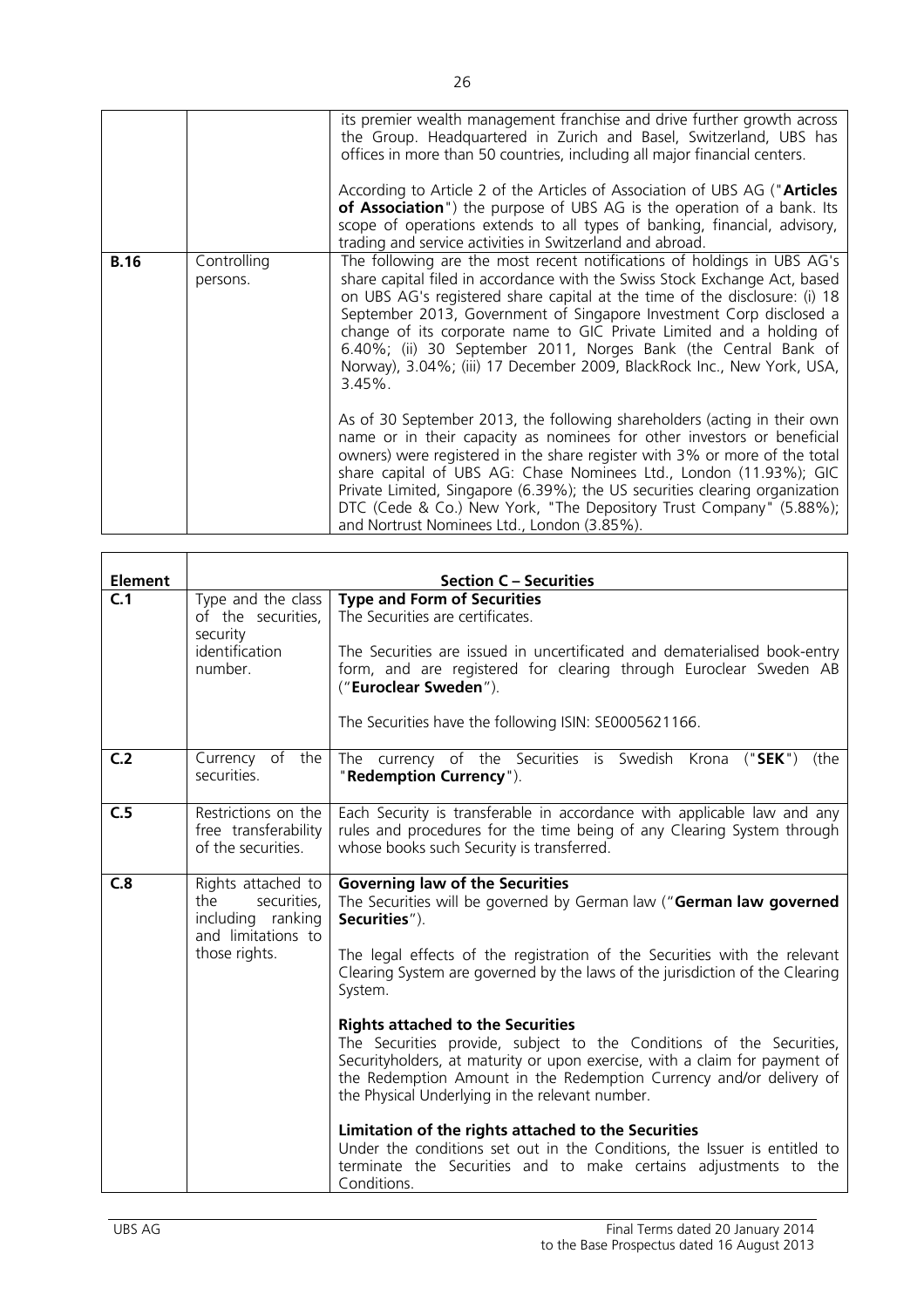|      |                                                                                              | <b>Status of the Securities</b><br>The Securities will constitute direct, unsecured and unsubordinated<br>obligations of the Issuer, ranking pari passu among themselves and with all<br>other present and future unsecured and unsubordinated obligations of the<br>Issuer, other than obligations preferred by mandatory provisions of law.                                                                                                                                                                                                   |
|------|----------------------------------------------------------------------------------------------|-------------------------------------------------------------------------------------------------------------------------------------------------------------------------------------------------------------------------------------------------------------------------------------------------------------------------------------------------------------------------------------------------------------------------------------------------------------------------------------------------------------------------------------------------|
| C.11 | Admission<br>to<br>trading<br>a<br>on<br>regulated market<br>or other equivalent<br>markets. | The Issuer intends to apply for listing of the Securities on NASDAQ OMX<br>Stockholm AB.                                                                                                                                                                                                                                                                                                                                                                                                                                                        |
| C.15 | Influence of the<br>underlying on the<br>of<br>value<br>the<br>securities.                   | The value of the Securities during their term depends on the performance<br>of the Underlying. In case the price of the Underlying increases, also the<br>value of the Securities (disregarding any special features of the Securities) is<br>likely to increase.                                                                                                                                                                                                                                                                               |
|      |                                                                                              | In particular, the Redemption Amount, if any, to be received by the<br>Securityholder upon exercise of the Securities depends on the performance<br>of the Underlying.                                                                                                                                                                                                                                                                                                                                                                          |
|      |                                                                                              | The following features are examples describing the dependency of the<br>value of the Securities from the Underlying:                                                                                                                                                                                                                                                                                                                                                                                                                            |
|      |                                                                                              | <b>Autocallable / Express Securities</b><br>UBS Autocallable/Express Securities are suitable for Securityholders<br>expecting the price of the Underlying(s) to reach certain level(s), as<br>specified in the applicable Product Terms so that the product can early<br>redeem.                                                                                                                                                                                                                                                                |
|      |                                                                                              | In case the price of the Underlying(s) reaches certain level(s) on specific<br>Observation Dates, as specified in the applicable Product Terms, the<br>Securities will be early redeemed prior to the Maturity Date.                                                                                                                                                                                                                                                                                                                            |
|      |                                                                                              | If the UBS Autocallable/Express Securities did not expire early on any of the<br>previous Observation Dates, the UBS Autocallable / Express Security will be<br>redeemed at the Maturity Date, as specified in the applicable Product<br>Terms. The Redemption Amount in the Redemption Currency, depends on<br>the individual product structure, as specified in the applicable Product<br>Terms.                                                                                                                                              |
|      |                                                                                              | The Redemption Amount may be determined by reference to the<br>performance of one or more Underlying(s), as specified in the relevant<br>Product Terms.                                                                                                                                                                                                                                                                                                                                                                                         |
|      |                                                                                              | Payment of Coupon or other proceeds linked to the Underlying(s)<br>In addition, and as specified in the relevant Product Terms, the<br>Securityholder may during the term of the UBS Autocallable/Express<br>Securities be entitled to receive payment of a Coupon or other proceeds, if<br>applicable, as specified in the Product Terms. Such payment may, as<br>specified in the applicable Product Terms, be unconditional or conditional<br>upon a specific performance of the Underlying(s) described in the<br>applicable Product Terms. |
|      |                                                                                              | The following descriptions of several performance structures might<br>be used for the Securities described in the section above                                                                                                                                                                                                                                                                                                                                                                                                                 |
|      |                                                                                              | Underlyings<br>Securities can either depend on one single Underlying, a basket of<br>Underlyings, the best performing Underlying(s), the worst performing<br>Underlying(s) or a combination of those. Basket performances are                                                                                                                                                                                                                                                                                                                   |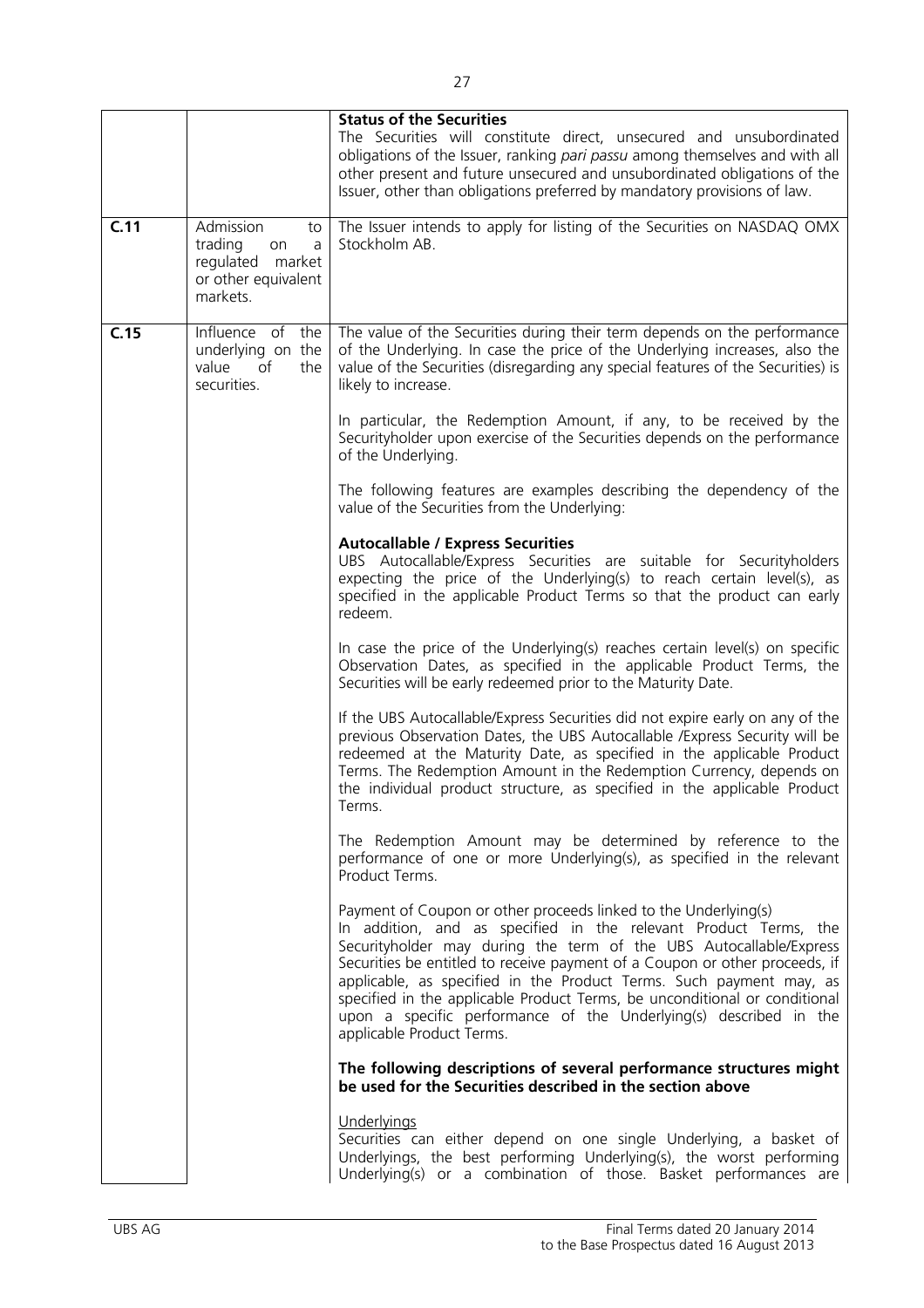| calculated as the weighted average of the performances of the individual<br>Underlying(s).                                                                                                                                                                                                                                                                                                                                                                                                                                                                                                                                                                    |
|---------------------------------------------------------------------------------------------------------------------------------------------------------------------------------------------------------------------------------------------------------------------------------------------------------------------------------------------------------------------------------------------------------------------------------------------------------------------------------------------------------------------------------------------------------------------------------------------------------------------------------------------------------------|
| The weightings can either be predefined or be defined during the life of<br>the product depending on certain conditions. Weights can for example<br>depend on the relative performance of the underlings or the realised<br>volatility of the Underlying(s).                                                                                                                                                                                                                                                                                                                                                                                                  |
| Performances<br>The performance or levels of the Underlying(s) can be measured in various<br>ways.                                                                                                                                                                                                                                                                                                                                                                                                                                                                                                                                                            |
| Usually the performance is measured as the final level of the Underlying(s)<br>as a percentage of the initial level of the Underlying(s). However the final<br>level and / or the initial level can also either be defined as the average /<br>maximum / mimum level of the Underlying(s) observed within a certain<br>period. The initial level does not necessarily need to be observed on the<br>strike date of the product but can also be observed during the life of the<br>product.                                                                                                                                                                    |
| Performance can also be measured as the relative performance of one or<br>more Underlying(s) relative to the performance of one or more different<br>Underlying(s).                                                                                                                                                                                                                                                                                                                                                                                                                                                                                           |
| Performances can also have a pre-defined or a variable and/or conditional<br>cap. This means Securityholders accept a limitation of earning potential<br>("Cap") and may only participate in possible price increases (or decreases)<br>of the Underlying(s) until a certain level is reached and no further.<br>Additionally performances can also have a pre-defined or a variable and/or<br>conditional floor. This means Securityholders will have a minimum of<br>earning potential ("Floor") and may only negatively participate in possible<br>price decreases (or increases) of the Underlying(s) until a certain level is<br>reached and no further. |
| <b>Barriers</b><br>Securities can have barriers that are activated as soon as certain conditions<br>are met. Usually these barriers represent certain levels to be reached by the<br>Underlying(s) on certain observation dates.                                                                                                                                                                                                                                                                                                                                                                                                                              |
| Barriers can either be triggered by Underlying(s), performances or other<br>measures reaching certain predefined levels. Some barriers are only<br>triggered if more than one conditions are met.                                                                                                                                                                                                                                                                                                                                                                                                                                                             |
| Barriers can either be defined to be observed only on certain dates or<br>continuously.                                                                                                                                                                                                                                                                                                                                                                                                                                                                                                                                                                       |
| Barriers either lead to the removal (Kick–Out) or addition (Kick-In) of certain<br>features of the Securities. Features which are added or removed are for<br>example coupons, participations or Underlying(s).                                                                                                                                                                                                                                                                                                                                                                                                                                               |
| <b>Investment Strategies</b><br>Performance can be defined as the hypothetical performance of a certain<br>predefined investment strategy. This can for example be a strategy that<br>invests into the Underlying(s) only on certain predefined dates. Another<br>example would be a strategy that invests into the Underlying(s) dependent<br>on the realised volatility, performance, momentum or other metric of the<br>Underlying(s) level over the life of the product.                                                                                                                                                                                  |
| Bearish / Bullish / Variable Participation Rate<br>Participation is usually proportional with a certain rate (which can itself be<br>dependent on certain pre-conditions for example the performance of one<br>or more Underlying(s)) and can be either negative or positive.                                                                                                                                                                                                                                                                                                                                                                                 |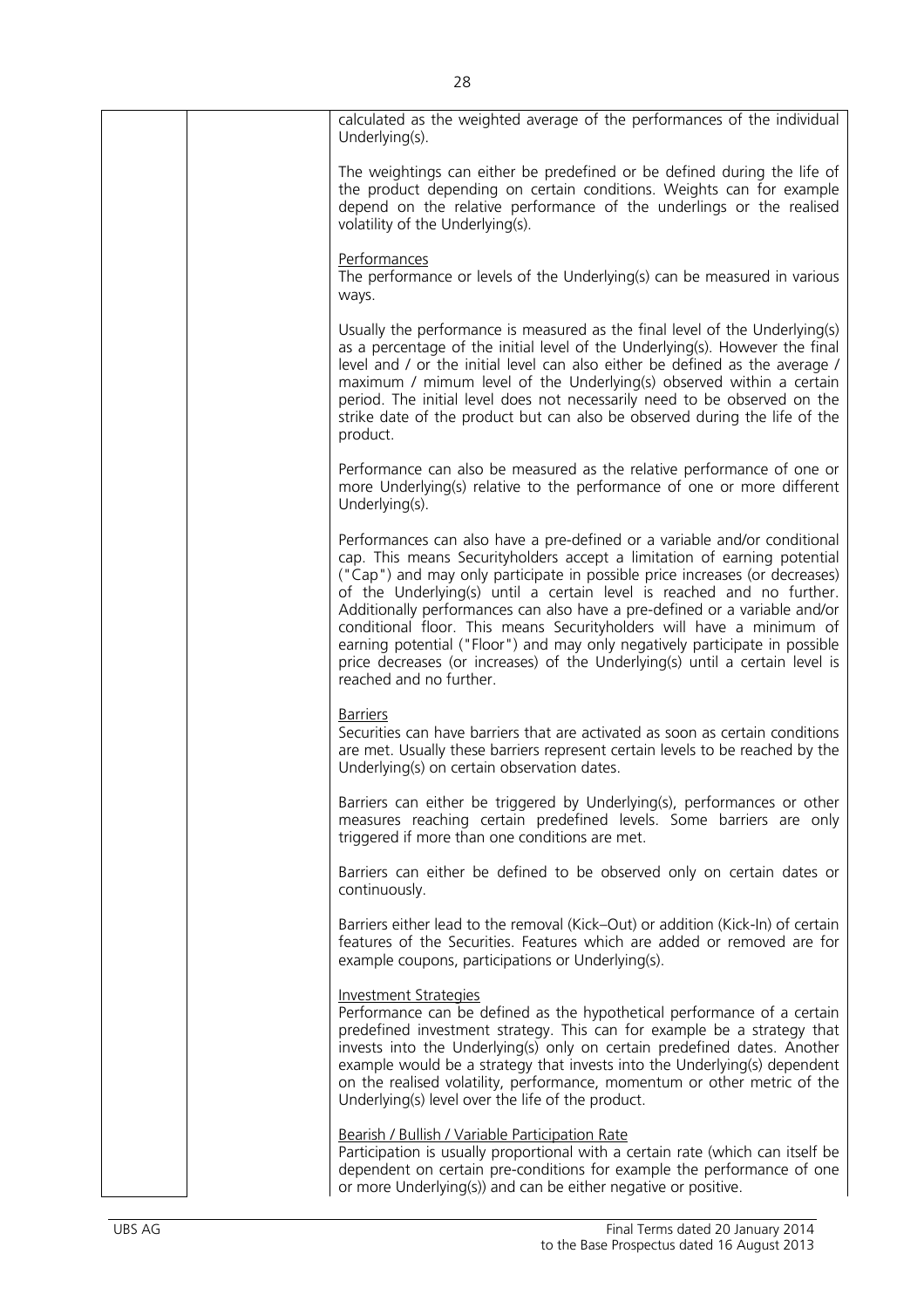|      |                                                                                                        | <b>Currency Conversion</b><br>The payoff can either be in the currency of the Underlying(s) or a different<br>payoff currency. The currency exchange rate to be used to determine the<br>final payoff can either be pre-defined (quanto feature) or variable.<br>Coupons / Other Proceeds<br>If the relevant Product Terms specify unconditional Coupon or other<br>proceeds to apply, the Securityholder is entitled to receive payment of the<br>relevant Coupon or other proceeds.<br>If the relevant Product Terms specify conditional Coupon or other proceeds<br>to apply, the Securityholder entitled to receive in a payment of the relevant<br>Coupon or other proceeds provided that relevant conditions are met. If in<br>case of a conditional Coupon or other proceeds these requirements are not<br>met, no Coupon or other proceeds are paid.<br>During their term products can therefore generate regular income. Most<br>products however do not generate unconditional income e.g. dividends or<br>interest. |
|------|--------------------------------------------------------------------------------------------------------|--------------------------------------------------------------------------------------------------------------------------------------------------------------------------------------------------------------------------------------------------------------------------------------------------------------------------------------------------------------------------------------------------------------------------------------------------------------------------------------------------------------------------------------------------------------------------------------------------------------------------------------------------------------------------------------------------------------------------------------------------------------------------------------------------------------------------------------------------------------------------------------------------------------------------------------------------------------------------------------------------------------------------------|
|      |                                                                                                        | Capital Protection<br>Only if the product feature "Capital Protection" is specified to be<br>applicable in the relevant Product Terms, the Settlement Amount is, in any<br>case, at least equal to the capital protected Minimum Amount.                                                                                                                                                                                                                                                                                                                                                                                                                                                                                                                                                                                                                                                                                                                                                                                       |
|      |                                                                                                        | <b>Physical or Cash Settlement</b><br>Only if the product feature "Physical Settlement" is specified to be<br>applicable in the relevant Product Terms, the Product is possibly settled<br>physically. Otherwise the settlement occurs in cash payment. The<br>settlement can depend on the performance of the Underlying(s).                                                                                                                                                                                                                                                                                                                                                                                                                                                                                                                                                                                                                                                                                                  |
|      |                                                                                                        | <b>Issuers Call Right</b><br>If the product features Issuer's Call Right is specified to be applicable in the<br>relevant Product Terms, the Issuer has a right to call the Securities for early<br>redemption by giving notice to that effect on certain pre-defined dates.<br>The redemption value can either be pre-defined or dependent on the<br>Underlying(s) level, certain dates or other parameters.                                                                                                                                                                                                                                                                                                                                                                                                                                                                                                                                                                                                                  |
|      |                                                                                                        | <u>Investor's Put Right</u><br>With the product features Investors Put Right, the Securityholder has the<br>right to put the Securities for early redemption. The redemption value can<br>either be predefined or dependent on the Underlying(s) level, certain dates<br>or other parameters.                                                                                                                                                                                                                                                                                                                                                                                                                                                                                                                                                                                                                                                                                                                                  |
| C.16 | Expiration<br>or<br>maturity date, the<br>exercise<br>date<br><b>or</b><br>reference<br>final<br>date. | Maturity Date: 22 March 2017<br>Expiration Date: 6 March 2017                                                                                                                                                                                                                                                                                                                                                                                                                                                                                                                                                                                                                                                                                                                                                                                                                                                                                                                                                                  |
| C.17 | Settlement<br>procedure of the<br>derivative<br>securities.                                            | Payments shall, in all cases subject to any applicable fiscal or other laws and<br>regulations in the place of payment or other laws and regulations to which<br>the Issuer agree to be subject, be made in accordance with the relevant<br>CA Rules to the relevant Clearing System or the relevant intermediary or to<br>its order for credit to the accounts of the relevant account holders of the<br>Clearing System or the relevant intermediary.                                                                                                                                                                                                                                                                                                                                                                                                                                                                                                                                                                        |
|      |                                                                                                        | The Issuer shall be discharged from its redemption obligations or any other<br>payment or delivery obligations under these Conditions of the Securities by<br>delivery to the Clearing System in the manner described above.                                                                                                                                                                                                                                                                                                                                                                                                                                                                                                                                                                                                                                                                                                                                                                                                   |
| C.18 | description<br>оf<br>Α                                                                                 | Securityholders will receive on the relevant Maturity Date payment of the                                                                                                                                                                                                                                                                                                                                                                                                                                                                                                                                                                                                                                                                                                                                                                                                                                                                                                                                                      |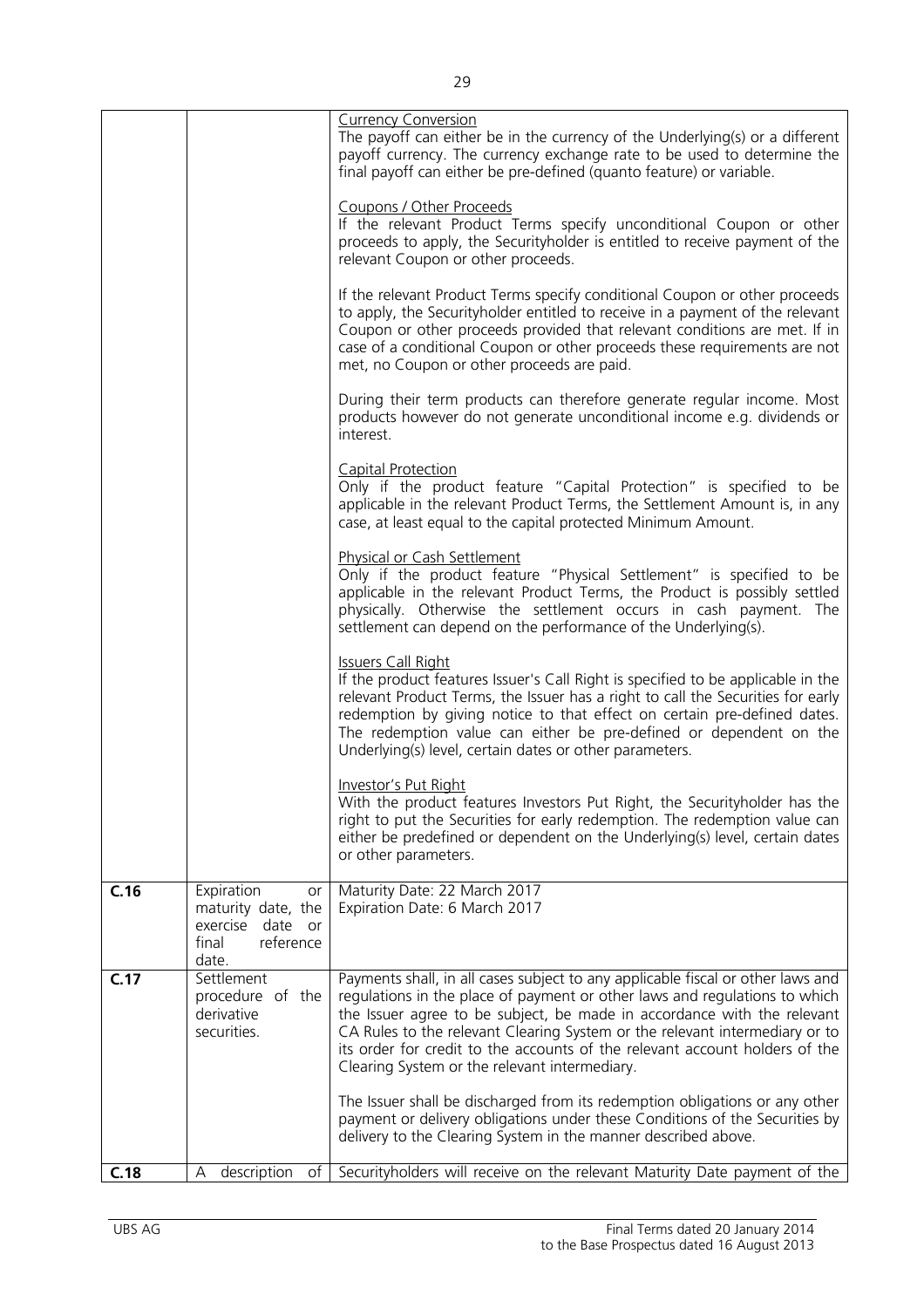|      | how the return on<br>derivative<br>securities<br>takes<br>place.                                            | Redemption Amount.                                                                                                                                                                                                                                                                                                                                                                                                                                                                                                                                                                                                                                                                                                                                                                                                                                                                |
|------|-------------------------------------------------------------------------------------------------------------|-----------------------------------------------------------------------------------------------------------------------------------------------------------------------------------------------------------------------------------------------------------------------------------------------------------------------------------------------------------------------------------------------------------------------------------------------------------------------------------------------------------------------------------------------------------------------------------------------------------------------------------------------------------------------------------------------------------------------------------------------------------------------------------------------------------------------------------------------------------------------------------|
| C.19 | Exercise<br>price or<br>reference<br>final<br>of<br>the<br>price<br>underlying.                             | Settlement Price                                                                                                                                                                                                                                                                                                                                                                                                                                                                                                                                                                                                                                                                                                                                                                                                                                                                  |
| C.20 | of<br>the<br>Type<br>underlying<br>and<br>where<br>the<br>information on the<br>underlying can be<br>found. | <b>Type of Underlying:</b><br>The underlying may consist of shares (including a certificate representing<br>shares), an Index, a currency exchange rate, a precious metal, a<br>commodity, an interest rate, a non-equity security, a fund unit, a futures<br>contract (if applicable, including determination of the Relevant Expiration<br>Months), a reference rate, a basket comprising the aforementioned assets,<br>and a portfolio comprising the aforementioned assets.<br>Type of Underlying is indices.<br>Information about the past and the further performance of the Underlyings<br>and their volatility can be obtained on the web-site:<br>www.stoxx.com (EURO STOXX 50 <sup>®</sup> Index)<br>www.hsi.com.hk (Hang Seng China Enterprises Index)<br>www.wienerborse.at (RDX® - Russian Depositary Index (USD))<br>www.spindices.com (S&P 500 <sup>®</sup> Index) |

| <b>Element</b> |                                                                                                   | <b>Section D - Risks</b>                                                                                                                                                                                                                                                                                                                                                                                                                                                                                                                                                                                                                                                                                                                                                                                                                                            |
|----------------|---------------------------------------------------------------------------------------------------|---------------------------------------------------------------------------------------------------------------------------------------------------------------------------------------------------------------------------------------------------------------------------------------------------------------------------------------------------------------------------------------------------------------------------------------------------------------------------------------------------------------------------------------------------------------------------------------------------------------------------------------------------------------------------------------------------------------------------------------------------------------------------------------------------------------------------------------------------------------------|
| D.2            | Key information on<br>the key risks that is<br>specific<br>and<br>individual<br>to the<br>issuer. | The Securities entails an issuer risk, also referred to as debtor risk or credit<br>risk for prospective investors. An issuer risk is the risk that UBS AG<br>becomes temporarily or permanently unable to meet its obligations under<br>the Securities.                                                                                                                                                                                                                                                                                                                                                                                                                                                                                                                                                                                                            |
|                |                                                                                                   | <b>General insolvency risk</b><br>Each investor bears the general risk that the financial situation of the Issuer<br>could deteriorate. The debt or derivative securities of the Issuer will<br>constitute immediate, unsecured and unsubordinated obligations of the<br>Issuer, which, in particular in the case of insolvency of the Issuer, rank pari<br>passu with each other and all other current and future unsecured and<br>unsubordinated obligations of the Issuer, with the exception of those that<br>have priority due to mandatory statutory provisions. The Issuer's obligations<br>relating to the Securities are not protected by any statutory or voluntary<br>deposit guarantee system or compensation scheme. In the event of<br>insolvency of the Issuer, investors may thus experience a total loss<br>of their investment in the Securities. |
|                |                                                                                                   | UBS as Issuer is subject to various risks within its business activities. Such<br>risks comprise in particular the following types of risks, where all of these<br>risks might have adverse effects on the value of the Securities:                                                                                                                                                                                                                                                                                                                                                                                                                                                                                                                                                                                                                                 |
|                |                                                                                                   | Effect of downgrading of the Issuer's rating<br>$\bullet$                                                                                                                                                                                                                                                                                                                                                                                                                                                                                                                                                                                                                                                                                                                                                                                                           |
|                |                                                                                                   | Regulatory and legislative changes may adversely affect UBS's business<br>$\bullet$<br>and ability to execute its strategic plans                                                                                                                                                                                                                                                                                                                                                                                                                                                                                                                                                                                                                                                                                                                                   |
|                |                                                                                                   | UBS's capital strength is important in supporting UBS's strategy, client<br>$\bullet$<br>franchise and competitive position                                                                                                                                                                                                                                                                                                                                                                                                                                                                                                                                                                                                                                                                                                                                         |
|                |                                                                                                   | UBS may not be successful in executing its announced strategic plans<br>$\bullet$                                                                                                                                                                                                                                                                                                                                                                                                                                                                                                                                                                                                                                                                                                                                                                                   |
|                |                                                                                                   | UBS's reputation is critical to the success of its business<br>$\bullet$                                                                                                                                                                                                                                                                                                                                                                                                                                                                                                                                                                                                                                                                                                                                                                                            |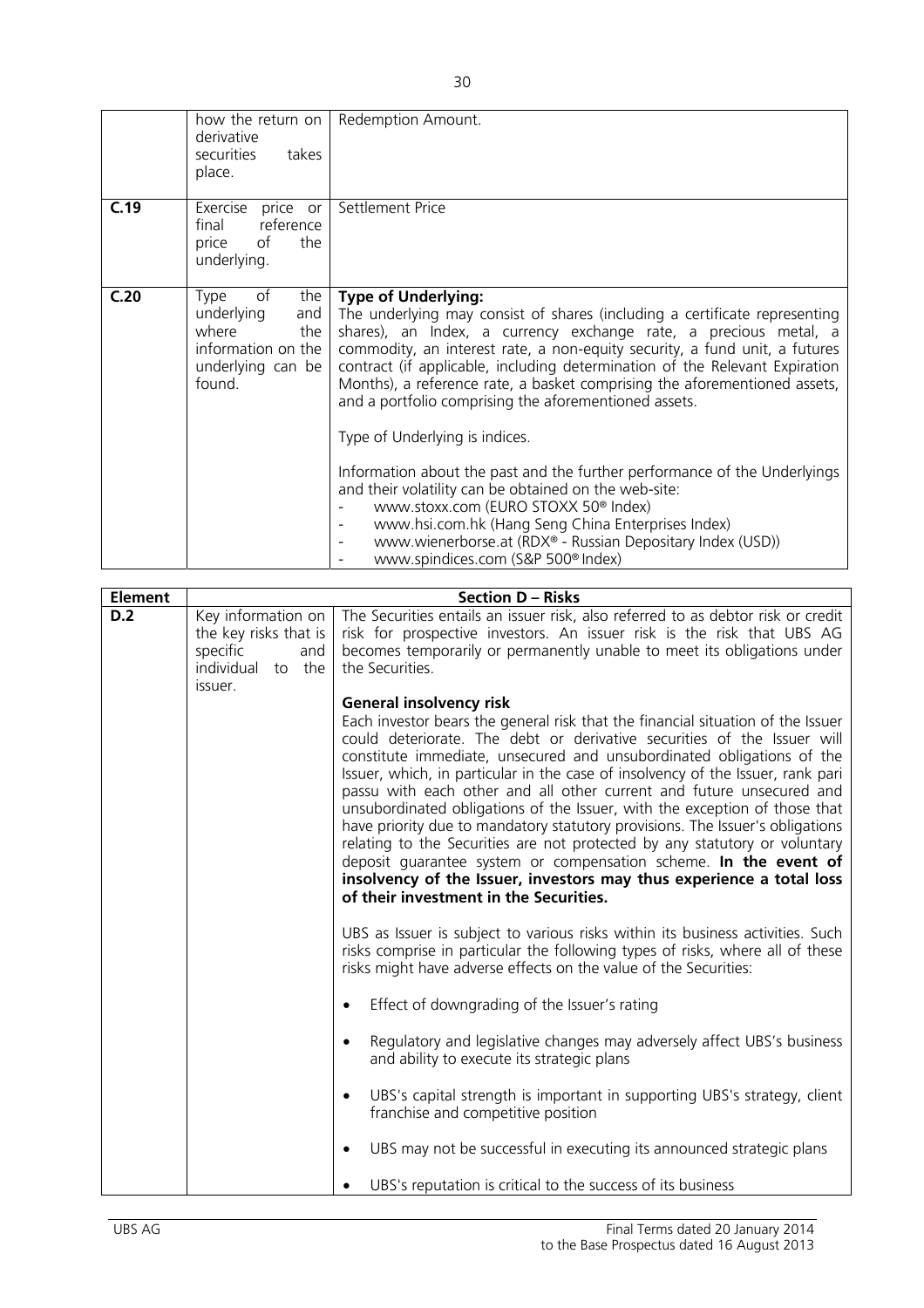|            |                                                                                                 | $\bullet$ | Material legal and regulatory risks arise in the conduct of UBS's<br>business                                                                                                                                                                                                                                                                                                                                                                                                                                                                                                                                                                                                                                                                                                                                                                                                                                       |
|------------|-------------------------------------------------------------------------------------------------|-----------|---------------------------------------------------------------------------------------------------------------------------------------------------------------------------------------------------------------------------------------------------------------------------------------------------------------------------------------------------------------------------------------------------------------------------------------------------------------------------------------------------------------------------------------------------------------------------------------------------------------------------------------------------------------------------------------------------------------------------------------------------------------------------------------------------------------------------------------------------------------------------------------------------------------------|
|            |                                                                                                 | $\bullet$ | Performance in the financial services industry is affected by market<br>conditions and the macroeconomic climate                                                                                                                                                                                                                                                                                                                                                                                                                                                                                                                                                                                                                                                                                                                                                                                                    |
|            |                                                                                                 | $\bullet$ | UBS holds legacy and other risk positions that may be adversely<br>affected by conditions in the financial markets; legacy risk positions<br>may be difficult to liquidate                                                                                                                                                                                                                                                                                                                                                                                                                                                                                                                                                                                                                                                                                                                                          |
|            |                                                                                                 | $\bullet$ | UBS's global presence subjects it to risk from currency fluctuations                                                                                                                                                                                                                                                                                                                                                                                                                                                                                                                                                                                                                                                                                                                                                                                                                                                |
|            |                                                                                                 | $\bullet$ | UBS is dependent upon UBS's risk management and control processes<br>to avoid or limit potential losses in UBS's trading and counterparty<br>credit businesses                                                                                                                                                                                                                                                                                                                                                                                                                                                                                                                                                                                                                                                                                                                                                      |
|            |                                                                                                 | $\bullet$ | Valuations of certain positions rely on models; models have inherent<br>limitations and may use inputs which have no observable source                                                                                                                                                                                                                                                                                                                                                                                                                                                                                                                                                                                                                                                                                                                                                                              |
|            |                                                                                                 | $\bullet$ | UBS is exposed to possible outflows of client assets in its asset-<br>gathering businesses and to changes affecting the profitability of its<br>Wealth Management business division                                                                                                                                                                                                                                                                                                                                                                                                                                                                                                                                                                                                                                                                                                                                 |
|            |                                                                                                 | $\bullet$ | Liquidity and funding management are critical to UBS's ongoing<br>performance                                                                                                                                                                                                                                                                                                                                                                                                                                                                                                                                                                                                                                                                                                                                                                                                                                       |
|            |                                                                                                 | $\bullet$ | Operational risks may affect UBS's business                                                                                                                                                                                                                                                                                                                                                                                                                                                                                                                                                                                                                                                                                                                                                                                                                                                                         |
|            |                                                                                                 | $\bullet$ | UBS might be unable to identify or capture revenue or competitive<br>opportunities, or retain and attract qualified employees                                                                                                                                                                                                                                                                                                                                                                                                                                                                                                                                                                                                                                                                                                                                                                                       |
|            |                                                                                                 | $\bullet$ | UBS's financial results may be negatively affected by changes to<br>accounting standards                                                                                                                                                                                                                                                                                                                                                                                                                                                                                                                                                                                                                                                                                                                                                                                                                            |
|            |                                                                                                 | $\bullet$ | UBS's financial results may be negatively affected by changes to<br>assumptions supporting the value of UBS's goodwill                                                                                                                                                                                                                                                                                                                                                                                                                                                                                                                                                                                                                                                                                                                                                                                              |
|            |                                                                                                 |           | The effects of taxes on UBS's financial results are significantly<br>influenced by changes in UBS's deferred tax assets and final<br>determinations on audits by tax authorities                                                                                                                                                                                                                                                                                                                                                                                                                                                                                                                                                                                                                                                                                                                                    |
|            |                                                                                                 |           | Potential conflicts of interest                                                                                                                                                                                                                                                                                                                                                                                                                                                                                                                                                                                                                                                                                                                                                                                                                                                                                     |
| <b>D.3</b> | Key information on<br>the risks that are<br>specific<br>and<br>individual to the<br>securities. |           | The purchase of Securities is associated with certain risks. The Issuer<br>expressly points out that the description of the risks associated with<br>an investment in the Securities describes only the key risks which<br>were known to the Issuer at the date of the Base Prospectus.                                                                                                                                                                                                                                                                                                                                                                                                                                                                                                                                                                                                                             |
|            |                                                                                                 |           | Potential investors of the Securities should recognise that the Securities<br>constitute a risk investment which can lead to a total loss of their<br>investment in the Securities. Security holders will incur a loss, if the amouns<br>received in accordance with the Conditions of the Securities is below the<br>purchase price of the Securities (including the transaction costs). Any<br>investor bears the risk of the Issuer's financial situation worsening and the<br>potential subsequent inability of the Issuer to pay its obligations under the<br>Securities. Potential investors must therefore be prepared and able to<br>sustain a partial or even a total loss of the invested capital. Any investors<br>interested in purchasing the Securities should assess their financial<br>situation, to ensure that they are in a position to bear the risks of loss<br>connected with the Securities. |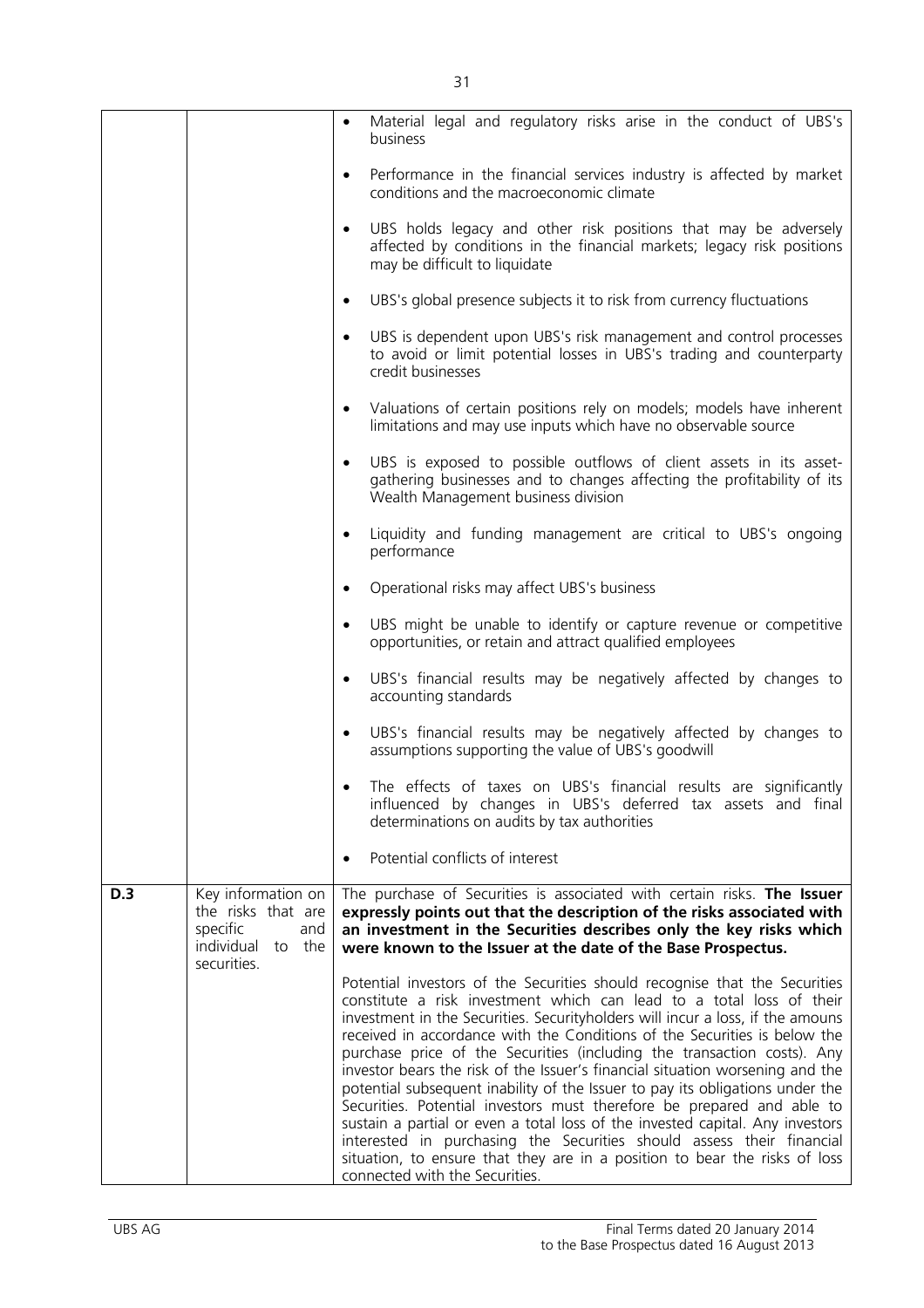| There are risks associated with the Securities offered in the Base Prospectus<br>which potential investors should consider carefully and be aware of before<br>making a decision to invest in the Securities, including but not limited to<br>the following:                                                                                                                                                                                                                                                                                                                                                                                                                                                                                                                                                                                                                                                      |
|-------------------------------------------------------------------------------------------------------------------------------------------------------------------------------------------------------------------------------------------------------------------------------------------------------------------------------------------------------------------------------------------------------------------------------------------------------------------------------------------------------------------------------------------------------------------------------------------------------------------------------------------------------------------------------------------------------------------------------------------------------------------------------------------------------------------------------------------------------------------------------------------------------------------|
| The complexity of the Securities - The redemption structure for the<br>Securities is sometimes complex and may contain mathematical formulas or<br>relations that, for an investors, may be difficult to understand and compare<br>with other investment options. It should be noted that the relationship<br>between risk and return can be difficult to evaluate.                                                                                                                                                                                                                                                                                                                                                                                                                                                                                                                                               |
| Securities where the nominal amount isn't protected - The nominal<br>amount for some of the Securities is not capital protected, as specified in<br>the Final Terms. For those Securities there is no guarantee that the<br>redemption amount will be equal to or exceed the nominal amount.                                                                                                                                                                                                                                                                                                                                                                                                                                                                                                                                                                                                                      |
| Pricing of structured Securities - The pricing of structured Securities is<br>usually determined by the Issuer, and not on negotiated terms.                                                                                                                                                                                                                                                                                                                                                                                                                                                                                                                                                                                                                                                                                                                                                                      |
| Shares as underlying $(s)$ – Securities with shares as underlying $(s)$ is not<br>sponsored or promoted by the Issuer of the shares. The Issuer of the shares<br>has no obligation to consider the interest for the security holders why<br>measures taken by an Issuer of shares could adversely affect the market<br>value of the Securities. A Security holder is not entitled to receive payments<br>or dividends to to the same extent as a holder of the underlying shares.                                                                                                                                                                                                                                                                                                                                                                                                                                 |
| Index as underlying $(s)$ – Securities based on indices as underlying $(s)$ may<br>result in a less redemption amount compared to an investment directly in<br>the underlying(s). The investor of an index may add, remove, or replace<br>components or make methodological changes that may affect the level of<br>such index and in that way also have influence on the return payable to<br>investors in the Securities.                                                                                                                                                                                                                                                                                                                                                                                                                                                                                       |
| Commodity as the underlying $(s)$ – Trading with commodities is speculative<br>and can be extremely volatile as commodity prices are affected by factors<br>that are unpredictable, such as changes in the relationship between supply<br>and demand, weather patterns and government policies. Commodity<br>contracts may be traded directly between market participants "over-the-<br>counter" in trade centers that are subject to minimal or no substantive<br>regulation. This increases the risks associated with liquidity and historical<br>price of the relevant contracts. Securities that are linked to future contracts<br>for commodities may provide a different return than Securities that are<br>linked to the relevant physical commodity, as the price of a future contract<br>for a commodity generally includes a premium or a discount to the current<br>price of the underlying commodity. |
| Exposure to basket of underlying (s) - Securities where the underlying (s) is<br>composed of a basket of underlying (s), investors bear the risk of change in<br>value for each component in the basket. Where there is a high level of<br>interdependence between the individual underlying (s) in the basket, a<br>change in the value development of the components in the basket may<br>exaggerate the value development of the Securities. Additionally, a small<br>basket or a basket composed of differently weighted components makes<br>the whole basket vulnerable to changes in the value of any of the<br>underlying basket components. Any calculation or value related to a basket<br>composed of a mixture of "best of" or "worst of" components may give<br>results that to a large extent differ from results where all the components<br>in the basket is taken into account.                   |
| Automatic early redemption - Some types of Securities may be<br>automatically redeemed prior to its Maturity Date if certain conditions are                                                                                                                                                                                                                                                                                                                                                                                                                                                                                                                                                                                                                                                                                                                                                                       |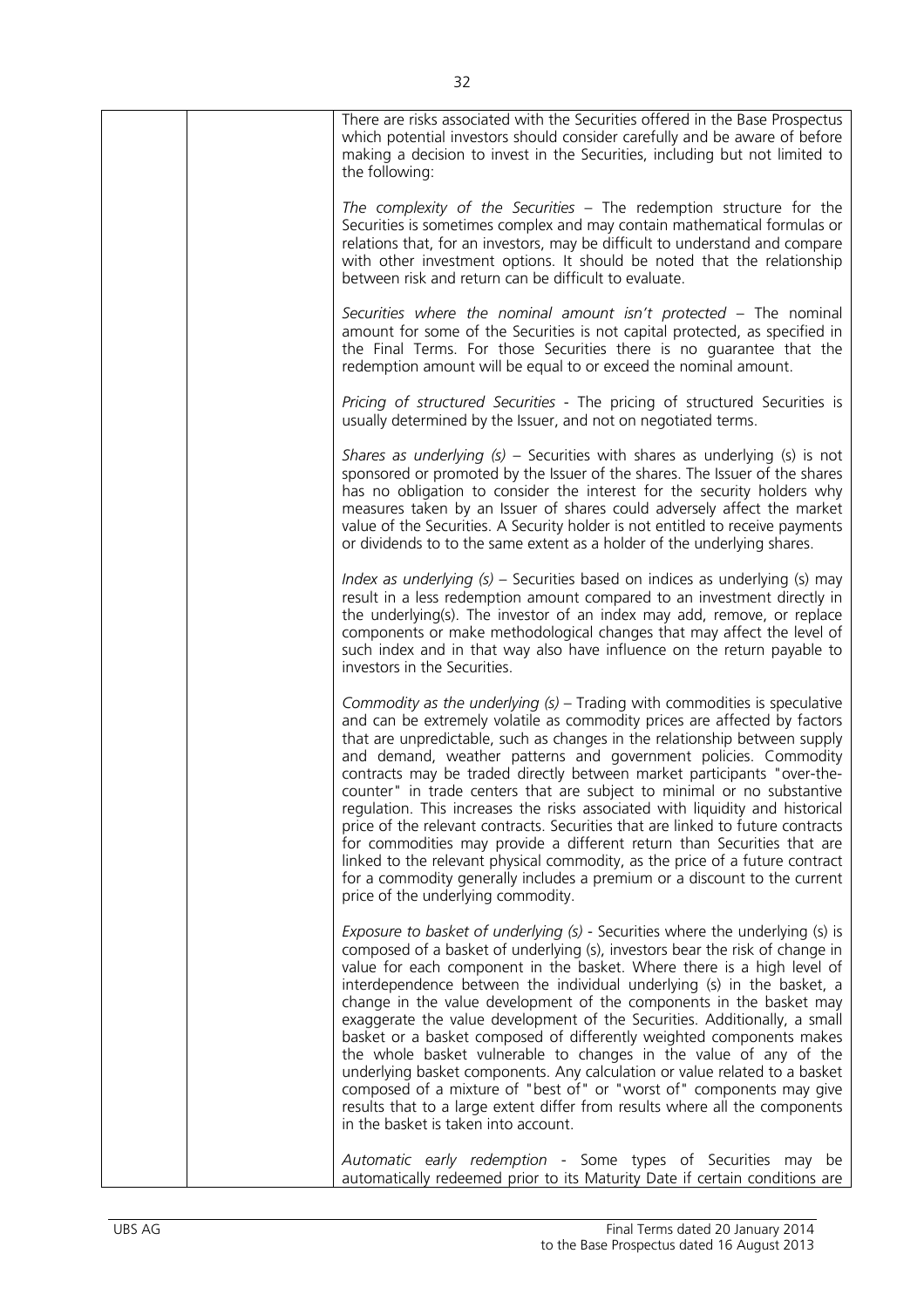|  | met. In some cases this may result in a total or partial loss of the<br>investment.                                                                                                                                                                                                                                                                                                                                                                                                                                                                                                                                                                                                                                                                                                                                                                                                                                                                                                                                                              |
|--|--------------------------------------------------------------------------------------------------------------------------------------------------------------------------------------------------------------------------------------------------------------------------------------------------------------------------------------------------------------------------------------------------------------------------------------------------------------------------------------------------------------------------------------------------------------------------------------------------------------------------------------------------------------------------------------------------------------------------------------------------------------------------------------------------------------------------------------------------------------------------------------------------------------------------------------------------------------------------------------------------------------------------------------------------|
|  | Warrants - The price of the underlying (s) has an impact on the price of the<br>warrants and may lead to a greater profit or loss on the investment<br>compared to if the investment had been made directly in the underlying (s).<br>Warrants have a leverage effect compared to an investment directly in the<br>underlying (s), i.e a change of the value of the underlying (s) may result in<br>an increased change in the value of the Warrant. This means that the risk<br>of investing in Warrants is larger than investing directly in the underlying<br>(s). Warrants may expire worthless. Certain Warrants may include more<br>complicated performance structures than customary Warrants and equals<br>those applicable for Certificates; hence the risks applicable for Certificates<br>may also be applicable for those Warrants.                                                                                                                                                                                                  |
|  | Risks associated with Certificates - If the underlying (s) becomes worthless<br>(for example, if the company that provides the underlying (s) is bankrupt),<br>the Certificate also becomes worthless. The value of a Certificate may also<br>be affected by exchange rate fluctuations - if the underlying (s) is<br>denominated in a currency other than the currency of the denomination<br>certificate. An investor should note that the entire amount invested in a<br>Security may be lost. In case the Certificate is designed to provide a return<br>in a declining market (sell or short) an increase in value of the underlying (s)<br>results in a reduction of value in the certificate. During the term of the<br>Certificate the value is affected by changes in volatility, price and dividends,<br>the underlying (s) and the market interest rate changes. If the Certificate<br>contains a Barrier level, this may mean that the redemption amount is less<br>than the nominal amount or loss of the right of specific return. |
|  | Other risks associated with the Securities may be, inter alia, changes in<br>interest rates, currency fluctuations, if the Issuer has a right to redeem the<br>Securities in advance, the complexity of the Securities, fluctuations in the<br>relevant index, other underlying (s), the financial market and if the<br>redemption amount is dependent on conditions other than the Issuer's<br>credit rating.                                                                                                                                                                                                                                                                                                                                                                                                                                                                                                                                                                                                                                   |
|  | There are also certain risks related to Securities in general, such as<br>modifications, exceptions and changes of law.                                                                                                                                                                                                                                                                                                                                                                                                                                                                                                                                                                                                                                                                                                                                                                                                                                                                                                                          |
|  | Some of the risks are attributable to circumstances beyond the Issuers'<br>control, such as the existence of an efficient secondary market, the stability<br>of the relevant clearing systems and winding up systems, and the economic<br>situation and development in the world.                                                                                                                                                                                                                                                                                                                                                                                                                                                                                                                                                                                                                                                                                                                                                                |
|  | This summary of certain risks is only a short summary of certain significant<br>risks and it is not a comprehensive description of all risk factors that are<br>attributable to the Securities. Investors should carefully review and consider<br>the risks as well as other information described in the Base Prospectus. An<br>investment in relatively complex Securities is consistent with a higher risk<br>than investing in less complex Securities. Especially, in some cases, Investors<br>may lose their entire investment or part thereof.                                                                                                                                                                                                                                                                                                                                                                                                                                                                                            |
|  | <b>Potential conflicts of interest</b><br>The Issuer and affiliated companies may participate in transactions related<br>to the Securities in some way, for their own account or for account of a<br>client. Such transactions may not serve to benefit the Securityholders and<br>may have a positive or negative effect on the value of the Underlying, and<br>consequently on the value of the Securities. Furthermore, companies<br>affiliated with the Issuer may become counterparties in hedging<br>transactions relating to obligations of the Issuer stemming from the<br>Securities. As a result, conflicts of interest can arise between companies                                                                                                                                                                                                                                                                                                                                                                                    |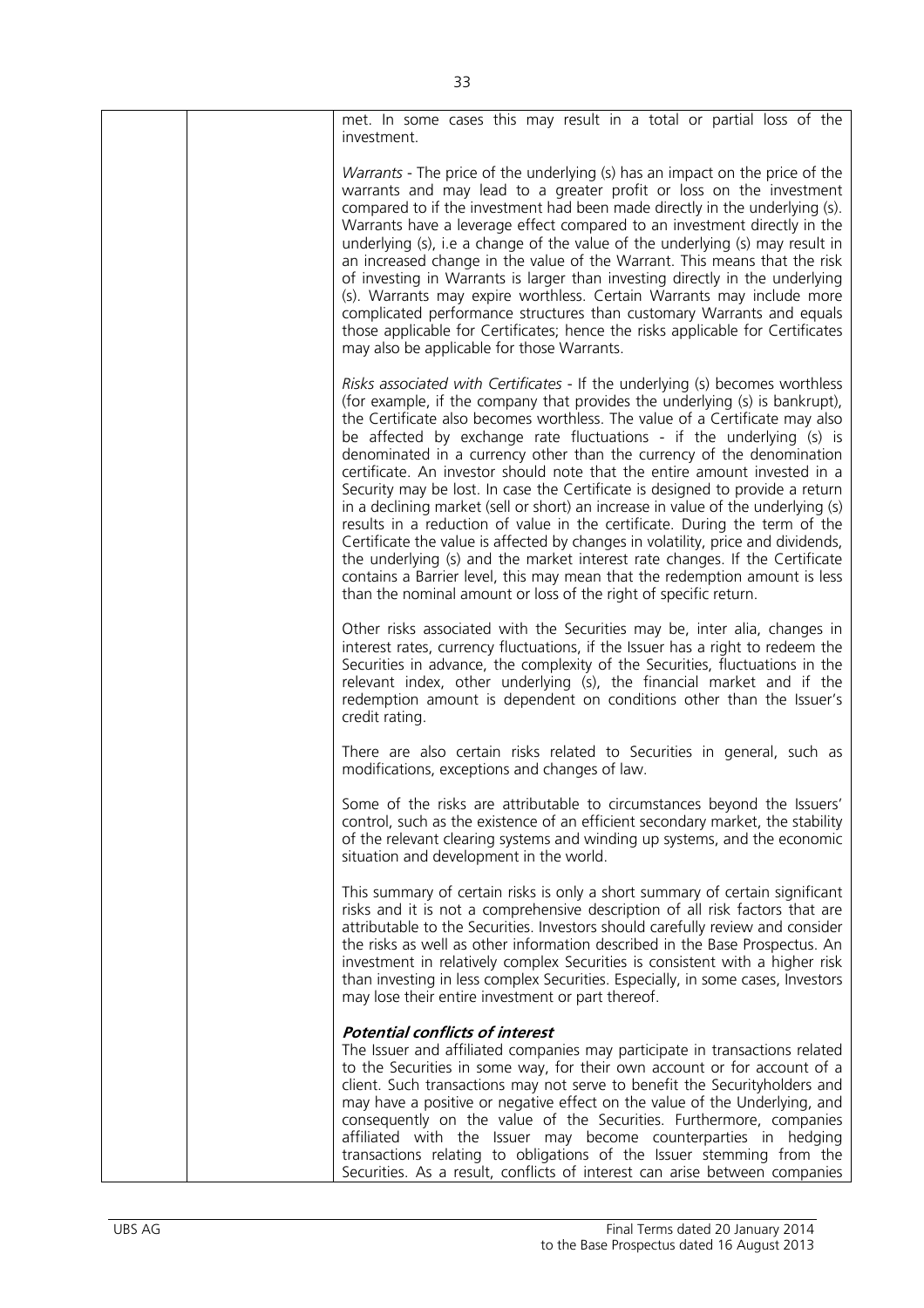| affiliated with the Issuer, as well as between these companies and<br>investors, in relation to obligations regarding the calculation of the price of<br>the Securities and other associated determinations. In addition, the Issuer<br>and its affiliates may act in other capacities with regard to the Securities,<br>such as calculation agent, paying agent and administrative agent and/or<br>index sponsor.                                                                                                                                                                                                                                                                                                                                                                                                                                                                                                                                                                                                                                                                                                                                                                                     |
|--------------------------------------------------------------------------------------------------------------------------------------------------------------------------------------------------------------------------------------------------------------------------------------------------------------------------------------------------------------------------------------------------------------------------------------------------------------------------------------------------------------------------------------------------------------------------------------------------------------------------------------------------------------------------------------------------------------------------------------------------------------------------------------------------------------------------------------------------------------------------------------------------------------------------------------------------------------------------------------------------------------------------------------------------------------------------------------------------------------------------------------------------------------------------------------------------------|
| Growth of the value of the underlying(s) - With structured Securities the<br>investors' right to return and sometimes repayment of the nominal amount<br>depends on the current yield structure and the underlying assets and their<br>growth of value. The value of Securities is affected by the value of the<br>underlying assets at certain times during the security's maturity, the<br>fluctuations of the prices on the underlying assets, the expectations about<br>future volatility, market interest rates and expected dividends on the<br>underlying assets.                                                                                                                                                                                                                                                                                                                                                                                                                                                                                                                                                                                                                               |
| Fluctuations of currency - When the underlying (s) is denominated in a<br>currency other than the currency of the Security, currency fluctuations may<br>affect the return on the instruments. The exchange rates for foreign<br>currencies may be affected by complex political and economic factors,<br>including the relative inflation rates, balance of payments between<br>countries, the size of the government budget surplus or deficit and<br>monetary, fiscal and or trade policy that is followed by the relevant<br>currencies governments. Currency fluctuations may affect the value or level<br>of the underlying assets in complex ways. In case of currency fluctuations<br>the value or level of the underlying assets will vary and the value or level of<br>the Securities may decrease. If the value or level of one or more underlying<br>(s) is issued in a currency other than the currency in which the instrument is<br>issued, investors may be exposed to an increased risk attributable to<br>exchange rates for foreign currencies. Former exchange rates for foreign<br>currencies are not necessarily indications of future exchange rates for<br>foreign currencies. |
| <b>General risks related to the Securities</b>                                                                                                                                                                                                                                                                                                                                                                                                                                                                                                                                                                                                                                                                                                                                                                                                                                                                                                                                                                                                                                                                                                                                                         |
| Termination and Early Redemption at the option of the Issuer<br>Potential investors in the Securities should furthermore be aware that the<br>Issuer is, pursuant to the Conditions of the Securities, under certain<br>circumstances, entitled to terminate and redeem the Securities in total prior<br>to the scheduled Maturity Date. In this case the Securityholder is in<br>accordance with the Conditions of the Securities entitled to demand the<br>payment of a redemption amount in relation to this early redemption.<br>However, the Securityholder is not entitled to request any further payments<br>on the Securities after the relevant termination date. Furthermore, the<br>Termination Amount, if any, payable in the case of an early redemption of<br>the Securities by the Issuer can be considerably below the amount, which<br>would be payable at the scheduled end of the term of the Securities.                                                                                                                                                                                                                                                                           |
| The Securityholder, therefore, bears the risk of not participating in the<br>performance of the Underlying to the expected extent and during the<br>expected period.                                                                                                                                                                                                                                                                                                                                                                                                                                                                                                                                                                                                                                                                                                                                                                                                                                                                                                                                                                                                                                   |
| In the case of a termination of the Securities by the Issuer, the<br>Securityholder bears the risk of a reinvestment, i.e. the investor bears the<br>risk that it will have to re-invest the Termination Amount, if any, paid by<br>the Issuer in the case of termination at market conditions, which are less<br>favourable than those prevailing at the time of the acquisition of the<br>Securities.                                                                                                                                                                                                                                                                                                                                                                                                                                                                                                                                                                                                                                                                                                                                                                                                |
| Adverse impact of adjustments of the Security Right<br>It cannot be excluded that certain events occur or certain measures are                                                                                                                                                                                                                                                                                                                                                                                                                                                                                                                                                                                                                                                                                                                                                                                                                                                                                                                                                                                                                                                                         |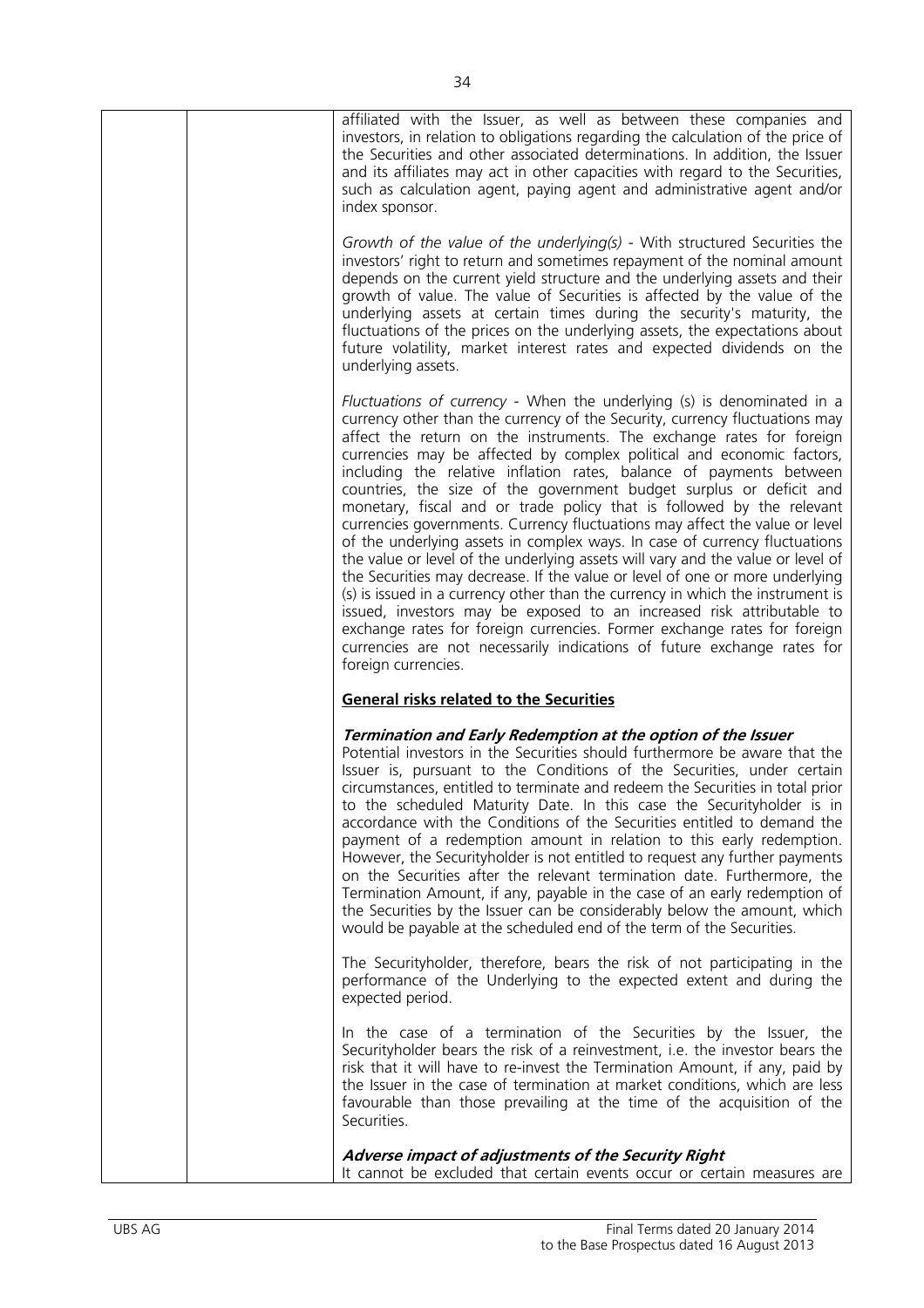| taken (by parties other than the Issuer) in relation to the Underlying, which<br>potentially lead to changes to the Underlying or result in the underlying<br>concept of the Underlying being changed, so-called Potential Adjustment<br>Events. In the case of the occurrence of a Potential Adjustment Event, the<br>Issuer shall be entitled to effect adjustments according to the Conditions of<br>the Securities to account for these events or measures. These adjustments<br>might have a negative impact on the value of the Securities.                                                                                                                                                                                                                                                                                                                                                                                                                                                                                 |
|-----------------------------------------------------------------------------------------------------------------------------------------------------------------------------------------------------------------------------------------------------------------------------------------------------------------------------------------------------------------------------------------------------------------------------------------------------------------------------------------------------------------------------------------------------------------------------------------------------------------------------------------------------------------------------------------------------------------------------------------------------------------------------------------------------------------------------------------------------------------------------------------------------------------------------------------------------------------------------------------------------------------------------------|
| Trading in the Securities / Illiquidity<br>It is not possible to predict if and to what extent a secondary market may<br>develop in the Securities or at what price the Securities will trade in the<br>secondary market or whether such market will be liquid or illiquid.                                                                                                                                                                                                                                                                                                                                                                                                                                                                                                                                                                                                                                                                                                                                                       |
| Applications will be or have been made to the Security Exchange(s)<br>specified for admission or listing of the Securities. If the Securities are<br>admitted or listed, no assurance is given that any such admission or listing<br>will be maintained. The fact that the Securities are admitted to trading or<br>listed does not necessarily denote greater liquidity than if this were not the<br>case. If the Securities are not listed or traded on any exchange, pricing<br>information for the Securities may be more difficult to obtain and the<br>liquidity of the Securities may be adversely affected. The liquidity of the<br>Securities may also be affected by restrictions on the purchase and sale of<br>the Securities in some jurisdictions. Additionally, the Issuer has the right<br>(but no obligation) to purchase Securities at any time and at any price in<br>the open market or by tender or private agreement. Any Securities so<br>purchased may be held or resold or surrendered for cancellation. |
| In addition, it cannot be excluded that the number of Securities actually<br>issued and purchased by investors is less than the intended Aggregate<br>Nominal Amount of the Securities. Consequently, there is the risk that due<br>to the low volume of Securities actually issued the liquidity of the Securities<br>is lower than if all Securities were issued and purchased by investors.                                                                                                                                                                                                                                                                                                                                                                                                                                                                                                                                                                                                                                    |
| The Manager intends, under normal market conditions, to provide bid and<br>offer prices for the Securities of an issue on a regular basis. However, the<br>Manager makes no firm commitment to the Issuer to provide liquidity by<br>means of bid and offer prices for the Securities, and assumes no legal<br>obligation to quote any such prices or with respect to the level or<br>determination of such prices. Potential investors therefore should not rely<br>on the ability to sell Securities at a specific time or at a specific price.                                                                                                                                                                                                                                                                                                                                                                                                                                                                                 |
| <b>Borrowed funds</b><br>If the purchase of Securities is financed by borrowed funds and investors'<br>expectations are not met, they not only suffer the loss incurred under the<br>Securities, but in addition also have to pay interest on and repay the loan.<br>This produces a substantial increase in investors' risk of loss. Investors of<br>Securities should never rely on being able to redeem and pay interest on<br>the loan through gains from a Securities transaction. Rather, before<br>financing the purchase of a Security with borrowed funds, the investors'<br>financial situations should be assessed, as to their ability to pay interest on<br>or redeem the loan immediately, even if they incur losses instead of the<br>expected gains.                                                                                                                                                                                                                                                              |
| <b>Taxation in relation to the Securities</b><br>Potential investors should be aware that they may be required to pay taxes<br>or other documentary charges or duties in accordance with the laws and<br>practices of the country where the Securities are transferred or other<br>jurisdictions. In some jurisdictions, no official statements of the tax<br>authorities or court decisions may be available for innovative financial<br>instruments such as the Securities. Potential investors are advised not to<br>rely upon the tax summary contained in the Base Prospectus but to ask for                                                                                                                                                                                                                                                                                                                                                                                                                                 |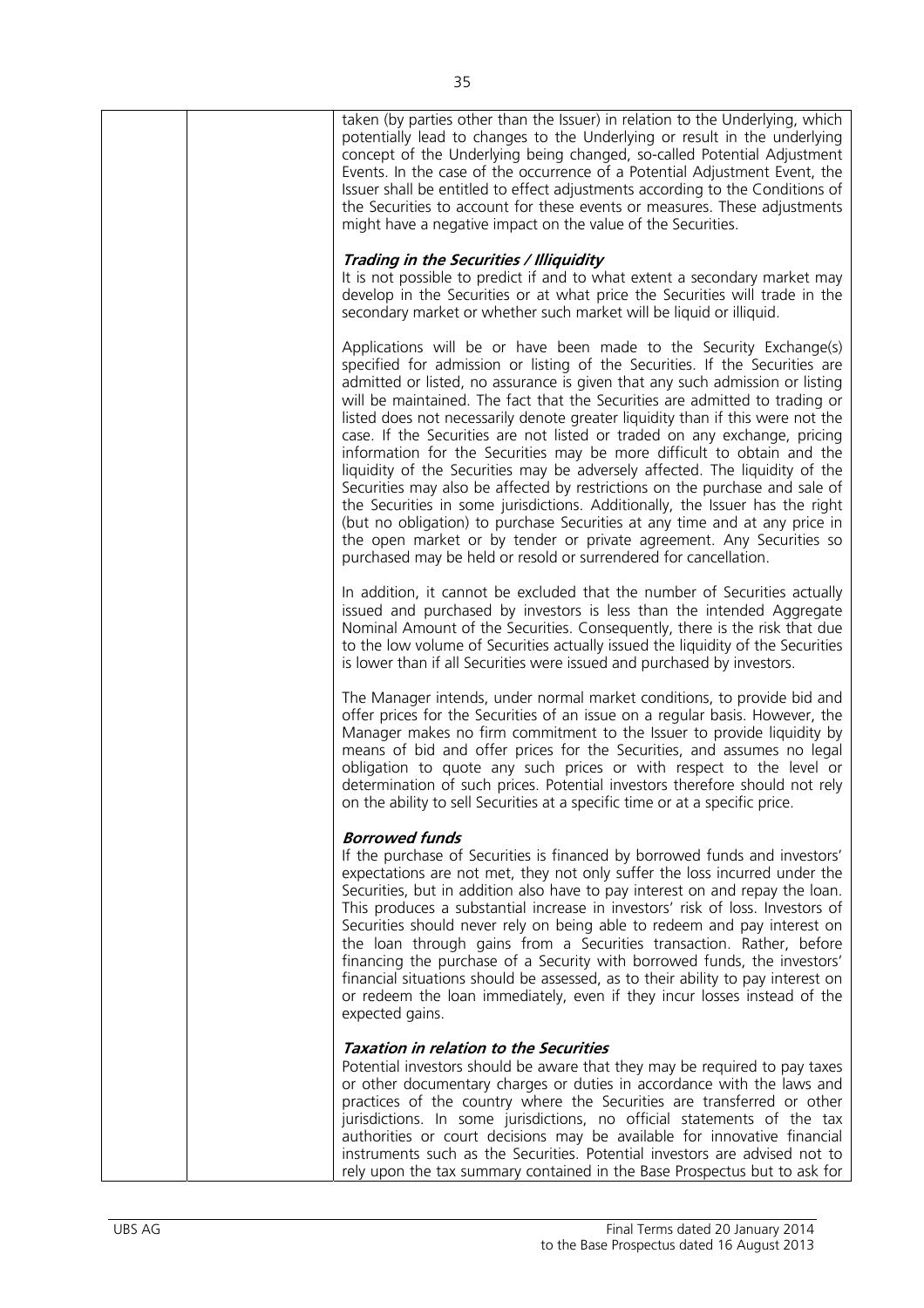|     |                                                                                                                             | their own tax adviser's advice on their individual taxation with respect to<br>the acquisition, sale and redemption of the Securities. Only these advisors<br>are in a position to duly consider the specific situation of the potential<br>investor.<br>Payments under the Securities may be subject to U.S. withholding<br>under FATCA<br>The Issuer and other financial institutions through which payments on the<br>Securities are made may be required to withhold at a rate of up to 30 per<br>cent. on all, or a portion of, payments made after 31 December 2016 in<br>respect of any Securities which are issued (or materially modified) after 1<br>January 2014 or that are treated as equity for U.S. federal tax purposes<br>whenever issued, pursuant to Sections 1471 through 1474 of the U.S.<br>Internal Revenue Code (commonly referred to as "FATCA", the Foreign<br>Account Tax Compliance Act).                                                                                                                                                                                                                                                                                                                                                                                                                                                                         |
|-----|-----------------------------------------------------------------------------------------------------------------------------|-----------------------------------------------------------------------------------------------------------------------------------------------------------------------------------------------------------------------------------------------------------------------------------------------------------------------------------------------------------------------------------------------------------------------------------------------------------------------------------------------------------------------------------------------------------------------------------------------------------------------------------------------------------------------------------------------------------------------------------------------------------------------------------------------------------------------------------------------------------------------------------------------------------------------------------------------------------------------------------------------------------------------------------------------------------------------------------------------------------------------------------------------------------------------------------------------------------------------------------------------------------------------------------------------------------------------------------------------------------------------------------------------|
|     |                                                                                                                             | The Issuer is a foreign financial institution (" $FFI'$ ) for the purposes of<br>FATCA. If the Issuer becomes obliged to provide certain information on its<br>account holders pursuant to a FATCA agreement with the U.S. Internal<br>Revenue Service ("IRS") (i.e. the Issuer is a "Participating FFI") then<br>withholding may be triggered if: (i) an investor does not provide<br>information sufficient for the relevant Participating FFI to determine<br>whether the investor is a U.S. person or should otherwise be treated as<br>holding a "United States Account" of the Issuer, (ii) an investor does not<br>consent, where necessary, to have its information disclosed to the IRS or<br>(iii) any FFI that is an investor, or through which payment on the Securities<br>is made, is not a Participating FFI. An investor that is an FFI that is withheld<br>upon generally will be able to obtain a refund only to the extent an<br>applicable income tax treaty with the United States entitles such institution<br>to a reduced rate of tax on the payment that was subject to withholding<br>under these rules, provided the required information is furnished in a<br>timely manner to the IRS. Holders of Securities should, consequently, be<br>aware that payments under the Securities may under certain circumstances<br>be subject to U.S. withholding under FATCA. |
|     |                                                                                                                             | <b>Changes in Taxation in relation to the Securities</b><br>The considerations concerning the taxation of the Securities set forth in the<br>Base Prospectus reflect the opinion of the Issuer on the basis of the legal<br>situation identifiable as of the date hereof. However, a different tax<br>treatment by the fiscal authorities and tax courts cannot be excluded. Each<br>investor should seek the advice of his or her personal tax consultant before<br>deciding whether to purchase the Securities.                                                                                                                                                                                                                                                                                                                                                                                                                                                                                                                                                                                                                                                                                                                                                                                                                                                                             |
|     |                                                                                                                             | Neither the Issuer nor the Manager assumes any responsibility vis-à-vis the<br>Securityholders for the tax consequences of an investment in the Securities.                                                                                                                                                                                                                                                                                                                                                                                                                                                                                                                                                                                                                                                                                                                                                                                                                                                                                                                                                                                                                                                                                                                                                                                                                                   |
| D.6 | Risk warning to the<br>effect<br>that<br>investors may lose<br>the value of their<br>entire<br>investment<br>or part of it. | Even when the Securities are capital protected at maturity to the extent of<br>the Minimum Amount and, hence, the risk of a loss is initially limited, each<br>investor in the Securities bears the risk of the Issuer's financial situation<br>worsening. Potential investors must therefore be prepared and able to<br>sustain a partial or even a <b>total loss</b> of their entire investment.                                                                                                                                                                                                                                                                                                                                                                                                                                                                                                                                                                                                                                                                                                                                                                                                                                                                                                                                                                                            |

| <b>Element</b> |                 | <b>Section E - Offer</b>                                                                                                                                                                                                                                                                                                           |
|----------------|-----------------|------------------------------------------------------------------------------------------------------------------------------------------------------------------------------------------------------------------------------------------------------------------------------------------------------------------------------------|
| E.2b           | proceeds.       | Reasons for the   Not applicable. Reasons for the offer and use of proceeds are not different  <br>offer and use of from making profit and/or hedging certain risks.                                                                                                                                                               |
| E <sub>3</sub> | Terms<br>offer. | and It has been agreed that, on or after the respective Issue Date of the<br>conditions of the Securities, the Manager may purchase Securities and shall place the<br>Securities for sale at the Issue Price under terms subject to change in the<br>Public Offer Jurisdictions during the Subscription Period (as defined below). |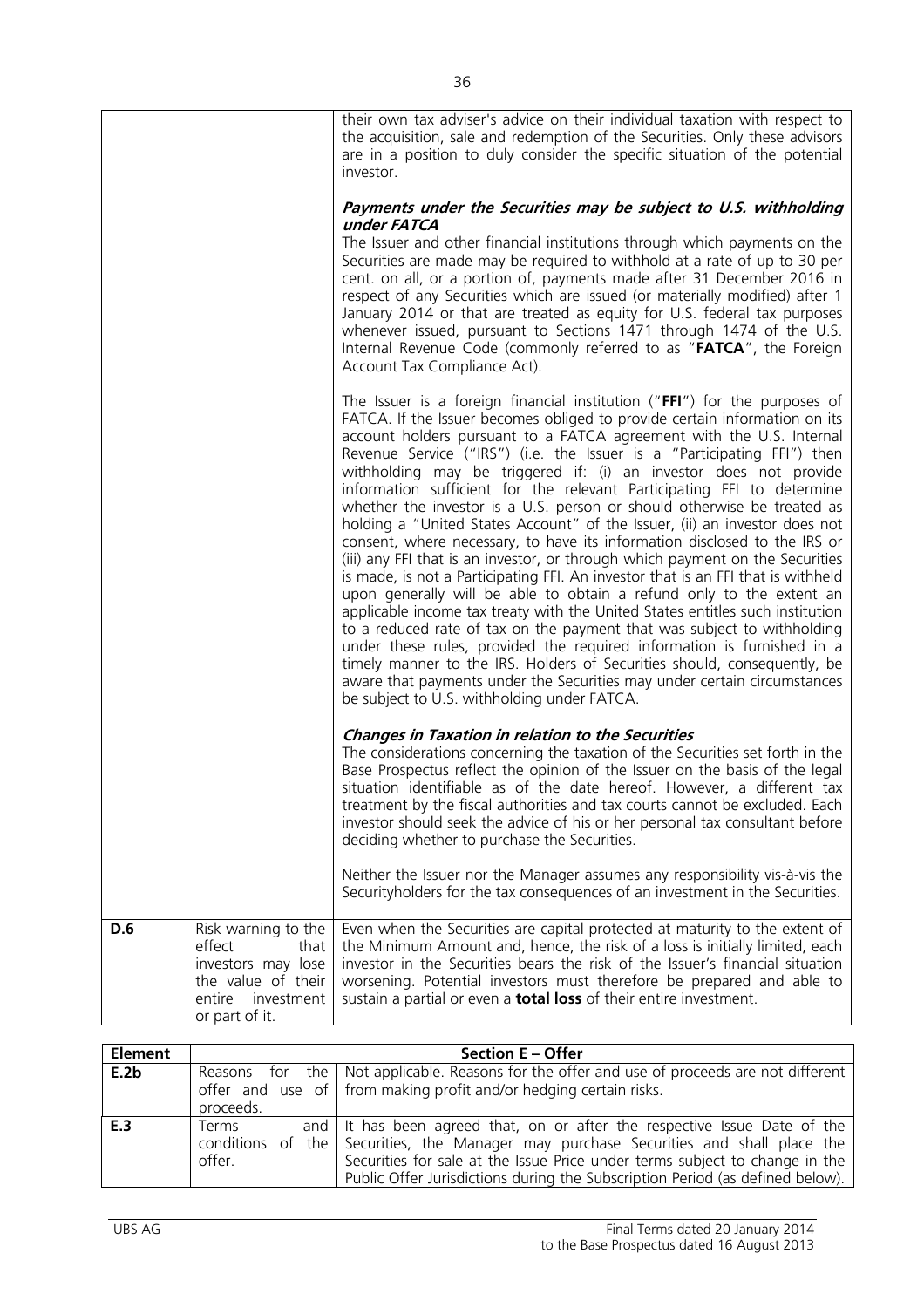|     |                                                                                                               | The Issue Price was fixed at the Start of the public offer of the Securities.<br>After closing of the Subscription Period the selling price will be adjusted on<br>a continual basis to reflect the prevailing market situation.<br>The Securities may be subscribed from the Manager during normal banking<br>hours during 20 January 2014 and 28 February 2014 (the "Subscription |
|-----|---------------------------------------------------------------------------------------------------------------|-------------------------------------------------------------------------------------------------------------------------------------------------------------------------------------------------------------------------------------------------------------------------------------------------------------------------------------------------------------------------------------|
|     |                                                                                                               | Period"). The Issue Price per Security is payable on 20 March 2014 (the<br>"Initial Payment Date").                                                                                                                                                                                                                                                                                 |
|     |                                                                                                               | The Issuer reserves the right to earlier close or to extend the Subscription<br>Period if market conditions so require.                                                                                                                                                                                                                                                             |
|     |                                                                                                               | After the Initial Payment Date, the appropriate number of Securities shall<br>be credited to the investor's account in accordance with the rules of the<br>corresponding Clearing System. If the Subscription Period is shortened or<br>extended, the Initial Payment Date may also be brought forward or<br>postponed.                                                             |
| E.4 | Interest<br>that<br>is<br>the<br>material<br>to<br>incl.<br>issue/offer<br>conflicting<br>interests.          | Save for the Manager regarding its fees, as far as the Issuer is aware, no<br>person involved in the issue of the Securities has an interest material to the<br>offer.                                                                                                                                                                                                              |
| E.7 | Estimated expenses<br>charged<br>the<br>to<br>investor<br>the<br>by<br>the<br>issuer<br><b>or</b><br>offeror. | Not applicable<br>Neither the relevant Issuer nor the Manager charges the investors in the<br>Securities any expenses in connection with the issue of the Securities.                                                                                                                                                                                                               |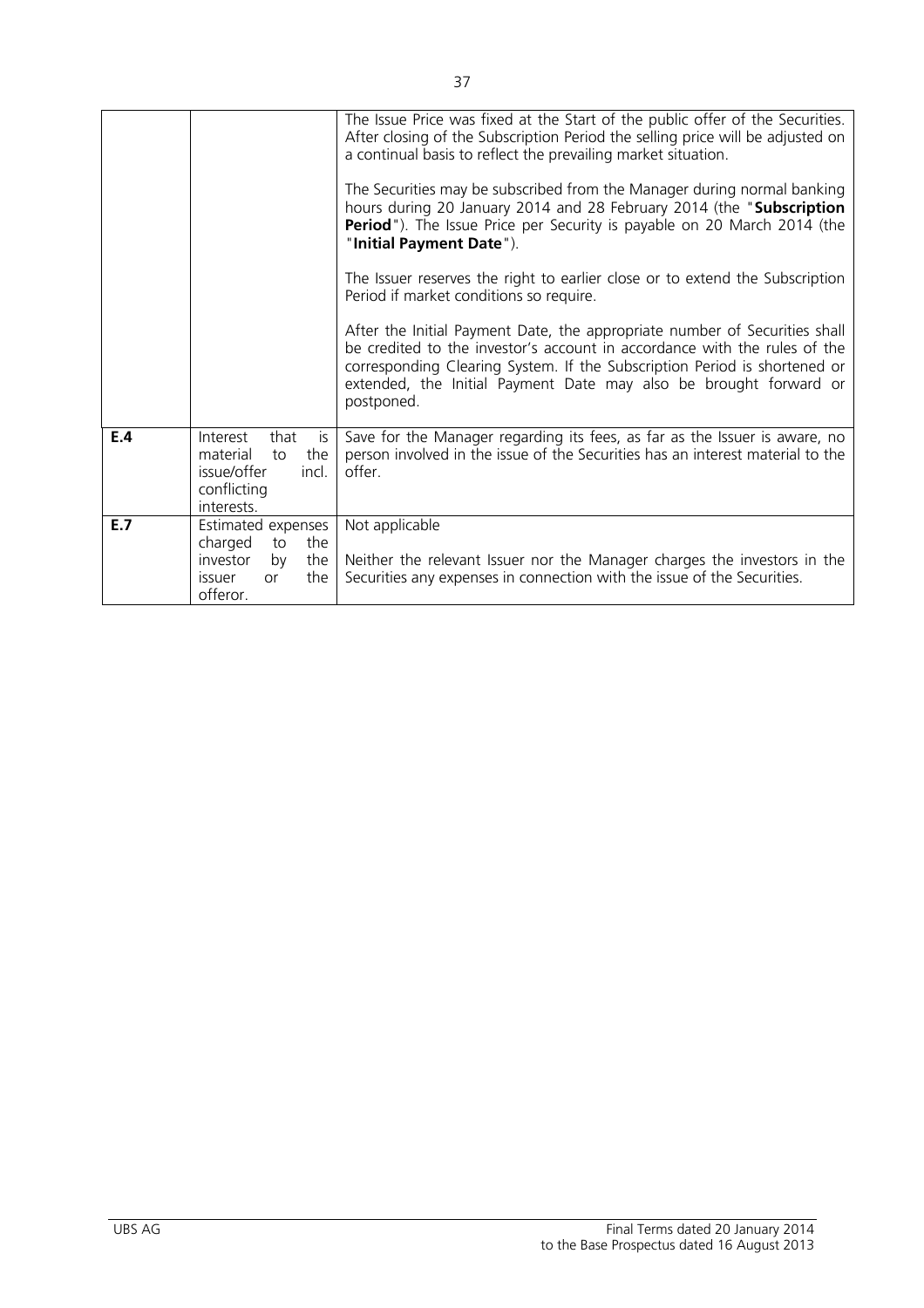### **ANNEX TO THE FINAL TERMS: ISSUE SPECIFIC SUMMARY (IN THE SWEDISH LANGUAGE)**

#### **SAMMANFATTNING**

Denna sammanfattning hänför sig till UBS Express Certifikat som beskrivs i de slutliga villkoren ("**Slutliga Villkoren**") till vilka denna sammanfattning är bilagd. Denna sammanfattning innehåller information från sammanfattningen som återfinns i Grundprospektet som är relevant för Värdepapperen tillsammans med relevant information från de slutliga villkoren. Ord och uttryck som definieras i de Slutliga Villkoren eller på andra ställen i Grundprospekt har samma betydelse i denna sammanfattning.

Sammanfattningar består av informationskrav vilka redogörs för i ett antal punkter. Punkterna är numrerade i avsnitt  $A - E (A.1 - E.7)$ .

Denna sammanfattning innehåller alla de punkter som krävs i en sammanfattning för den aktuella typen av värdepapper och Emittent. Eftersom vissa punkter inte är tillämpliga för denna typ av värdepapper och emittenter, kan det finnas luckor i punkternas numrering.

Även om det krävs att en punkt inkluderas i en sammanfattning för aktuella typer av värdepapper och Emittent, är det möjligt att ingen relevant information kan ges rörande punkten. Informationen har då ersatts med angivelsen "Ej Tillämpligt".

| <b>Avsnitt</b> | <b>Avsnitt A-Inledning och varningar</b>       |                                                                                                                                                                                                                                                                                                                                                                                                                                                                                                                                            |  |
|----------------|------------------------------------------------|--------------------------------------------------------------------------------------------------------------------------------------------------------------------------------------------------------------------------------------------------------------------------------------------------------------------------------------------------------------------------------------------------------------------------------------------------------------------------------------------------------------------------------------------|--|
| A.1            | Varning.                                       | sammanfattning<br>skall läsas som<br>inledning<br>till<br><b>Denna</b><br>en<br>Grundprospektet och varje beslut att investera i Värdepapperen ska<br>baseras på en bedömning av Grundprospektet i sin helhet.                                                                                                                                                                                                                                                                                                                             |  |
|                |                                                | Om ett yrkande gällande informationen i detta Grundprospekt framförs<br>inför domstol i en medlemsstat i det Europeiska Ekonomiska<br>Samarbetsområdet kan käranden enligt den nationella lagstiftningen i<br>medlemsstaterna bli skyldig att stå för kostnaderna för att översätta<br>Grundprospektet innan de rättsliga förfarandena inleds.                                                                                                                                                                                             |  |
|                |                                                | Inget civilrättsligt ansvar kommer kunna göras gällande mot Bankerna i<br>någon sådan medlemsstat enbart på grund av denna sammanfattning,<br>inklusive alla översättningar av den, såvida den inte är vilseledande, felaktig<br>eller oförenlig när den läses tillsammans med de andra avsnitten av detta<br>Grundprospekt eller om den inte innehåller, när den läses tillsammans med<br>de andra avsnitten i detta Grundprospekt, relevant information för att<br>hjälpa investerare att fatta beslut om att investera i Värdepapperen. |  |
| A.2            | Samtycke till<br>användandet av<br>prospektet. | Emittenten samtycker till att Grundprospektet används tillsammans med<br>relevanta Slutliga Villkor i samband med ett Offentligt Erbjudande av<br>Instrumenten (det "Offentliga Erbjudandet ") av någon finansiell<br>mellanhand (en "Auktoriserad Anbudsgivare") som är auktoriserad att<br>göra sådana erbjudanden enligt Direktivet om Marknader för Finansiella<br>Instrument (Direktiv 2004/39/EG) på följande villkor:                                                                                                               |  |
|                |                                                | det aktuella<br>Offentliga<br>Erbjudandet måste<br>under<br>(a)<br>ske<br>Teckningsperioden ("Erbjudandeperioden");                                                                                                                                                                                                                                                                                                                                                                                                                        |  |
|                |                                                | det aktuella Offentliga Erbjudandet får endast ske i Sverige,<br>(b)<br>"Jurisdiktion för Offentligt Erbjudande");                                                                                                                                                                                                                                                                                                                                                                                                                         |  |
|                |                                                | aktuella Auktoriserade Anbudsgivaren<br>(c)<br>den<br>måste<br>vara<br>auktoriserad att göra sådant erbjudande i den aktuella<br>Jurisdiktionen för Offentligt Erbjudande enligt Direktivet om                                                                                                                                                                                                                                                                                                                                             |  |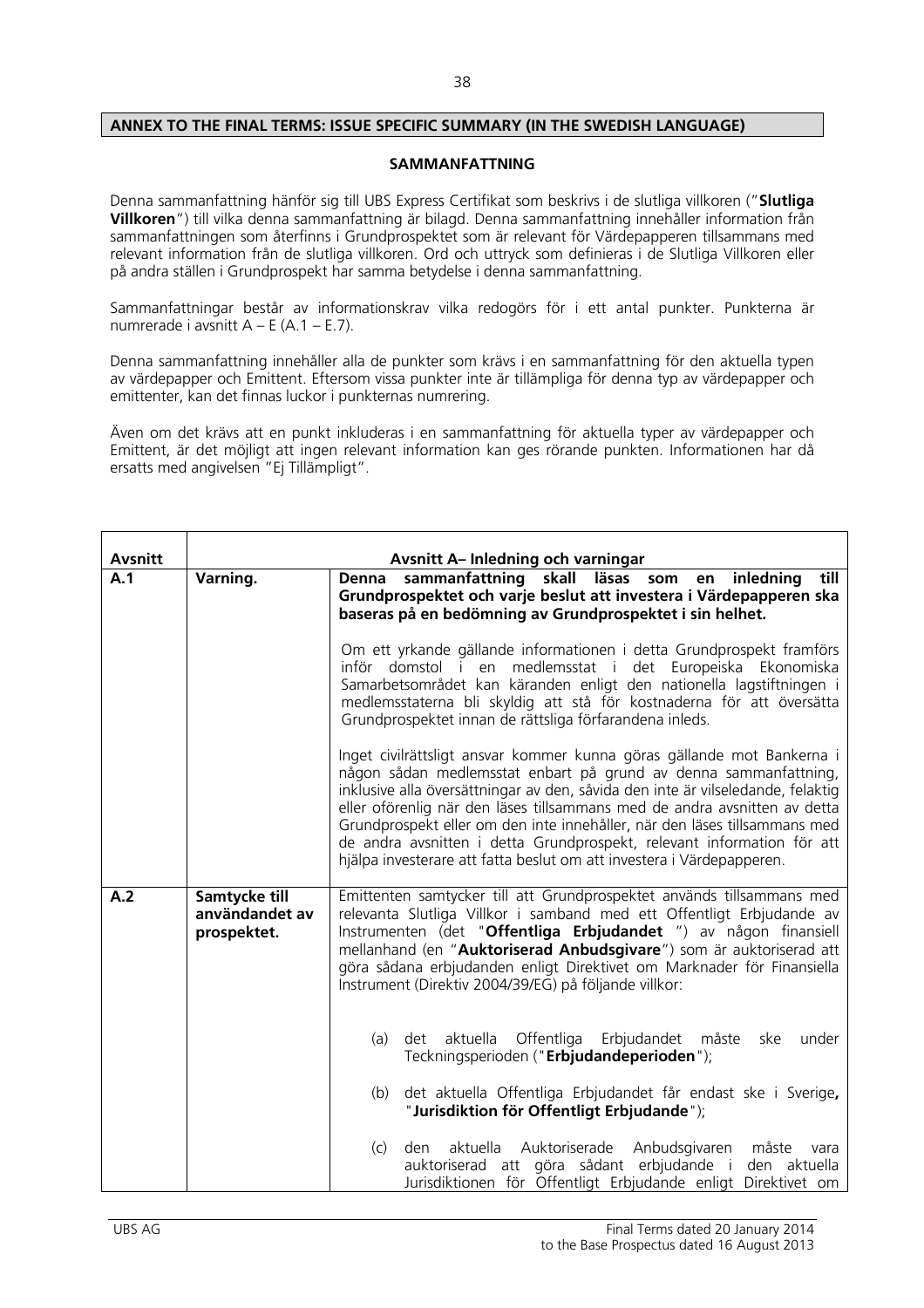| Marknader för Finansiella Instrument (Direktiv 2004/39/EG) och<br>om den Auktoriserade Anbudsgivaren upphör att vara<br>auktoriserad upphör Emittentens samtycke;                                            |
|--------------------------------------------------------------------------------------------------------------------------------------------------------------------------------------------------------------|
| Auktoriserade Anbudsgivare ska underrätta investerare om<br>anbudsvillkoren för Instrumenten i samband med att det Offentliga<br>Erbjudandet lämnas av den Auktoriserade Anbudsgivaren till<br>investeraren. |

| <b>Avsnitt</b> |                                                                                                                                    | <b>Avsnitt B - Emittent</b>                                                                                                                                                                                                                                                                                                                                                                                                                                                                                                                                                                                                                                                                                                                                                                                                                                                                                                                                                                                                                                                                                                                                                                                                                                                                           |
|----------------|------------------------------------------------------------------------------------------------------------------------------------|-------------------------------------------------------------------------------------------------------------------------------------------------------------------------------------------------------------------------------------------------------------------------------------------------------------------------------------------------------------------------------------------------------------------------------------------------------------------------------------------------------------------------------------------------------------------------------------------------------------------------------------------------------------------------------------------------------------------------------------------------------------------------------------------------------------------------------------------------------------------------------------------------------------------------------------------------------------------------------------------------------------------------------------------------------------------------------------------------------------------------------------------------------------------------------------------------------------------------------------------------------------------------------------------------------|
| B.1            | <b>Emittentens</b><br>registrerade firma<br>och handel-<br>sbeteckning.                                                            | Emittentens registrerade firma och handelsbeteckning är UBS AG<br>("Emittent", "UBS" eller "Bank").                                                                                                                                                                                                                                                                                                                                                                                                                                                                                                                                                                                                                                                                                                                                                                                                                                                                                                                                                                                                                                                                                                                                                                                                   |
| B.2            | Emittentens säte,<br>bolagsform, lag<br>under vilken<br>Emittenten<br>bedriver sin<br>verksamhet, och<br>land för<br>registrering. | UBS skapades i sin nuvarande form den 29 juni 1998 genom fusionen<br>mellan Union Bank of Switzerland (grundad 1862) och Swiss Bank<br>Corporation (grundad 1872). UBS AG är registrerat i Handelsregistren i<br>Basel-City. Registreringsnumret<br>kantonerna Zurich<br>och<br>är CH-<br>270.3.004.646-4.<br>UBS AG är registrerat och har sin hemvist i Schweiz och bedriver sin<br>verksamhet under den schweiziska handelsbalken (Swiss Code of<br>Obligations) och den schweiziska federala banklagen (Swiss Federal<br>Banking Law) som ett aktiebolag (Aktiengesellschaft), ett bolag som har<br>emitterat ordinarie aktier till investerare. Adressen till UBS AG:s två<br>huvudkontor och huvudsakliga verksamhetsställen är: Bahnhofstrasse 45,<br>CH-8001 Zurich, Schweiz, och Aeschenvorstadt 1, CH-4051 Basel, Schweiz.                                                                                                                                                                                                                                                                                                                                                                                                                                                                  |
| <b>B.4b</b>    | Trender.                                                                                                                           | <b>Information om trender</b>                                                                                                                                                                                                                                                                                                                                                                                                                                                                                                                                                                                                                                                                                                                                                                                                                                                                                                                                                                                                                                                                                                                                                                                                                                                                         |
|                |                                                                                                                                    | Såsom angavs i UBS:s tredje kvartalsrapport 2013 som utfärdades den 29<br>oktober 2013 (inklusive oreviderad koncernredovisning), framhävde den<br>finanspolitiska debatten i USA i början av det fjärde kvartalet att många av<br>de underliggande utmaningarna relaterade till strukturella finansiella och<br>ekonomiska frågor kvarstår. Till följd av detta kan kundförtroendet och<br>aktivitetsnivåerna under det fjärde kvartalet 2013 komma att fortsätta<br>påverkas av den fortsatta frånvaron av ihållande och troliga förbättringar av<br>olösta frågor kring europeiska statspapper och banksystem, amerikansk<br>finanspolitik, och av de osäkra framtidsutsikterna för global tillväxt. Detta<br>skulle<br>återigen<br>medföra<br>förbättringar<br>under<br>rådande<br>att<br>marknadsförhållanden är osannolika och kommer följaktligen utgöra ett<br>hinder för intäktstillväxt, nettoräntemarginaler och nya nettomedel. Likväl<br>förväntar sig UBS att dess tillgångssamlande verksamheter som helhet<br>kommer att fortsätta att locka nya nettomedel, vilket speglar kundernas<br>orubbliga förtroende för företaget och att de åtgärder som vidtagits<br>kommer att säkerställa företagets långsiktiga framgång och kommer att<br>leverera hållbar avkastning för aktieägare. |
| <b>B.5</b>     | Koncern-<br>beskrivning.                                                                                                           | UBS AG är moderbolag i UBS-koncernen. Ändamålet med UBS:s<br>koncernstruktur är att stödja moderbolagets affärsverksamhet inom ett<br>effektivt rättsligt, fiskalt, regulatoriskt och finansiellt ramverk. UBS är<br>verksam som koncern med fem verksamhetsgrenar och ett Corporate<br>Center. Ingen av de enskilda verksamhetsgrenarna eller Corporate Center<br>utgör självständiga personer; istället utför de framförallt sin verksamhet<br>genom UBS AG:s kontor inrikes och utrikes, moderbanken. Vid de tillfällen<br>då det är omöjligt eller ineffektivt att bedriva verksamhet via moderbanken,<br>på grund av lokala rättsliga, fiskala eller regulatoriska bestämmelser, eller<br>då ytterligare juridiska personer ansluter koncernen genom förvärv, bedrivs<br>verksamheten på plats genom juridiskt självständiga koncernbolag.                                                                                                                                                                                                                                                                                                                                                                                                                                                       |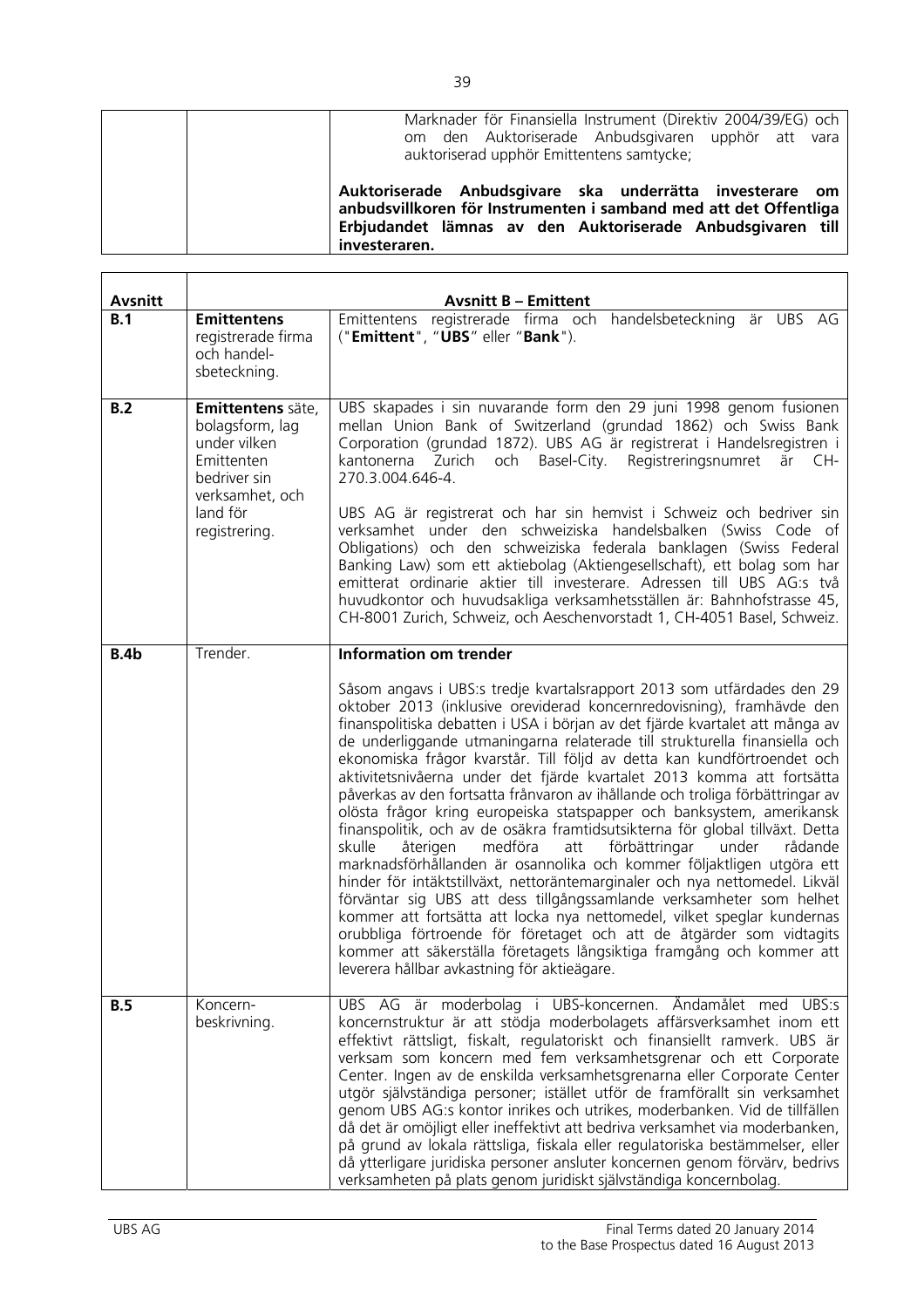| <b>B.9</b>                                                     | Resultatprognos<br>eller<br>resultat.                                                          | förväntat | Ej Tillämpligt; ingen resultatprognos eller beräkning av förväntat resultat är<br>gjord.                                                                                                                                                                                                                                                                                                                                                                                                                                                                                                                                                                                                                                                                                                                                                                                                                                                                                                                                                                                                                                                                                             |                |          |               |                                 |           |                             |
|----------------------------------------------------------------|------------------------------------------------------------------------------------------------|-----------|--------------------------------------------------------------------------------------------------------------------------------------------------------------------------------------------------------------------------------------------------------------------------------------------------------------------------------------------------------------------------------------------------------------------------------------------------------------------------------------------------------------------------------------------------------------------------------------------------------------------------------------------------------------------------------------------------------------------------------------------------------------------------------------------------------------------------------------------------------------------------------------------------------------------------------------------------------------------------------------------------------------------------------------------------------------------------------------------------------------------------------------------------------------------------------------|----------------|----------|---------------|---------------------------------|-----------|-----------------------------|
| <b>B.10</b>                                                    | Anmärkningar<br>revisions-<br>berättelsen.                                                     |           | Ej Tillämpligt; det finns inte några anmärkningar i revisionsberättelserna om<br>den historiska finansiella informationen.                                                                                                                                                                                                                                                                                                                                                                                                                                                                                                                                                                                                                                                                                                                                                                                                                                                                                                                                                                                                                                                           |                |          |               |                                 |           |                             |
| <b>B.12</b>                                                    | Utvald<br>finansiell<br>information.                                                           | central   | UBS AG har valt ut och tagit fram följande konsoliderade finansiella<br>information på basis av (i) dess årsredovisning för 2012 innehållande<br>reviderad koncernredovisning från UBS-koncernen samt ytterligare<br>oreviderad konsoliderad finansiell information för räkenskapsåret som<br>slutade den 31 december 2012 (inklusive jämförande siffror för<br>räkenskapsåren som slutade den 31 december 2011 och 2010), (ii) dess<br>tredje kvartalsrapport 2013 innehållande oreviderad koncernredovisning för<br>UBS-koncernen samt ytterligare oreviderad konsoliderad finansiell data för<br>kvartalet och de nio månader som avslutades den 30 september 2013 (från<br>vilket jämförande siffror för kvartalet och de nio månader som avslutades<br>den 30 september 2012 har tagits fram), och (iii) dess första kvartalsrapport<br>2013, från vilken utvalda omräknade jämförelsesiffror<br>räkenskapsåret som slutade den 31 december 2012 har hämtats. Koncern-<br>redovisningen<br>redovisningsstandarder (International Financial Reporting Standards (IFRS)),<br>utfärdade av International Accounting Standards Board (IASB) och anges i<br>schweiziska franc (CHF). | har            | tagits   | fram i        | enlighet<br>med                 |           | avseende<br>internationella |
|                                                                |                                                                                                |           | För kvartalet som slutade                                                                                                                                                                                                                                                                                                                                                                                                                                                                                                                                                                                                                                                                                                                                                                                                                                                                                                                                                                                                                                                                                                                                                            | Året per datum |          |               | För året som slutade            |           |                             |
| anges                                                          | CHF miljoner, om inte annat                                                                    | 30.09.13  | 30.09.12                                                                                                                                                                                                                                                                                                                                                                                                                                                                                                                                                                                                                                                                                                                                                                                                                                                                                                                                                                                                                                                                                                                                                                             | 30.09.13       | 30.09.12 | 31.12.121     | 31.12.11                        | 31.12.10  |                             |
|                                                                |                                                                                                |           | Oreviderade                                                                                                                                                                                                                                                                                                                                                                                                                                                                                                                                                                                                                                                                                                                                                                                                                                                                                                                                                                                                                                                                                                                                                                          |                |          |               | Reviderade, om inte annat anges |           |                             |
| Koncernresultat                                                |                                                                                                |           |                                                                                                                                                                                                                                                                                                                                                                                                                                                                                                                                                                                                                                                                                                                                                                                                                                                                                                                                                                                                                                                                                                                                                                                      |                |          |               |                                 |           |                             |
| Rörelseintäkt                                                  |                                                                                                | 6.261     | 6.290                                                                                                                                                                                                                                                                                                                                                                                                                                                                                                                                                                                                                                                                                                                                                                                                                                                                                                                                                                                                                                                                                                                                                                                | 21.425         | 19.215   | 25.423*1      | 27.788                          | 31.994    |                             |
| Rörelsekostnad<br>Rörelseresultat från                         | fortsatt                                                                                       | 5.906     | 8.816                                                                                                                                                                                                                                                                                                                                                                                                                                                                                                                                                                                                                                                                                                                                                                                                                                                                                                                                                                                                                                                                                                                                                                                | 18.602         | 19.172   | 27.216        | 22.482                          | 24.650    |                             |
| löpande verksamhet före skatt                                  |                                                                                                | 356       | (2.526)                                                                                                                                                                                                                                                                                                                                                                                                                                                                                                                                                                                                                                                                                                                                                                                                                                                                                                                                                                                                                                                                                                                                                                              | 2.823          | 43       | $(1.794)$ * 1 | 5.307                           | 7.345     |                             |
| Nettoresultat<br>UBS:s aktieägare                              | hänförligt<br>till                                                                             | 577       | (2.134)                                                                                                                                                                                                                                                                                                                                                                                                                                                                                                                                                                                                                                                                                                                                                                                                                                                                                                                                                                                                                                                                                                                                                                              | 2.255          | (576)    | $(2.480)$ * 1 | 4.138                           | 7.452     |                             |
| Resultat<br>per<br>utspädning (CHF)                            | aktie<br>efter                                                                                 | 0,15      | (0, 57)                                                                                                                                                                                                                                                                                                                                                                                                                                                                                                                                                                                                                                                                                                                                                                                                                                                                                                                                                                                                                                                                                                                                                                              | 0,59           | (0, 15)  | $(0,66)$ * 1  | 1,08                            | 1,94      |                             |
|                                                                | Väsentliga resultatindikatorer, balansräkning och kapitalstruktur samt ytterligare information |           |                                                                                                                                                                                                                                                                                                                                                                                                                                                                                                                                                                                                                                                                                                                                                                                                                                                                                                                                                                                                                                                                                                                                                                                      |                |          |               |                                 |           |                             |
| Resultat                                                       |                                                                                                |           |                                                                                                                                                                                                                                                                                                                                                                                                                                                                                                                                                                                                                                                                                                                                                                                                                                                                                                                                                                                                                                                                                                                                                                                      |                |          |               |                                 |           |                             |
| $(96)$ <sup>2</sup>                                            | Avkastning på eget kapital (RoE)                                                               | 4,9       | (17,3)                                                                                                                                                                                                                                                                                                                                                                                                                                                                                                                                                                                                                                                                                                                                                                                                                                                                                                                                                                                                                                                                                                                                                                               | 6,4            | (1,6)    | $(5,1)^*$     | $9,1*$                          | $18,0*$   |                             |
| Avkastning<br>hänförligt<br>tillgångar (ROTE) (%) <sup>3</sup> | på eget kapital<br>till<br>materiella                                                          | 5,9       | 9,1                                                                                                                                                                                                                                                                                                                                                                                                                                                                                                                                                                                                                                                                                                                                                                                                                                                                                                                                                                                                                                                                                                                                                                                  | 7,6            | 8,4      | $1,6*$        | $11,9*$                         | $24,7*$   |                             |
| Avkastning<br>tillgångar, brutto (%) 4                         | på<br>riskvägda                                                                                | 10,8      | 12,1                                                                                                                                                                                                                                                                                                                                                                                                                                                                                                                                                                                                                                                                                                                                                                                                                                                                                                                                                                                                                                                                                                                                                                                 | 11,5           | 11,9     | $12,0*$       | $13,7*$                         | $15,5*$   |                             |
| $(\%)^{5}$                                                     | Avkastning på tillgångar, brutto                                                               | 2,3       | 1,8                                                                                                                                                                                                                                                                                                                                                                                                                                                                                                                                                                                                                                                                                                                                                                                                                                                                                                                                                                                                                                                                                                                                                                                  | 2,5            | 1,9      | $1,9*$        | $2,1*$                          | $2,3*$    |                             |
| Tillväxt                                                       |                                                                                                |           |                                                                                                                                                                                                                                                                                                                                                                                                                                                                                                                                                                                                                                                                                                                                                                                                                                                                                                                                                                                                                                                                                                                                                                                      |                |          |               |                                 |           |                             |
| Tillväxt nettoresultat (%) <sup>6</sup>                        |                                                                                                | (16, 4)   | N/A                                                                                                                                                                                                                                                                                                                                                                                                                                                                                                                                                                                                                                                                                                                                                                                                                                                                                                                                                                                                                                                                                                                                                                                  | N/A            | N/A      | $N/A*$        | $(44,5)*$                       | $N/A*$    |                             |
| Nya nettomedel tillväxt (%) <sup>7</sup>                       |                                                                                                | (0,2)     | 2,5                                                                                                                                                                                                                                                                                                                                                                                                                                                                                                                                                                                                                                                                                                                                                                                                                                                                                                                                                                                                                                                                                                                                                                                  | 1,8            | 1,7      | $1,6*$        | $1,9*$                          | $(0,8)^*$ |                             |
| Kapitalkraft                                                   |                                                                                                |           |                                                                                                                                                                                                                                                                                                                                                                                                                                                                                                                                                                                                                                                                                                                                                                                                                                                                                                                                                                                                                                                                                                                                                                                      |                |          |               |                                 |           |                             |
| Kostnads- / intäktsratio (%) 8                                 |                                                                                                | 94,1      | 137,3                                                                                                                                                                                                                                                                                                                                                                                                                                                                                                                                                                                                                                                                                                                                                                                                                                                                                                                                                                                                                                                                                                                                                                                | 86,7           | 99,3     | 106,6*        | $80,7*$                         | 76,9*     |                             |
|                                                                |                                                                                                |           |                                                                                                                                                                                                                                                                                                                                                                                                                                                                                                                                                                                                                                                                                                                                                                                                                                                                                                                                                                                                                                                                                                                                                                                      | Per datum      |          |               | Per datum                       |           |                             |
|                                                                | CHF miljoner, om inte annat anges                                                              |           |                                                                                                                                                                                                                                                                                                                                                                                                                                                                                                                                                                                                                                                                                                                                                                                                                                                                                                                                                                                                                                                                                                                                                                                      | 30.09.13       | 30.09.12 | 31.12.121     | 31.12.11                        | 31.12.10  |                             |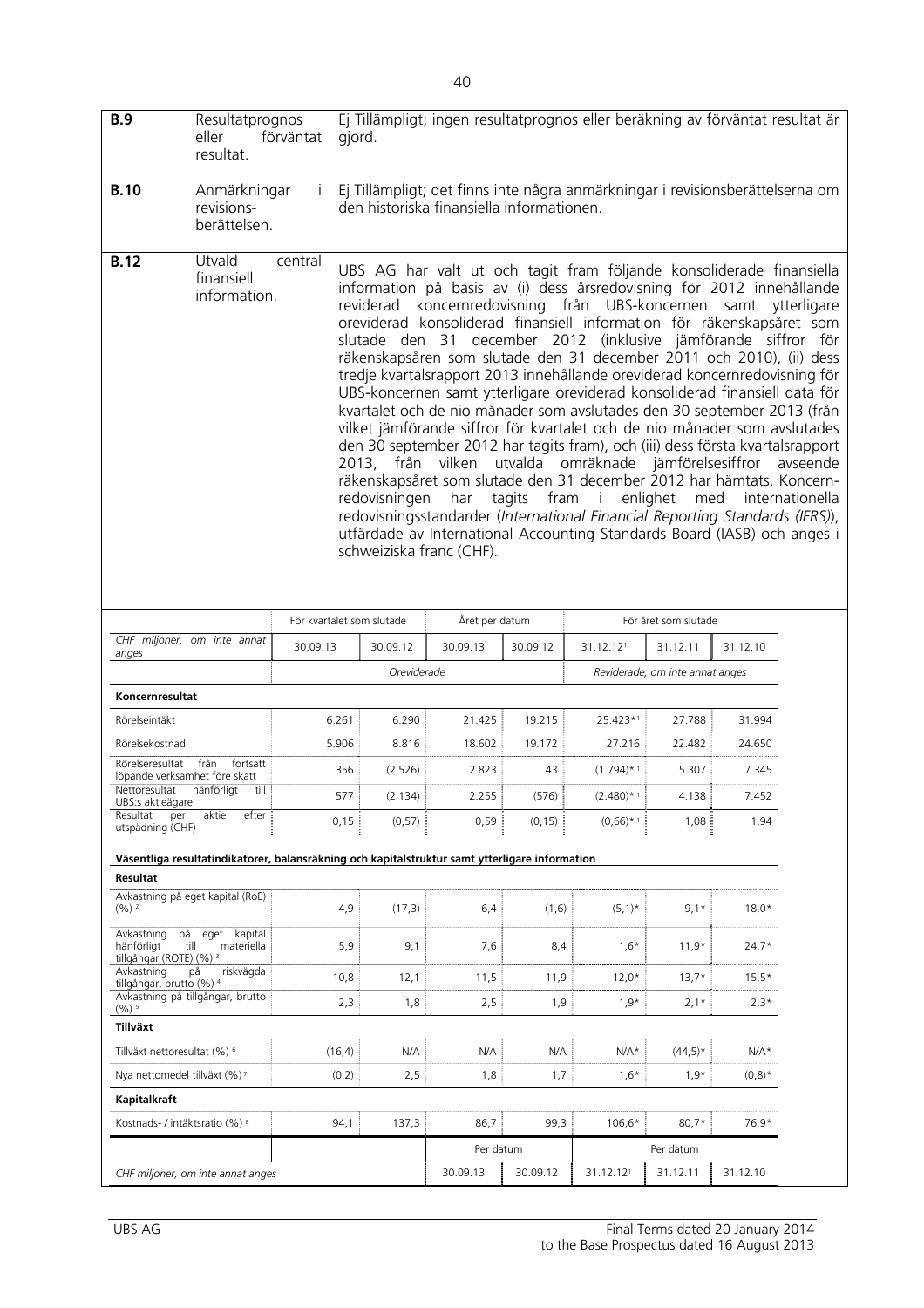|                                                                                                                                                                                                                                                                                                                                                                                                                                                                                                                                                                                                                                                                                                                                                                                                                                                                                                                                                                                                                                                                                                                                                                                                                                                                                                                                                                                                                                                                                                                                                                                                                                                                                                                                                                                                                                                                                                                                                                                                                                                                                                                                                                                                                                                                                                                                                                                                                                                                                                                                                                                                                                                                                                                                                                                                                                                                                                                                                                                                                                                                                                                                                                                                                                                                                                                                                                                                                                                                                                                                                                                                                                                                                                                                                                                                                                                                                                                                                           | Oreviderade |           |             | Reviderade, om inte annat anges |           |  |
|-----------------------------------------------------------------------------------------------------------------------------------------------------------------------------------------------------------------------------------------------------------------------------------------------------------------------------------------------------------------------------------------------------------------------------------------------------------------------------------------------------------------------------------------------------------------------------------------------------------------------------------------------------------------------------------------------------------------------------------------------------------------------------------------------------------------------------------------------------------------------------------------------------------------------------------------------------------------------------------------------------------------------------------------------------------------------------------------------------------------------------------------------------------------------------------------------------------------------------------------------------------------------------------------------------------------------------------------------------------------------------------------------------------------------------------------------------------------------------------------------------------------------------------------------------------------------------------------------------------------------------------------------------------------------------------------------------------------------------------------------------------------------------------------------------------------------------------------------------------------------------------------------------------------------------------------------------------------------------------------------------------------------------------------------------------------------------------------------------------------------------------------------------------------------------------------------------------------------------------------------------------------------------------------------------------------------------------------------------------------------------------------------------------------------------------------------------------------------------------------------------------------------------------------------------------------------------------------------------------------------------------------------------------------------------------------------------------------------------------------------------------------------------------------------------------------------------------------------------------------------------------------------------------------------------------------------------------------------------------------------------------------------------------------------------------------------------------------------------------------------------------------------------------------------------------------------------------------------------------------------------------------------------------------------------------------------------------------------------------------------------------------------------------------------------------------------------------------------------------------------------------------------------------------------------------------------------------------------------------------------------------------------------------------------------------------------------------------------------------------------------------------------------------------------------------------------------------------------------------------------------------------------------------------------------------------------------------|-------------|-----------|-------------|---------------------------------|-----------|--|
| Kapitalkraft                                                                                                                                                                                                                                                                                                                                                                                                                                                                                                                                                                                                                                                                                                                                                                                                                                                                                                                                                                                                                                                                                                                                                                                                                                                                                                                                                                                                                                                                                                                                                                                                                                                                                                                                                                                                                                                                                                                                                                                                                                                                                                                                                                                                                                                                                                                                                                                                                                                                                                                                                                                                                                                                                                                                                                                                                                                                                                                                                                                                                                                                                                                                                                                                                                                                                                                                                                                                                                                                                                                                                                                                                                                                                                                                                                                                                                                                                                                                              |             |           |             |                                 |           |  |
| Primärkapitaltäckning (BIS Basel III common equity tier 1 capital<br>ratio) (%, infasning) 9, 10                                                                                                                                                                                                                                                                                                                                                                                                                                                                                                                                                                                                                                                                                                                                                                                                                                                                                                                                                                                                                                                                                                                                                                                                                                                                                                                                                                                                                                                                                                                                                                                                                                                                                                                                                                                                                                                                                                                                                                                                                                                                                                                                                                                                                                                                                                                                                                                                                                                                                                                                                                                                                                                                                                                                                                                                                                                                                                                                                                                                                                                                                                                                                                                                                                                                                                                                                                                                                                                                                                                                                                                                                                                                                                                                                                                                                                                          | 17,5        |           | $15,3*$     |                                 |           |  |
| Primärkapitaltäckning (BIS Basel III common equity tier 1 capital<br>ratio) (%, fullt tillämpad) 9, 10                                                                                                                                                                                                                                                                                                                                                                                                                                                                                                                                                                                                                                                                                                                                                                                                                                                                                                                                                                                                                                                                                                                                                                                                                                                                                                                                                                                                                                                                                                                                                                                                                                                                                                                                                                                                                                                                                                                                                                                                                                                                                                                                                                                                                                                                                                                                                                                                                                                                                                                                                                                                                                                                                                                                                                                                                                                                                                                                                                                                                                                                                                                                                                                                                                                                                                                                                                                                                                                                                                                                                                                                                                                                                                                                                                                                                                                    | 11,9        |           | $9,8*$      |                                 |           |  |
| Hävstång (Swiss SRB leverage ratio) (%) 9, 11                                                                                                                                                                                                                                                                                                                                                                                                                                                                                                                                                                                                                                                                                                                                                                                                                                                                                                                                                                                                                                                                                                                                                                                                                                                                                                                                                                                                                                                                                                                                                                                                                                                                                                                                                                                                                                                                                                                                                                                                                                                                                                                                                                                                                                                                                                                                                                                                                                                                                                                                                                                                                                                                                                                                                                                                                                                                                                                                                                                                                                                                                                                                                                                                                                                                                                                                                                                                                                                                                                                                                                                                                                                                                                                                                                                                                                                                                                             | 4,2         |           | $3,6*$      |                                 |           |  |
|                                                                                                                                                                                                                                                                                                                                                                                                                                                                                                                                                                                                                                                                                                                                                                                                                                                                                                                                                                                                                                                                                                                                                                                                                                                                                                                                                                                                                                                                                                                                                                                                                                                                                                                                                                                                                                                                                                                                                                                                                                                                                                                                                                                                                                                                                                                                                                                                                                                                                                                                                                                                                                                                                                                                                                                                                                                                                                                                                                                                                                                                                                                                                                                                                                                                                                                                                                                                                                                                                                                                                                                                                                                                                                                                                                                                                                                                                                                                                           | Per         |           |             | Per                             |           |  |
| CHF miljoner, om inte annat anges                                                                                                                                                                                                                                                                                                                                                                                                                                                                                                                                                                                                                                                                                                                                                                                                                                                                                                                                                                                                                                                                                                                                                                                                                                                                                                                                                                                                                                                                                                                                                                                                                                                                                                                                                                                                                                                                                                                                                                                                                                                                                                                                                                                                                                                                                                                                                                                                                                                                                                                                                                                                                                                                                                                                                                                                                                                                                                                                                                                                                                                                                                                                                                                                                                                                                                                                                                                                                                                                                                                                                                                                                                                                                                                                                                                                                                                                                                                         | 30.09.13    | 30.09.12  | 31.12.121   | 31.12.11                        | 31.12.10  |  |
|                                                                                                                                                                                                                                                                                                                                                                                                                                                                                                                                                                                                                                                                                                                                                                                                                                                                                                                                                                                                                                                                                                                                                                                                                                                                                                                                                                                                                                                                                                                                                                                                                                                                                                                                                                                                                                                                                                                                                                                                                                                                                                                                                                                                                                                                                                                                                                                                                                                                                                                                                                                                                                                                                                                                                                                                                                                                                                                                                                                                                                                                                                                                                                                                                                                                                                                                                                                                                                                                                                                                                                                                                                                                                                                                                                                                                                                                                                                                                           | Oreviderade |           |             | Reviderade, om inte annat anges |           |  |
| Balansräkning och kapitalstruktur                                                                                                                                                                                                                                                                                                                                                                                                                                                                                                                                                                                                                                                                                                                                                                                                                                                                                                                                                                                                                                                                                                                                                                                                                                                                                                                                                                                                                                                                                                                                                                                                                                                                                                                                                                                                                                                                                                                                                                                                                                                                                                                                                                                                                                                                                                                                                                                                                                                                                                                                                                                                                                                                                                                                                                                                                                                                                                                                                                                                                                                                                                                                                                                                                                                                                                                                                                                                                                                                                                                                                                                                                                                                                                                                                                                                                                                                                                                         |             |           |             |                                 |           |  |
| Totala tillgångar                                                                                                                                                                                                                                                                                                                                                                                                                                                                                                                                                                                                                                                                                                                                                                                                                                                                                                                                                                                                                                                                                                                                                                                                                                                                                                                                                                                                                                                                                                                                                                                                                                                                                                                                                                                                                                                                                                                                                                                                                                                                                                                                                                                                                                                                                                                                                                                                                                                                                                                                                                                                                                                                                                                                                                                                                                                                                                                                                                                                                                                                                                                                                                                                                                                                                                                                                                                                                                                                                                                                                                                                                                                                                                                                                                                                                                                                                                                                         | 1.049.101   | 1.366.776 | 1.259.797*1 | 1.416.962                       | 1.314.813 |  |
| Eget kapital hänförligt till UBS:s aktieägare                                                                                                                                                                                                                                                                                                                                                                                                                                                                                                                                                                                                                                                                                                                                                                                                                                                                                                                                                                                                                                                                                                                                                                                                                                                                                                                                                                                                                                                                                                                                                                                                                                                                                                                                                                                                                                                                                                                                                                                                                                                                                                                                                                                                                                                                                                                                                                                                                                                                                                                                                                                                                                                                                                                                                                                                                                                                                                                                                                                                                                                                                                                                                                                                                                                                                                                                                                                                                                                                                                                                                                                                                                                                                                                                                                                                                                                                                                             | 47.403      | 48.125    | 45.949*1    | 48.530                          | 43.728    |  |
| Totalt bokfört värde per aktie (CHF)                                                                                                                                                                                                                                                                                                                                                                                                                                                                                                                                                                                                                                                                                                                                                                                                                                                                                                                                                                                                                                                                                                                                                                                                                                                                                                                                                                                                                                                                                                                                                                                                                                                                                                                                                                                                                                                                                                                                                                                                                                                                                                                                                                                                                                                                                                                                                                                                                                                                                                                                                                                                                                                                                                                                                                                                                                                                                                                                                                                                                                                                                                                                                                                                                                                                                                                                                                                                                                                                                                                                                                                                                                                                                                                                                                                                                                                                                                                      | 12,58       | 12,85     | $12,26*$    | 12,95*                          | $11,53*$  |  |
| Reellt bokfört värde per aktie (CHF)                                                                                                                                                                                                                                                                                                                                                                                                                                                                                                                                                                                                                                                                                                                                                                                                                                                                                                                                                                                                                                                                                                                                                                                                                                                                                                                                                                                                                                                                                                                                                                                                                                                                                                                                                                                                                                                                                                                                                                                                                                                                                                                                                                                                                                                                                                                                                                                                                                                                                                                                                                                                                                                                                                                                                                                                                                                                                                                                                                                                                                                                                                                                                                                                                                                                                                                                                                                                                                                                                                                                                                                                                                                                                                                                                                                                                                                                                                                      | 10,89       | 11,08     | $10,54*$    | $10,36*$                        | $8,94*$   |  |
| Kärnprimärkapital, BIS Basel III tier 1 capital (infasning) <sup>12</sup>                                                                                                                                                                                                                                                                                                                                                                                                                                                                                                                                                                                                                                                                                                                                                                                                                                                                                                                                                                                                                                                                                                                                                                                                                                                                                                                                                                                                                                                                                                                                                                                                                                                                                                                                                                                                                                                                                                                                                                                                                                                                                                                                                                                                                                                                                                                                                                                                                                                                                                                                                                                                                                                                                                                                                                                                                                                                                                                                                                                                                                                                                                                                                                                                                                                                                                                                                                                                                                                                                                                                                                                                                                                                                                                                                                                                                                                                                 | 38.963      |           | 40.032*     |                                 |           |  |
| Kärnprimärkapital, BIS Basel III tier 1 capital (fullt tillämpad) <sup>12</sup>                                                                                                                                                                                                                                                                                                                                                                                                                                                                                                                                                                                                                                                                                                                                                                                                                                                                                                                                                                                                                                                                                                                                                                                                                                                                                                                                                                                                                                                                                                                                                                                                                                                                                                                                                                                                                                                                                                                                                                                                                                                                                                                                                                                                                                                                                                                                                                                                                                                                                                                                                                                                                                                                                                                                                                                                                                                                                                                                                                                                                                                                                                                                                                                                                                                                                                                                                                                                                                                                                                                                                                                                                                                                                                                                                                                                                                                                           | 26.019      |           | 25.182*     |                                 |           |  |
| Riskvägda tillgångar, BIS Basel III (infasning) 12                                                                                                                                                                                                                                                                                                                                                                                                                                                                                                                                                                                                                                                                                                                                                                                                                                                                                                                                                                                                                                                                                                                                                                                                                                                                                                                                                                                                                                                                                                                                                                                                                                                                                                                                                                                                                                                                                                                                                                                                                                                                                                                                                                                                                                                                                                                                                                                                                                                                                                                                                                                                                                                                                                                                                                                                                                                                                                                                                                                                                                                                                                                                                                                                                                                                                                                                                                                                                                                                                                                                                                                                                                                                                                                                                                                                                                                                                                        | 222.306     |           | 261.800*    |                                 |           |  |
| Riskvägda tillgångar, BIS Basel III (fullt tillämpad) <sup>12</sup>                                                                                                                                                                                                                                                                                                                                                                                                                                                                                                                                                                                                                                                                                                                                                                                                                                                                                                                                                                                                                                                                                                                                                                                                                                                                                                                                                                                                                                                                                                                                                                                                                                                                                                                                                                                                                                                                                                                                                                                                                                                                                                                                                                                                                                                                                                                                                                                                                                                                                                                                                                                                                                                                                                                                                                                                                                                                                                                                                                                                                                                                                                                                                                                                                                                                                                                                                                                                                                                                                                                                                                                                                                                                                                                                                                                                                                                                                       | 218.926     |           | 258.113*    |                                 |           |  |
| Kapitaltäckningsgrad, BIS Basel III (%, infasning) <sup>12</sup>                                                                                                                                                                                                                                                                                                                                                                                                                                                                                                                                                                                                                                                                                                                                                                                                                                                                                                                                                                                                                                                                                                                                                                                                                                                                                                                                                                                                                                                                                                                                                                                                                                                                                                                                                                                                                                                                                                                                                                                                                                                                                                                                                                                                                                                                                                                                                                                                                                                                                                                                                                                                                                                                                                                                                                                                                                                                                                                                                                                                                                                                                                                                                                                                                                                                                                                                                                                                                                                                                                                                                                                                                                                                                                                                                                                                                                                                                          | 21,8        |           | $18,9*$     |                                 |           |  |
| Kapitaltäckningsgrad BIS Basel III (%, fullt tillämpad) <sup>12</sup>                                                                                                                                                                                                                                                                                                                                                                                                                                                                                                                                                                                                                                                                                                                                                                                                                                                                                                                                                                                                                                                                                                                                                                                                                                                                                                                                                                                                                                                                                                                                                                                                                                                                                                                                                                                                                                                                                                                                                                                                                                                                                                                                                                                                                                                                                                                                                                                                                                                                                                                                                                                                                                                                                                                                                                                                                                                                                                                                                                                                                                                                                                                                                                                                                                                                                                                                                                                                                                                                                                                                                                                                                                                                                                                                                                                                                                                                                     | 14,3        |           | $11,4*$     |                                 |           |  |
| <b>Ytterligare information</b>                                                                                                                                                                                                                                                                                                                                                                                                                                                                                                                                                                                                                                                                                                                                                                                                                                                                                                                                                                                                                                                                                                                                                                                                                                                                                                                                                                                                                                                                                                                                                                                                                                                                                                                                                                                                                                                                                                                                                                                                                                                                                                                                                                                                                                                                                                                                                                                                                                                                                                                                                                                                                                                                                                                                                                                                                                                                                                                                                                                                                                                                                                                                                                                                                                                                                                                                                                                                                                                                                                                                                                                                                                                                                                                                                                                                                                                                                                                            |             |           |             |                                 |           |  |
| Investerade tillgångar (CHF miljarder) <sup>13</sup>                                                                                                                                                                                                                                                                                                                                                                                                                                                                                                                                                                                                                                                                                                                                                                                                                                                                                                                                                                                                                                                                                                                                                                                                                                                                                                                                                                                                                                                                                                                                                                                                                                                                                                                                                                                                                                                                                                                                                                                                                                                                                                                                                                                                                                                                                                                                                                                                                                                                                                                                                                                                                                                                                                                                                                                                                                                                                                                                                                                                                                                                                                                                                                                                                                                                                                                                                                                                                                                                                                                                                                                                                                                                                                                                                                                                                                                                                                      | 2.339       | 2.242     | 2.230       | 2.088                           | 2.075     |  |
| Personal (motsvarande heltidstjänster)                                                                                                                                                                                                                                                                                                                                                                                                                                                                                                                                                                                                                                                                                                                                                                                                                                                                                                                                                                                                                                                                                                                                                                                                                                                                                                                                                                                                                                                                                                                                                                                                                                                                                                                                                                                                                                                                                                                                                                                                                                                                                                                                                                                                                                                                                                                                                                                                                                                                                                                                                                                                                                                                                                                                                                                                                                                                                                                                                                                                                                                                                                                                                                                                                                                                                                                                                                                                                                                                                                                                                                                                                                                                                                                                                                                                                                                                                                                    | 60.635      | 63.745    | 62.628*     | 64.820*                         | 64.617*   |  |
| Börsvärde                                                                                                                                                                                                                                                                                                                                                                                                                                                                                                                                                                                                                                                                                                                                                                                                                                                                                                                                                                                                                                                                                                                                                                                                                                                                                                                                                                                                                                                                                                                                                                                                                                                                                                                                                                                                                                                                                                                                                                                                                                                                                                                                                                                                                                                                                                                                                                                                                                                                                                                                                                                                                                                                                                                                                                                                                                                                                                                                                                                                                                                                                                                                                                                                                                                                                                                                                                                                                                                                                                                                                                                                                                                                                                                                                                                                                                                                                                                                                 | 71.066      | 43.894    | 54.729*     | 42.843*                         | 58.803*   |  |
| * oreviderade<br><sup>1</sup> Den 1 januari 2013, antog UBS IFRS 10 Consolidated Financial Statements. De jämförande perioderna 2012 som är inkluderade i den<br>första, andra och tredje kvartalsrapporten 2013 har omräknats för att återspegla effekten av antagandet av IFRS 10. Enligt IFRS 10 var det<br>inte något krav att perioder före 2012 skulle omräknas. Till följd av antagandet av IFRS 10 är inte den omräknade finansiella information<br>som avser räkenskapsåret som slutade den 31 december 2012 och som har inkluderats i denna tabell samma som framgår av<br>årsredovisningen för 2012. En ytterligare konsekvens är att den finansiella information som avser räkenskapsåret som slutade den 31<br>december 2012, som hade markerats som reviderad om den inte hade omräknats, inte är reviderad och har markerats i tabellen med<br>denna fotnot 1. <sup>2</sup> Nettoresultat hänförligt till UBS:s aktieägare (periodiserat där tillämpligt) / genomsnittligt eget kapital hänförligt till<br>UBS:s aktieägare. <sup>3</sup> Nettoresultat hänförligt till UBS:s aktieägare före avskrivningar eller värdeminskning av goodwill och immateriella<br>tillgångar (periodiserat där tillämpligt) / genomsnittligt eget kapital hänförligt till UBS:s aktieägare med avdrag för goodwill och<br>immateriella tillgångar. <sup>4</sup> Rörelseintäkter före kreditförlust (kostnad) eller återvinning (periodiserat där tillämpligt) / genomsnittliga<br>riskvägda tillgångar. Baserat på BIS Basel III riskvägda tillgångar (infasning) för 2013, på Basel 2.5 riskvägda tillgångar för 2012 och på<br>Basel II riskvägda tillgångar för 2011 och 2010. <sup>5</sup> Rörelseintäkt före kreditförlust (kostnad) eller återvinning (periodiserat där tillämpligt) /<br>genomsnittliga totala tillgångar. <sup>6</sup> Förändring i nettoresultat hänförligt till UBS:s aktieägare från fortsatt löpande verksamhet mellan<br>nuvarande och jämförelseperioder / nettovinst som kan hänföras till UBS:s aktieägare från fortsatt löpande verksamhet under en<br>jämförelseperiod. Icke meningsfullt och inte inkluderat om antingen rapporteringsperioden eller jämförelseperioden är en förlustperiod.<br>7Nya nettomedel för perioden (periodiserat såsom tillämpligt) / investerade tillgångar vid början av perioden. Koncernens nya nettomedel<br>inkluderar nya nettomedel för Detaljhandeln & Bolag och exkluderar inkomst för ränta och utdelning. 8 Rörelsekostnader/rörelseintäkter<br>före kreditförlust (kostnad) eller återvinning. 9 Den 1 januari 2013 trädde BIS Basel III i kraft i Schweiz. För att anpassa sin nyckeltalram<br>ersatte UBS, under det första kvartalet 2013, nyckeltalramarna "BIS tier 1 ratio (%)" och "FINMA leverage ratio (%)" med "BIS Basel III<br>common equity tier 1 capital ratio (%, infasning/fullt tillämpad)" och "Swiss SRB (systemically relevant banks) leverage ratio (sv. nyckeltal<br>för skuldsättningsgrad) (%)". Siffrorna avseende den 31 december 2012 anges proforma. <sup>10</sup> BIS Basel III common equity tier 1 capital/BIS<br>Basel III riskvägda tillgångar. Den information som tillhandahålls på full basis tar inte hänsyn till den effekt som uppstår under<br>övergångsperioden, under vilken nya kapitalavdrag fasas in samtidigt som icke-kvalificerade kapitalinstrument fasas ut. <sup>11</sup> Totalt Swiss<br>SRB Basel III kapital/IFRS tillgångar, baserat på en kapitaltäckning lämpligt konsoliderad, justerat för återanskaffningsvärdet netto och<br>andra justeringar, inklusive saker som ligger utanför balansräkningen. Tidigare kallad FINMA Basel III skuldsättningsgrad. 12 Den 1 januari<br>2013 trädde BIS Basel III-reglerna i kraft i Schweiz. BIS Basel III siffrorna avseende den 31 december 2012 anges proforma. <sup>13</sup> Koncernens<br>investerade medel inkluderar investerande medel avseende Detaljhandeln & Bolag. |             |           |             |                                 |           |  |

| Uttalande om<br>väsentliga negativa<br>förändringar. | Det har inte skett någon väsentlig negativ förändring i prospekten för ABS<br>AG eller UBS-koncernen sedan den 31 december 2012. |
|------------------------------------------------------|----------------------------------------------------------------------------------------------------------------------------------|
| Uttalande om                                         | Det har inte skett någon betydande förändring av UBS-koncernens eller                                                            |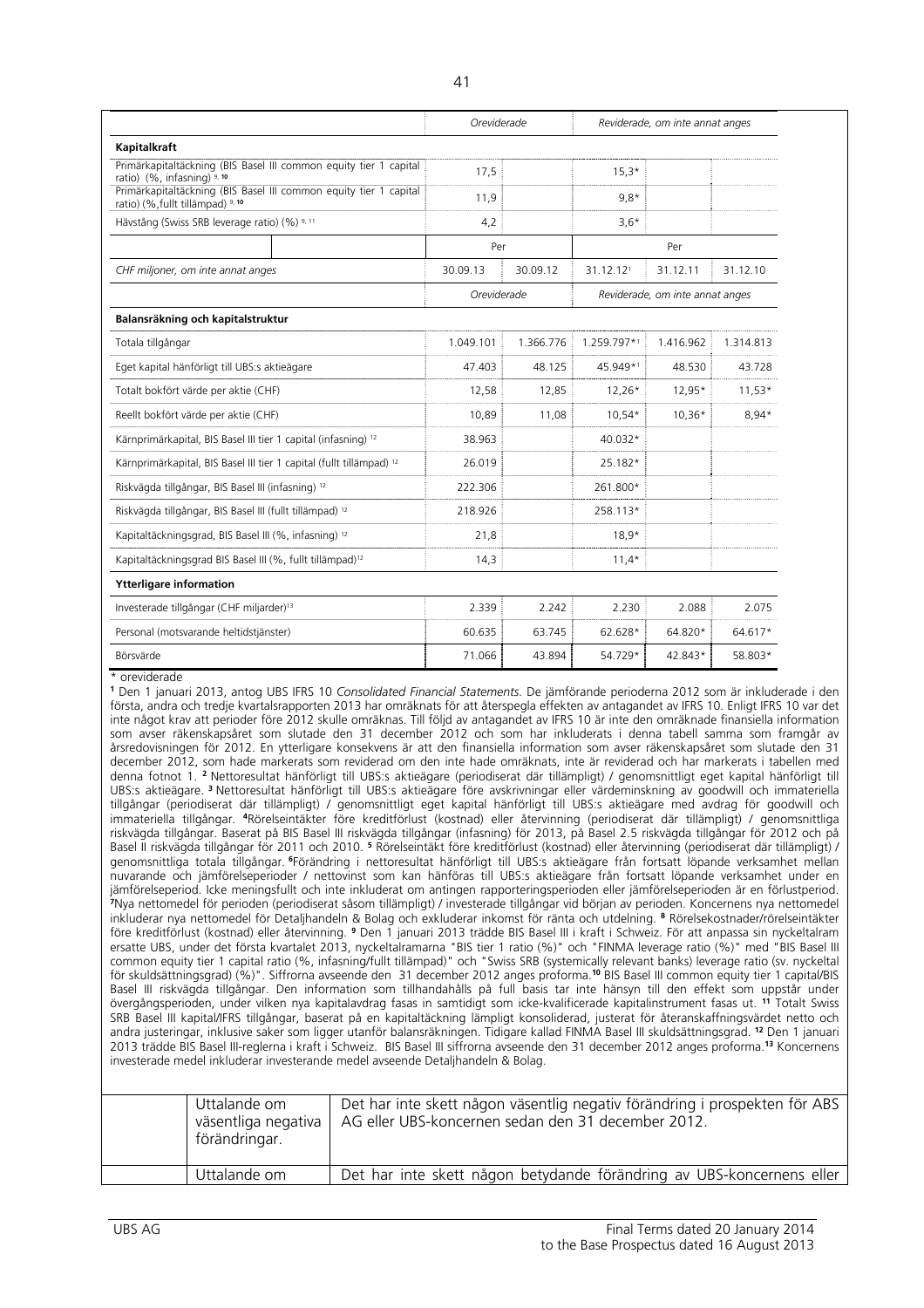|             | betydande                                                     | UBS AG:s finansiella ställning eller ställning på marknaden sedan den 30                                                                                                                                                                                                                                                                                                                                                                                                                                                                                                                                                                                                                                                                                                                                                                                                             |
|-------------|---------------------------------------------------------------|--------------------------------------------------------------------------------------------------------------------------------------------------------------------------------------------------------------------------------------------------------------------------------------------------------------------------------------------------------------------------------------------------------------------------------------------------------------------------------------------------------------------------------------------------------------------------------------------------------------------------------------------------------------------------------------------------------------------------------------------------------------------------------------------------------------------------------------------------------------------------------------|
|             | förändringar.                                                 | september 2013.                                                                                                                                                                                                                                                                                                                                                                                                                                                                                                                                                                                                                                                                                                                                                                                                                                                                      |
| <b>B.13</b> | Nyligen inträffade<br>händelser.                              | Ej Tillämpligt; ingen för Emittenten särskild händelse har förekommit som<br>väsentligen påverkar bedömningen av Emittentens solvens.                                                                                                                                                                                                                                                                                                                                                                                                                                                                                                                                                                                                                                                                                                                                                |
| <b>B.14</b> | Koncern-<br>beroende.                                         | USB AG är moderbolag i USB koncernen. Som sådant är bolaget, i viss<br>mån, beroende av vissa dotterbolag i koncernen.                                                                                                                                                                                                                                                                                                                                                                                                                                                                                                                                                                                                                                                                                                                                                               |
| <b>B.15</b> | Emittentens<br>huvudsakliga<br>verksamhet.                    | "UBS<br>UBS AG, tillsammans med sina dotterbolag, (Gemensamt<br>Koncernen", "Koncernen" eller "UBS") använder sig av sin 150 år långa<br>erfarenhet av att betjäna privatpersoner, myndigheter och företagsklienter<br>världen över, men även till retail kunder i Schweiz. UBS affärsstrategi är<br>centrerad<br>till<br>framträdande<br>verksamhet,<br>sin<br>mest<br>dlobal<br>förmögenhetsförvaltning, samt dess ledande bank i Schweiz. De här<br>verksamheterna, tillsammans med en klientfokuserad Investment Bank och<br>en stark, väldiversifierad Global Asset Management verskamhet, kommer<br>möjliggöra för UBS att expandera sin franchising av<br>primär<br>förmögenhetsförvaltning och möjliggöra en tillväxt i Koncernen. Med<br>huvudkontor i Zürich och Basel, i Schweiz, har UBS dessutom kontor i mer<br>än 50 länder, inklusive alla stora finansiella centra. |
|             |                                                               | Enligt Artikel 2 i Bolagsordningen för UBS AG ("Bolagsordningen") är<br>verksamhetsföremålet för UBS AG att bedriva bankverksamhet. Dess<br>verksamhetsföremål sträcker sig över alla typer av banktjänster, finansiella<br>tjänster, rådgivningstjänster och handelsaktiviteter i Schweiz och<br>utomlands.                                                                                                                                                                                                                                                                                                                                                                                                                                                                                                                                                                         |
| <b>B.16</b> | Personer<br>med<br>direkt eller indirekt<br>ägande /kontroll. | Nedan följer de senaste anmälningarna som gjorts beträffande innehav i<br>UBS AG:s aktiekapital som har registrerats i enlighet med den schweiziska<br>lagen om värdepappersmarknaden (the Swiss Stock Exchange Act)<br>baserade på UBS AG:s registrerade aktiekapital vid tidpunkten för<br>offentliggörandet: (i) 18 september 2013; Government of Singapore<br>Investment Corp offentliggjorde och ändrade sitt företagsnamn till GIC<br>Private Limited och ett innehav om 6,40 %; (ii) 30 september 2011; Norges<br>Bank (the Central Bank of Norway), 3.04%; (iii) 17 December 2009,<br>BlackRock Inc., New York, USA, 3.45%.                                                                                                                                                                                                                                                  |
|             |                                                               | Den 30 juni 2013 var följande aktieägare (genom agerande i eget namn<br>eller som förvaltare för andra investerare eller faktiska ägare) registrerade i<br>aktieboken med ett aktieinnehav om 3 % eller mer av det totala<br>aktiekapitalet i UBS AG: Chase Nominees Ltd., London (11.93%); GIC<br>Private Limited, Singapore (6.39%); the US securities clearing organization<br>DTC (Cede & Co.) New York, "The Depository Trust Company" (5.88%);<br>och Nortrust Nominees Ltd., London (3.85%).                                                                                                                                                                                                                                                                                                                                                                                  |

| <b>Avsnitt</b> |                                                        | Avsnitt C - Värdepapper                                                                                                                                                                                                                                                                       |
|----------------|--------------------------------------------------------|-----------------------------------------------------------------------------------------------------------------------------------------------------------------------------------------------------------------------------------------------------------------------------------------------|
| C.1            | Beskrivning<br>av<br>Värdepapper-ens<br>typ och klass. | Typ och klass av Värdepapper<br>Värdepapperen är certifikat.<br>Värdepapperen ges ut i icke-certifierad och dematerialiserad kontobaserad<br>form, och registreras för clearing hos Euroclear Sweden AB ("Euroclear<br>Sweden").<br>Värdepapperen har tilldelats följande ISIN: SE0005621166. |
| C <sub>2</sub> | Valuta.                                                | Valutan för varje serie av Värdepapper är Svenska Kronor ("Inlösen<br>Valutan")                                                                                                                                                                                                               |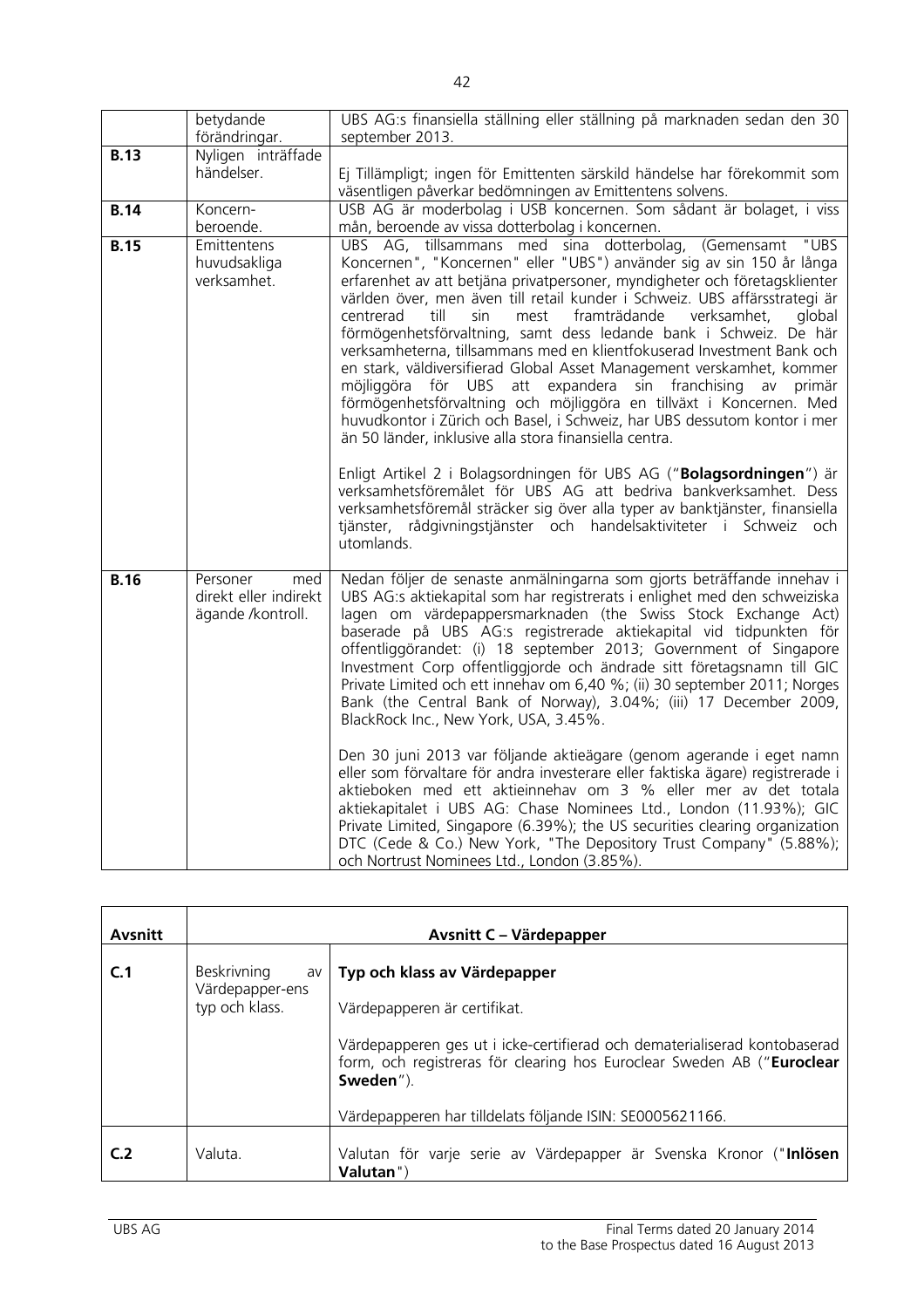| C.5  | Eventuella<br>inskränkningar<br>İΙ<br>rätten<br>till I<br>överlåtelse.                                                     | Varje Värdepapper i en Serie av Värdepapper är överlåtbar i enlighet med<br>tillämplig lag samt regler och förfaranden som vid tiden för överlåtelsen<br>gäller för det Clearing System genom vilket Värdepappret överförs.                                                                                                                                                                                                                                                                                                                                                                                                                                                                                                                                                                                                                                                                                                                                                                                                                                                                                                                                                                                                                                                         |
|------|----------------------------------------------------------------------------------------------------------------------------|-------------------------------------------------------------------------------------------------------------------------------------------------------------------------------------------------------------------------------------------------------------------------------------------------------------------------------------------------------------------------------------------------------------------------------------------------------------------------------------------------------------------------------------------------------------------------------------------------------------------------------------------------------------------------------------------------------------------------------------------------------------------------------------------------------------------------------------------------------------------------------------------------------------------------------------------------------------------------------------------------------------------------------------------------------------------------------------------------------------------------------------------------------------------------------------------------------------------------------------------------------------------------------------|
| C.8  | Rättigheter<br>kopplade<br>till<br>Värdepapperen<br>inkl. rangordning<br>och begränsningar<br>sådana<br>av<br>rättigheter. | Tillämplig lag på Värdepapperen<br>På Värdepapperen är Tysk lag tillämplig ("Värdepapper reglerade av<br>tysk rätt").<br>Rättsverkningarna av att Värdepapperen registreras hos det relevant<br>Clearing Systemet styrs av lagarna i Clearingsystemets jurisdiktion.<br>Rättigheter kopplade till Värdepapperen<br>Med förbehåll för Villkoren för Värdepapperen, innebär Värdepapperen att<br>Värdepappersinnehavaren på förfallodag eller vid utövandet, genom en<br>begäran om betalning har rätt att erhålla Inlösenbeloppet i Inlösenvalutan<br>och/eller leverans av den Fysiskt Underliggande Tillgången i berättigat<br>antal.<br>Begränsningar av rättigheter kopplade till Värdepapperen<br>Under de förutsättningar som uppställs I Villkoren, är Emittenten berättigad<br>att säga upp Värdepapperen samt göra vissa justeringar i Villkoren.<br>Värdepapperens Status<br>Värdepapperen kommer att utgöra direkta, icke-säkerställda och icke-<br>efterställda förpliktelser för Emittenten och rangordnas pari passu utan<br>någon preferens mellan sig själva och gentemot alla andra nuvarande och<br>framtida icke-säkerställda och icke-efterställda åtaganden för Emittenten,<br>med undantag för de åtaganden som har förmånsrätt enligt tvingande<br>lagregler. |
| C.11 | Upptagande<br>till 1<br>handel<br>på<br>en<br>reglerad marknad<br>eller<br>annan<br>jämförbar<br>marknad.                  | Emittenten har för avsikt att lista av Värdepapperen på NASDAQ OMX<br>Stockholm AB.                                                                                                                                                                                                                                                                                                                                                                                                                                                                                                                                                                                                                                                                                                                                                                                                                                                                                                                                                                                                                                                                                                                                                                                                 |
| C.15 | Beskrivning av hur<br>investeringens<br>värde påverkas av<br>de underliggande<br>tillgångarna.                             | Värdet på Värdepapperen under deras löptid är beroende av utvecklingen<br>av den Underliggande Tillgången. Om priset på den Underliggande<br>Tillgången stiger, kommer även värdet på Värdepapperen (oavsett andra<br>särskilda egenskaper hos Värdepapperen) sannolikt att stiga.<br>synnerhet<br>Inlösenbeloppet,<br>kommer<br>något,<br>om<br>som<br>Värdepappersinnehavaren ska erhålla vid utövandet av Värdepapperen,<br>vara beroende av utvecklingen av den Underliggande Tillgången.<br>Följande funktioner är exempel på hur värdet på Värdepapperen är<br>beroende av den Underliggande Tillgången:<br>Autocallable / Express Värdepapper<br>UBS Autocallable/Express Värdepapper är lämpliga för investerare som<br>förväntar sig att priset på den underliggande tillgången kommer nå en viss                                                                                                                                                                                                                                                                                                                                                                                                                                                                          |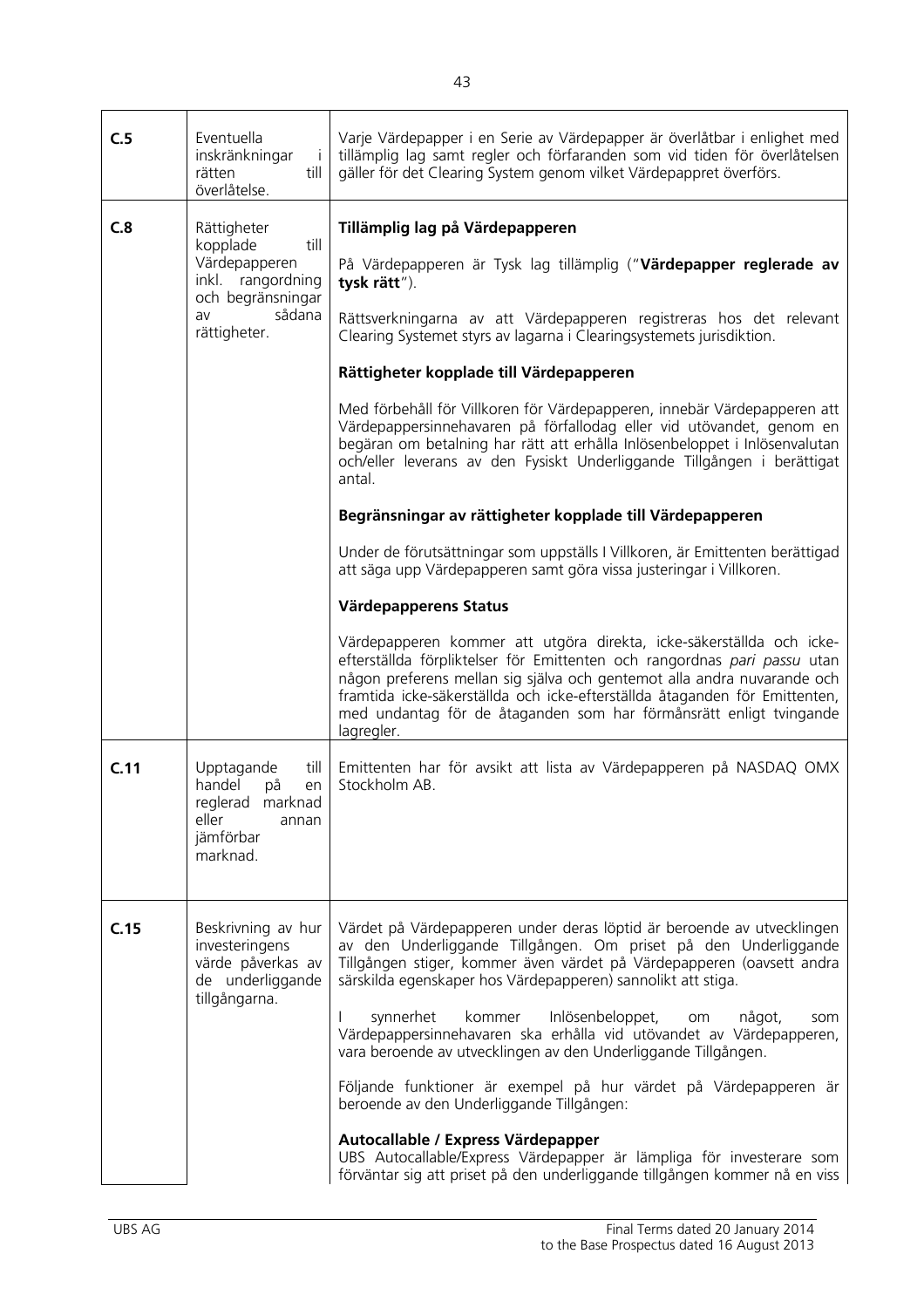|  | nivå, som anges i Produktvillkoren, så att Värdepapperet kan inlösas i<br>förtid.                                                                                                                                                                                                                                                                                                                                                                                                                                               |
|--|---------------------------------------------------------------------------------------------------------------------------------------------------------------------------------------------------------------------------------------------------------------------------------------------------------------------------------------------------------------------------------------------------------------------------------------------------------------------------------------------------------------------------------|
|  | I de fall där den underliggande tillgången når en viss nivå på ett specifikt<br>Observationsdatum, kommer Värdepapperen att lösas in före Förfallodagen<br>i enlighet med gällande Produktvillkor.                                                                                                                                                                                                                                                                                                                              |
|  | Om UBS Autcallable/Express Värdepapper inte upphörde att gälla i förtid på<br>något av de tidigare Observationsdatumen, kommer UBS Autocallable<br>/Express Värdepapper att lösas in på Förfallodagen i enlighet med vad som<br>anges i Produktvillkoren. Som angives i Produktvillkoren beror<br>Inlösenbeloppet i Inlösenvalutan på den enskilda produktens struktur.                                                                                                                                                         |
|  | Som angives i Produktvillkoren kan Inlösenbeloppet fastställas genom<br>hänvisning till värdeutvecklingen hos en eller flera underliggande tillgångar.                                                                                                                                                                                                                                                                                                                                                                          |
|  | Betalning av kupong eller andra intäkter kopplade till de underliggande<br>tillgångarna                                                                                                                                                                                                                                                                                                                                                                                                                                         |
|  | Som anges i Produktvillkoren har investeraren dessutom rätt att under<br>löptiden av UBS Autcallable/Express Värdepapper erhålla betalning av en<br>kupong eller andra intäkter som i förekommande fall anges i<br>Produktvillkoren. Sådan ersättning kan vara ovillkorlig eller villkorlig i<br>förhållande till viss avkastning från den underliggande tillgången som<br>beskrivs i Produktvillkoren.                                                                                                                         |
|  | Följande värdeutvecklingsstrukturer kan komma att användas för<br>Värdepapper som beskrivs i avsnittet ovan                                                                                                                                                                                                                                                                                                                                                                                                                     |
|  | Underliggande Tillgångar<br>Värdepapper kan antingen vara beroende av en enda underliggande<br>tillgång, en korg av underliggande tillgångar, den bäst presterande<br>underliggande tillgången, den sämst presterande underliggande tillgången<br>eller en kombination av dessa. Korgvärdeökningar beräknas på det vägda<br>genomsnittet av värdeökningarna från de enskilda underliggande<br>tillgångarna.                                                                                                                     |
|  | Viktningen kan antingen vara förutbestämd eller kan bestämmas under<br>Värdepapperets löptid beroende på vissa villkor. Vikten kan till exempel<br>bero på den relativa värdeutvecklingen på underordnad eller realiserad<br>volatilitet i en underliggande tillgång.                                                                                                                                                                                                                                                           |
|  | Värdeutvecklingen<br>Värdeutvecklingen eller nivåer därav på den den underliggande tillgången<br>kan mätas på olika sätt.                                                                                                                                                                                                                                                                                                                                                                                                       |
|  | Vanligtvis mäts värdeutvecklingen som en slutliga nivån av på de<br>underliggande tillgångarna i procent av den ursprungliga nivån på de<br>underliggande tillgångarna. Den slutliga nivån och/eller den ursprungliga<br>nivån kan även definieras som den genomsnittliga/maximala/minimala<br>nivån på den underliggande tillgångarna observerade under viss tid. Den<br>initiala nivån behöver inte nödvändigtvis observeras vid löptidens utgång av<br>Värdepapperet, utan kan också observeras under Värdepapperets löptid. |
|  | Värdeutvecklingen kan även mätas som den relativa utvecklingen av en<br>eller flera underliggande tillgångar i förhållande till värdeutvecklingen av en<br>eller flera underliggande tillgångar.                                                                                                                                                                                                                                                                                                                                |
|  | Värdeutvecklingen kan också ha en förutbestämd eller en rörlig och/eller en<br>villkorad gräns. Detta innebär att Investeraren måste acceptera en<br>begräsning av vinsten och får endast delta i eventuella prisökningar (eller<br>minskningar) i de underliggande tillgångarna till en viss nivå har uppnåtts                                                                                                                                                                                                                 |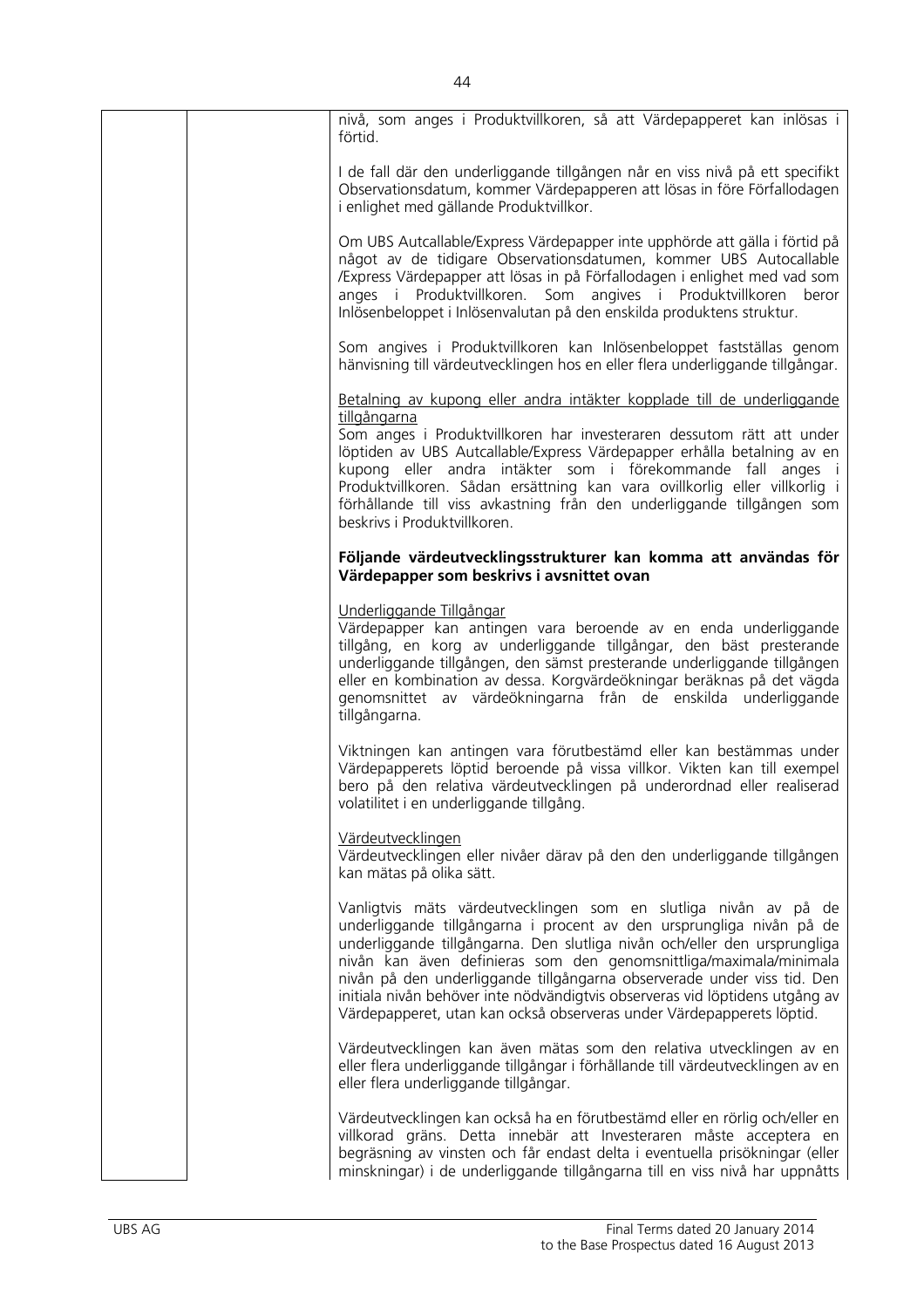| och inte mer. Dessutom kan värdeutvecklingen också ha ett förutbestämt<br>eller ett rörligt och/eller villkorat golv. Detta innebär att investeraren<br>kommer att ha ett minimum för intjäningspotential (golv) och kommer<br>endast negativt att delta i eventuella prissänkningar (eller ökningar) i de<br>underliggande tillgångarna till en viss nivå har uppnåtts och inte mer.                                                                                                                                             |
|-----------------------------------------------------------------------------------------------------------------------------------------------------------------------------------------------------------------------------------------------------------------------------------------------------------------------------------------------------------------------------------------------------------------------------------------------------------------------------------------------------------------------------------|
| <b>Barriärer</b><br>Värdepapper kan ha barriärer som aktiveras så snart vissa villkor är<br>uppfyllda. Vanligtvis representerar dessa barriärer vissa nivåer som ska nås<br>av de underliggande tillgångarna vid vissa observationstidpunkter.                                                                                                                                                                                                                                                                                    |
| Barriärer kan observeras antingen kontinuerligt eller vid vissa datum.                                                                                                                                                                                                                                                                                                                                                                                                                                                            |
| Barriärer leder antingen till avlägsnande (Kick-out) eller tillägg (Kick-in) för<br>vissa funktioner i Värdepapperen. Funktioner som tillsätts eller tas bort är<br>exempelvis kuponger, andelar eller underliggande tillgångar.                                                                                                                                                                                                                                                                                                  |
| Investeringsstrategier<br>Värdeutveckling kan definieras som den hypotetiska värdeutvecklingen<br>under en förutbestämd investeringsstrategi. Det kan till exempel vara en<br>strategi som investerar i de underliggande tillgångarna endast på vissa<br>förutbestämda datum. Ett annat exempel skulle kunna vara en strategi som<br>investerar i de underliggande tillgångarna beroende på realiserad volatilitet,<br>utveckling, drivkraft eller annat mått på underliggande tillgångarnas nivå<br>under Värdepapperets löptid. |
| Bearish/Bullish/Variable Participation Rate<br>Deltagandet är vanligen proportionerligt med en viss kurs (vilken i sig kan<br>vara beroende av vissa förutsättningar som exempelvis värdeutvecklingen<br>av en eller flera underliggande tillgångar) och kan vara antingen negativ<br>eller positiv.                                                                                                                                                                                                                              |
| Valutakonvertering<br>Utdelningen kan antingen vara i valutan för de underliggande tillgångarna<br>eller annan utdelningsvaluta. Valutakurserna som ska användas för att<br>bestämma den den slutliga utdelningen kan antingen vara förutbestämd<br>eller (quanto funktion) eller rörlig.                                                                                                                                                                                                                                         |
| Kuponger/övriga intäkter<br>Om de relevanta produktvillkoren anger att ovillkorliga kuponger eller<br>andra intäkter är tillämpliga har Investeraren rätt att erhålla betalning från<br>kupongen eller andra intäkter.                                                                                                                                                                                                                                                                                                            |
| Om de relevanta produktvillkoren anger att villkorliga kuponger eller andra<br>intäkter är tillämpliga, har Investeraren rätt att erhålla betalning från den<br>relevanta kupongen eller andra intäkter, förutsatt att alla relevanta villkor<br>är uppfyllda. Om kraven för en villkorlig kupong är eller andra intäkter inte<br>är uppfyllda betalas inte någon kupong eller annan intäkt.                                                                                                                                      |
| Under Värdepapperets löptid kan de därför generera regelbunden inkomst.<br>De flesta Värdepapper genererar dock inte ovillkorliga intäkter som till<br>exempel utdelning eller ränta.                                                                                                                                                                                                                                                                                                                                             |
| <b>Kapitalskydd</b><br>Endast om Värdepapperet har funktionen "kapitalskydd", i enlighet med<br>vad som anges i Produktvillkoren, så motsvarar avräkningsbeloppet<br>åtminstone det kapitalskyddade beloppet.                                                                                                                                                                                                                                                                                                                     |
| Fysisk eller Kontantavräkning<br>Endast om Värdepapperet har funktionen "Physical Settlement" i enlighet<br>med vad som anges i Produktvillkoren, är produkten möjlig att reglera<br>fysiskt. Annars sker avräkning kontant. Avräkningen kan bero på resultatet                                                                                                                                                                                                                                                                   |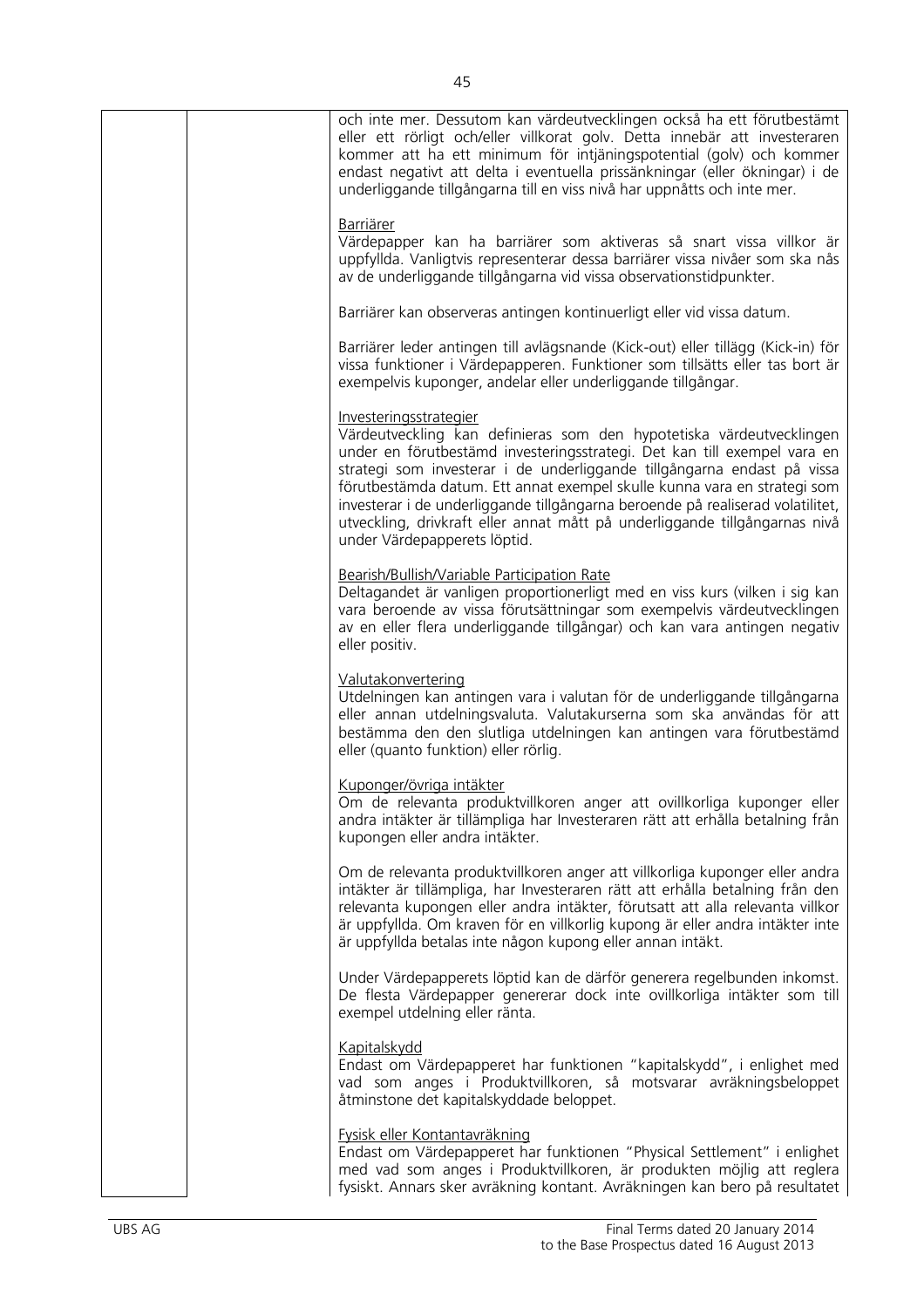|      |                                                                                                     | av den Underliggande Tillgången.                                                                                                                                                                                                                                                                                                                                                                                                                                                            |
|------|-----------------------------------------------------------------------------------------------------|---------------------------------------------------------------------------------------------------------------------------------------------------------------------------------------------------------------------------------------------------------------------------------------------------------------------------------------------------------------------------------------------------------------------------------------------------------------------------------------------|
|      |                                                                                                     |                                                                                                                                                                                                                                                                                                                                                                                                                                                                                             |
|      |                                                                                                     | <b>Issuers Call Right</b><br>Om Värdepapperet har funktionen "Issuer's Call Right" i enlighet med vad<br>som anges i Produktvillkoren, har emittenten rätt att lösa in Värdepapperen<br>i förtid genom att meddela detta på vissa förutbestämda datum.<br>Inlösenvärdet kan antingen vara förutbestämt eller beroende av den<br>Underliggande Tillgångens nivå, vissa datum eller andra parametrar.                                                                                         |
|      |                                                                                                     | Investor's Put Right<br>Om Värdepapperet har funktionen "Investor's Put Right", har investeraren<br>rätt att lösa in Värdepapperen i förtid. Inlösenvärdet kan antingen vara<br>förutbestämt eller beroende av den Underliggande Tillgångens nivå, vissa<br>datum eller andra parametrar.                                                                                                                                                                                                   |
| C.16 | Stängnings-<br>eller<br>förfallodag,<br>lösendag eller dag<br>för sista notering.                   | Förfallodag: 22 mars 2017<br>Stängningsdag: 6 mars 2017                                                                                                                                                                                                                                                                                                                                                                                                                                     |
| C.17 | Förfarandet<br>för<br>avveckling<br>av<br>derivat-<br>instrumenten.                                 | Betalningar ska i samtliga fall med undantag för skatteregler eller andra<br>lagar och regleringar som gäller på platsen för betalningen eller andra lagar<br>och regleringar vilka Emittenten åtagit sig att följa, göras i enlighet med<br>tillämpliga CA Regler till det relevanta Clearing Systemet eller den relevanta<br>mellanhanden eller i enlighet med dennes instruktion till konton hos<br>relevanta kontoinnehavare hos Clearing Systemet eller den relevanta<br>mellanhanden. |
|      |                                                                                                     | Emittenten ska befrias från sina inlösenförpliktelser eller andra betalnings-<br>eller leverasförpliktelser enligt sådana bestämmelser i Villkoren för<br>Värdepapperen genom att fullgöra betalning eller leverans till Clearing<br>Systemet i enlighet med det förfarande som ovan nämnts.                                                                                                                                                                                                |
| C.18 | Förfarandet<br>vid<br>avkastning<br>på<br>derivat-<br>instrumenten.                                 | Värdepappersinnehavare ska på den aktuella Förfallodagen erhålla<br>betalning av Inlösenbeloppet.-                                                                                                                                                                                                                                                                                                                                                                                          |
| C.19 | Lösenpris eller sista<br>noterade pris för<br>det underliggande.                                    | Lösenpris                                                                                                                                                                                                                                                                                                                                                                                                                                                                                   |
| C.20 | Typ<br>av                                                                                           | Typ av Underliggande Tillgång:                                                                                                                                                                                                                                                                                                                                                                                                                                                              |
|      | underliggande<br>tillgång och<br>var<br>information<br>om<br>den underliggande<br>tillgången finns. | Underliggande tillgångar kan utgöras av aktier (inklusive certifikat som<br>representerar aktier), index, växelkurser, äkta metaller, råvaror, räntor, icke-<br>aktierelaterade värdepapper, fonder, terminskontrakt (om tillämpligt,<br>inklusive fastställande av den relevanta upphörandtiden), referensräntor,<br>korg bestående av de nämnda tillgångarna och portfölj bestående av de<br>nämnda tillgångarna.                                                                         |
|      |                                                                                                     | Typ av underliggande tillgång är index.                                                                                                                                                                                                                                                                                                                                                                                                                                                     |
|      |                                                                                                     | Information om den tidigare och kommande värdeutvecklingen på de<br>Underliggande Tillgångarna och deras volatilitet kan erhållas på följande<br>hemsidor:                                                                                                                                                                                                                                                                                                                                  |
|      |                                                                                                     | www.stoxx.com (EURO STOXX 50 <sup>®</sup> Index)<br>$\equiv$<br>www.hsi.com.hk (Hang Seng China Enterprises Index)<br>$\overline{\phantom{a}}$<br>www.wienerborse.at (RDX® - Russian Depositary Index (USD))<br>$\blacksquare$                                                                                                                                                                                                                                                              |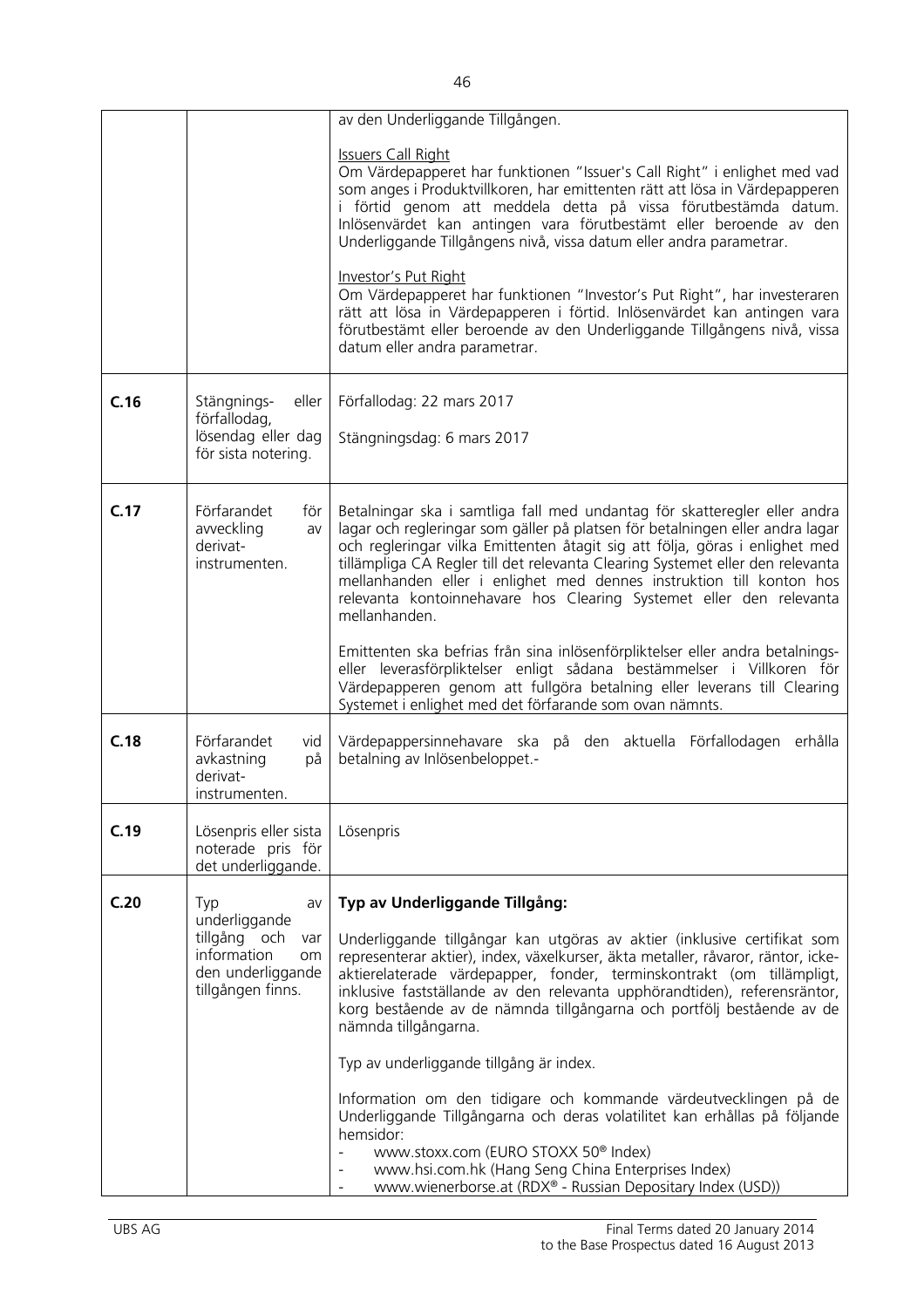| <b>Avsnitt</b> |                      | <b>Avsnitt D - Risker</b>                                                                                                                                                                                                                                                                                                                                                                                                                                                                                                                                                                                                                                                                                                                                                                                                     |
|----------------|----------------------|-------------------------------------------------------------------------------------------------------------------------------------------------------------------------------------------------------------------------------------------------------------------------------------------------------------------------------------------------------------------------------------------------------------------------------------------------------------------------------------------------------------------------------------------------------------------------------------------------------------------------------------------------------------------------------------------------------------------------------------------------------------------------------------------------------------------------------|
| D.2            | Risker specifika för |                                                                                                                                                                                                                                                                                                                                                                                                                                                                                                                                                                                                                                                                                                                                                                                                                               |
|                | Emittenten.          | Värdepapperen medför risker relaterade till Emittenten även kallade<br>kreditrisker för potentiella investerare. En risk relaterad till Emittenten är<br>risken att UBS AG tillfälligt eller varaktigt blir oförmögen att uppfylla sina<br>betalningsförpliktelser med avseende på Värdepapperen.                                                                                                                                                                                                                                                                                                                                                                                                                                                                                                                             |
|                |                      | Generell risk för insolvens<br>Varje Värdepappersinnehavare bär den generella risken att den finansiella<br>situationen för Emittenten kan försämras. Värdepapperen utgör direkta,<br>icke säkerställda och icke efterställda åtaganden för Emittenten och<br>åtagandena kommer vid Emittentens insolvens att rankas i likhet med<br>samtliga andra nuvarande och framtida icke säkerställda och icke<br>efterställda åtaganden för Emittenten, med undantag för de åtaganden<br>som har förmånsrätt enligt tvingande lagregler. Emittentens åtaganden<br>under Värdepapperen<br>garanteras<br>inte<br>något<br>system<br>av<br>av<br>insättningsgarantier eller kompensationsplaner. Om Emittenten blir<br>insolvent kan följaktligen Värdepappersinnehavare lida en total<br>förlust av sina investeringar i Värdepapperen. |
|                |                      | UBS påverkas som Emittent av olika riskfaktorer i sin affärsverksamhet.<br>Sådana risker består i synnerhet av följande typer av risker, där alla av dessa<br>risker kan ha en negativ värdepåverkan på Värdepapperen:                                                                                                                                                                                                                                                                                                                                                                                                                                                                                                                                                                                                        |
|                |                      | Effekter av nedgradering av Emittentens rating<br>$\bullet$                                                                                                                                                                                                                                                                                                                                                                                                                                                                                                                                                                                                                                                                                                                                                                   |
|                |                      | Förändringar i föreskrifter och lagstiftning kan ha negativ påverkan på<br>$\bullet$<br>UBS:s verksamhet och förmåga att implementera verksamhetsstrategier                                                                                                                                                                                                                                                                                                                                                                                                                                                                                                                                                                                                                                                                   |
|                |                      | kapitalstyrka är viktig<br>för<br>UBS:s<br>UBS:s<br>att<br>kunna<br>stödja<br>$\bullet$<br>verksamhetsstrategi, franchisetagare och konkurrenssituation                                                                                                                                                                                                                                                                                                                                                                                                                                                                                                                                                                                                                                                                       |
|                |                      | UBS kan komma att misslyckas i genomförandet av sina tillkännagivna<br>strategier                                                                                                                                                                                                                                                                                                                                                                                                                                                                                                                                                                                                                                                                                                                                             |
|                |                      | UBS:s anseende är av avgörande betydelse för framgång<br>$\Box$<br>affärsverksamheten                                                                                                                                                                                                                                                                                                                                                                                                                                                                                                                                                                                                                                                                                                                                         |
|                |                      | Väsentliga juridiska och rättsliga risker uppstår vid genomförandet av<br>UBS:s affärsverksamhet                                                                                                                                                                                                                                                                                                                                                                                                                                                                                                                                                                                                                                                                                                                              |
|                |                      | Utvecklingen av den finansiella marknaden påverkas av rådande<br>$\bullet$<br>marknadssituation och det makroekonomiska klimatet                                                                                                                                                                                                                                                                                                                                                                                                                                                                                                                                                                                                                                                                                              |
|                |                      | UBS innehar legat och andra risk positioner som kan påverkas negativ<br>$\bullet$<br>av vilkoren på finansmarknaderna; legatrisker kan vara svåra att<br>likvidera                                                                                                                                                                                                                                                                                                                                                                                                                                                                                                                                                                                                                                                            |
|                |                      | Som global tillhandahållare av finansiella tjänster utsätts UBS för risk för<br>$\bullet$<br>valutafluktuationer                                                                                                                                                                                                                                                                                                                                                                                                                                                                                                                                                                                                                                                                                                              |
|                |                      | UBS är beroende av UBS:s riskhantering och kontrollprocesser för att<br>undvika eller begränsa potentiella förluster i UBS:s tradingverksamhet<br>och kreditgivningsverksamhet                                                                                                                                                                                                                                                                                                                                                                                                                                                                                                                                                                                                                                                |
|                |                      | Värderingen av visa tillgångar bygger på modeller; modeller har<br>inneboende begränsningar och kan bygga på ingångsvärden som inte                                                                                                                                                                                                                                                                                                                                                                                                                                                                                                                                                                                                                                                                                           |

har någon kontrollerbar källa

- www.spindices.com (S&P 500® Index)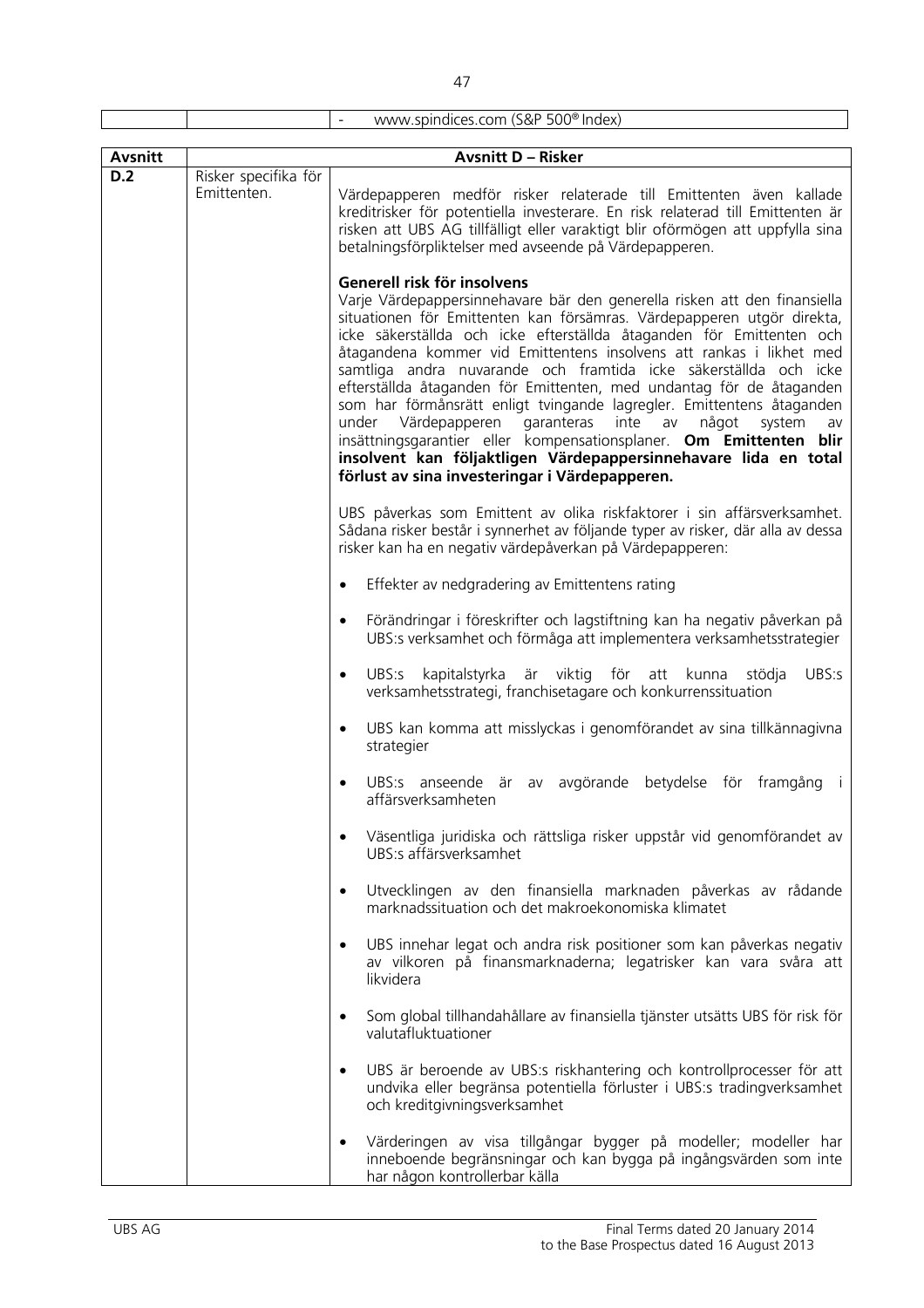|     |                                        | UBS är utsatt för en risk bestående i kapitalutflöde av klienttillgångar i<br>sin inlåningsverksamhet och förändringar som påverkar lönsamheten av<br>affärsområdet Wealth Management.                                                                                                                                                                                                                                                                                                                                                                                                                                                                                                                                                                                                                                                                                                                                                                                                     |
|-----|----------------------------------------|--------------------------------------------------------------------------------------------------------------------------------------------------------------------------------------------------------------------------------------------------------------------------------------------------------------------------------------------------------------------------------------------------------------------------------------------------------------------------------------------------------------------------------------------------------------------------------------------------------------------------------------------------------------------------------------------------------------------------------------------------------------------------------------------------------------------------------------------------------------------------------------------------------------------------------------------------------------------------------------------|
|     |                                        | UBS:s likviditets- och finansieringsverksamhet är avgörande för UBS:s<br>$\bullet$<br>fortsatta prestationer                                                                                                                                                                                                                                                                                                                                                                                                                                                                                                                                                                                                                                                                                                                                                                                                                                                                               |
|     |                                        | Operationella risker kan påverka UBS:s verksamhet<br>$\bullet$                                                                                                                                                                                                                                                                                                                                                                                                                                                                                                                                                                                                                                                                                                                                                                                                                                                                                                                             |
|     |                                        | UBS kan vara oförmöget att identifiera eller erhålla intäkter eller<br>$\bullet$<br>konkurrensfördelar, eller behålla och<br>attrahera<br>kvalificerade<br>arbetstagare                                                                                                                                                                                                                                                                                                                                                                                                                                                                                                                                                                                                                                                                                                                                                                                                                    |
|     |                                        | UBS:s finansiella resultat kan påverkas negativt av förändringar i<br>$\bullet$<br>redovisningsstandarder                                                                                                                                                                                                                                                                                                                                                                                                                                                                                                                                                                                                                                                                                                                                                                                                                                                                                  |
|     |                                        | UBS:s finansiella resultat kan påverkas negativt av förändringar<br>$\bullet$<br>beträffande antaganden som stödjer värdet på UBS:s goodwill                                                                                                                                                                                                                                                                                                                                                                                                                                                                                                                                                                                                                                                                                                                                                                                                                                               |
|     |                                        | Skatteeffekterna på UBS:s finansiella resultat påverkas i hög grad av<br>$\bullet$<br>förändringar i UBS:s obeskattade tillgångar och skattemyndigheters<br>slutliga ställningstaganden vid granskning av bolagets redovisning                                                                                                                                                                                                                                                                                                                                                                                                                                                                                                                                                                                                                                                                                                                                                             |
|     |                                        | Potentiella intressekonflikter<br>$\bullet$                                                                                                                                                                                                                                                                                                                                                                                                                                                                                                                                                                                                                                                                                                                                                                                                                                                                                                                                                |
| D.3 | Risker specifika för<br>Värdepapperen. | En investering i Värdepapperen är förknippad med vissa produktspecifika<br>risker. Emittenten erinrar uttryckligen om att beskrivningen av de<br>risker som är förknippade med en investering i Värdepapperen<br>endast beskriver de främsta riskerna som Emittenten känner till vid<br>tidpunkten för Grundprospektet.                                                                                                                                                                                                                                                                                                                                                                                                                                                                                                                                                                                                                                                                    |
|     |                                        | Potentiella investerare i Värdepapperen ska vara medvetna om att<br>Värdepapperen utgör en riskinvestering som kan leda till en total förlust av<br>deras investering i Värdepapperen. Värdepappersinnehavare kommer att<br>vidkännas en förlust, om det belopp som erhålls i enlighet med Villkoren för<br>Värdepapperen är lägre än förvärvspriset (inklusive transaktionskostnader).<br>Samtliga investerare bär risken för att Emittentens finansiella situation<br>försämras och potentiellt medför oförmåga för Emittenten att betala enligt<br>sina åtaganden under Värdepapperen. Potentiella investerare måste därför<br>vara förberedda och i stånd med att klara av en partiell eller till och med en<br>total förlust av investerat kapital. Investerare som är intresserade av att köpa<br>Värdepapper måste bedöma sin finansiella situation, för att tillförsäkra sig<br>om att de är i en situation där de klarar av de risker för förluster som<br>Värdepapperen innebär. |
|     |                                        | Det finns risker med de Värdepapper som erbjuds under Grundprospektet,<br>vilka potentiella investerare noga skall beakta så att de är införstådda i<br>dessa risker innan ett investeringsbeslut fattas med avseende på<br>Värdepapperen, bland annat följande:                                                                                                                                                                                                                                                                                                                                                                                                                                                                                                                                                                                                                                                                                                                           |
|     |                                        | · Värdepapperens komplexitet - Avkastningsstrukturen för Värdepapper är<br>ibland komplex och kan innehålla matematiska formler eller samband som,<br>för en investerare, kan vara svåra att förstå och jämföra med andra<br>investeringsalternativ. Noteras bör att relationen mellan avkastning och risk<br>kan vara svår att utvärdera.                                                                                                                                                                                                                                                                                                                                                                                                                                                                                                                                                                                                                                                 |
|     |                                        | · Värdepapper vars kapitalbelopp inte är garanterat – Kapitalbeloppet för<br>vissa av de Instrument som erbjuds under Grundprospektet är inte<br>garanterat, enligt vad som anges i de tillämpliga Slutliga Villkoren. Det finns<br>därmed för dessa Instrument ingen garanti för att det belopp som en                                                                                                                                                                                                                                                                                                                                                                                                                                                                                                                                                                                                                                                                                    |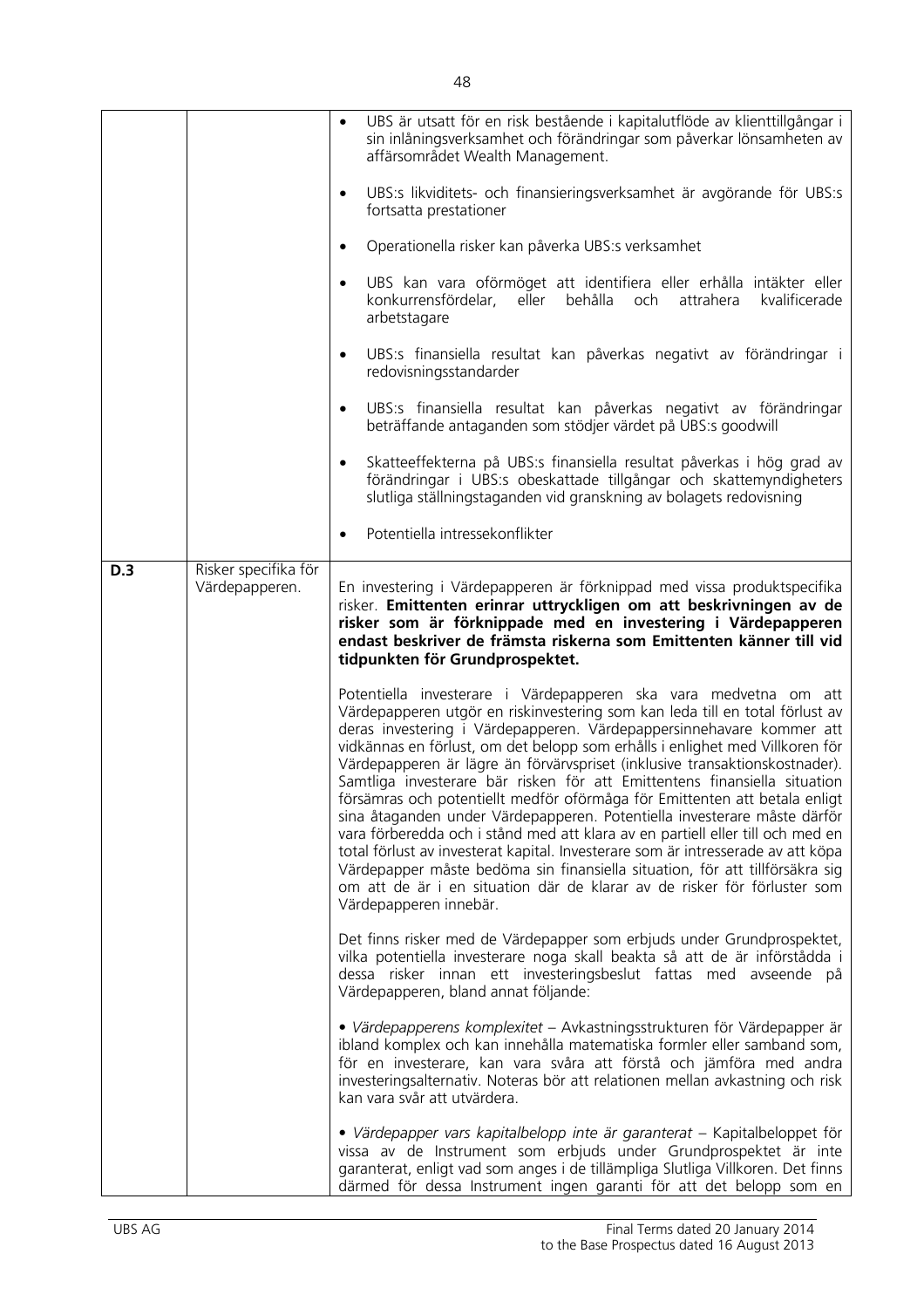| investerare får tillbaka vid inlösen av Instrument kommer att överstiga eller<br>vara lika med kapitalbeloppet.                                                                                                                                                                                                                                                                                                                                                                                                                                                                                                                                                                                                                                                                                                                                                                                                  |
|------------------------------------------------------------------------------------------------------------------------------------------------------------------------------------------------------------------------------------------------------------------------------------------------------------------------------------------------------------------------------------------------------------------------------------------------------------------------------------------------------------------------------------------------------------------------------------------------------------------------------------------------------------------------------------------------------------------------------------------------------------------------------------------------------------------------------------------------------------------------------------------------------------------|
| Prissättning av strukturerade Värdepapper – Prissättningen av<br>strukturerade Värdepapper bestäms vanligen av Emittenten, och inte utifrån<br>förhandlade villkor.                                                                                                                                                                                                                                                                                                                                                                                                                                                                                                                                                                                                                                                                                                                                              |
| · Aktier som underliggande tillgångar - Värdepapper med aktier som<br>underliggande tillgångar är inte sponsrade eller främjade av emittenten av<br>aktierna. Emittenten av aktierna har därför inte någon skyldighet att beakta<br>intresset för dem som investerat i Värdepapper varför åtgärder tagna av en<br>sådan emittent av aktier skulle kunna negativt påverka Värdepapperens<br>marknadsvärde. Den som investerat i Värdepapper har inte rätt att få några<br>utbetalningar eller andra utdelningar till vilka en direkt ägare av de<br>underliggande aktierna annars skulle ha rätt.                                                                                                                                                                                                                                                                                                                 |
| · Index som underliggande tillgångar - Värdepapper som baserar sig på<br>index som underliggande tillgångar kan få lägre betalning vid inlösen av<br>sådana Värdepapper än om hen hade investerat direkt i de aktier/tillgångar<br>som utgör indexet. Sponsorn av ett index kan lägga till, ta bort eller ersätta<br>komponenter eller göra metodändringar som kan påverka nivån på sådant<br>index och därmed den avkastning som skall betalas till investerare i<br>Värdepapper.                                                                                                                                                                                                                                                                                                                                                                                                                               |
| • Råvaror som underliggande tillgång – Att handla i råvaror är spekulativt<br>och kan vara extremt volatilt eftersom råvarupriser påverkas av faktorer som<br>är oförutsägbara, såsom ändringar i relationerna mellan tillgång och<br>efterfrågan, vädermönster och regeringars politik. Råvarukontrakt kan även<br>handlas<br>direkt<br>mellan marknadsaktörer "over-the-counter"<br>på<br>handelsplatser som är föremål för minimal eller ingen substantiell reglering.<br>Detta ökar riskerna som sammanhänger med likviditets- och prishistorik för<br>de relevanta kontrakten. Värdepapper som är länkade till terminskontrakt<br>för råvaror kan ge en annan avkastning än Värdepapper som är länkade till<br>den relevanta fysiska råvaran, eftersom priset på ett terminskontrakt för en<br>råvara allmänt innefattar en premie eller en rabatt jämfört med dagspriset<br>för den underliggande råvaran. |
| · Exponering mot en korg av underliggande tillgångar - För Värdepapper<br>där det underliggande är en korg av underliggande tillgångar, bär<br>investerarna risken för värdeutvecklingen för var och en av delarna som<br>korgen innehåller. Där det är en hög nivå av ömsesidigt beroende mellan de<br>individuella delarna av korgens innehåll kan en ändring i värdeutvecklingen<br>hos korgens delar överdriva värdeutvecklingen i Värdepapper. Dessutom<br>kan en liten korg eller en olikartat viktad korg göra korgen sårbar för<br>ändringar i värdet hos vilken som helst av de specifika korgkomponenterna.<br>Varje beräkning eller värde som berör en korg med "bästa av" eller<br>"sämsta av"-inslag kan producera resultat som skiljer sig mycket från dem<br>som tar hänsyn till korgens värdeutveckling i dess helhet.                                                                           |
| · Automatisk förtida återbetalning - Vissa typer av Värdepapper kan<br>automatiskt återbetalas innan deras planerade förfallodatum om vissa<br>villkor är uppfyllda. I en del fall kan detta resultera i en förlust av en del eller<br>hela investerarens investering.                                                                                                                                                                                                                                                                                                                                                                                                                                                                                                                                                                                                                                           |
| · Warranter - Konstruktionen av Warranter gör att prisutvecklingen på den<br>underliggande tillgången får genomslag i kursen på Warranter och kan leda<br>till större vinst eller förlust på insatt kapital än om placeringen hade gjorts<br>direkt i den underliggande tillgången. Detta brukar uttryckas så att<br>Warranter har en hävstångseffekt jämfört med en investering i<br>underliggande tillgång, dvs. en kursförändring för underliggande tillgång<br>medför en procentuellt sett större förändring av värdet på Warranten. Detta                                                                                                                                                                                                                                                                                                                                                                   |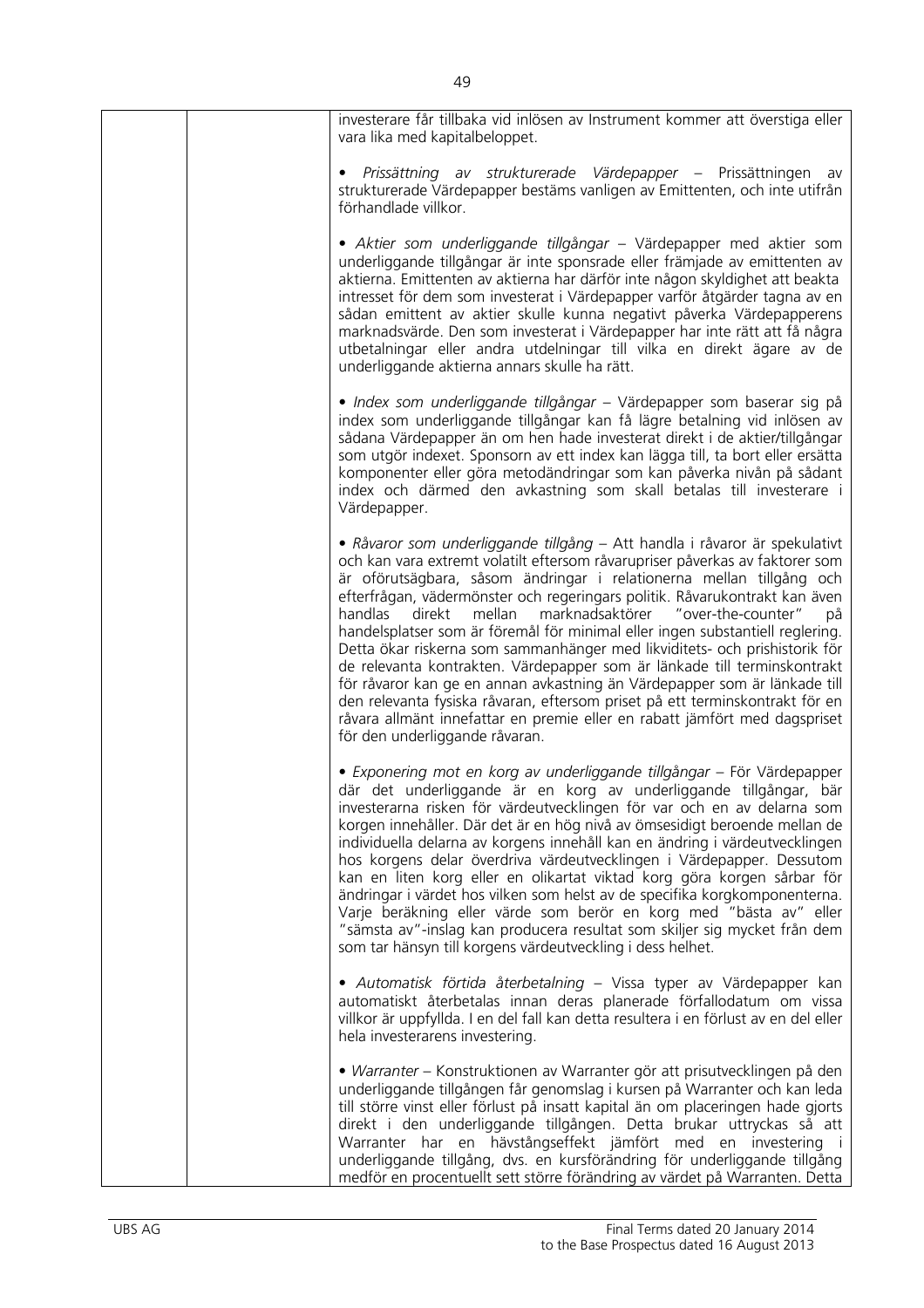| medför att risken att investera i Warranter är större än att investera i<br>underliggande tillgång. Warrant kan förfalla värdelös. Vissa Warranter kan<br>även innehålla värdeutvecklingsstrukturer som är mer komplicerade än<br>sedvanliga Warranter och motsvarar de som anges vara tillämpliga<br>avseende Certifikat. De risker som är relevanta för Certifikat enligt nedan<br>kan således även vara tillämpliga på dessa Warranter.                                                                                                                                                                                                                                                                                                                                                                                                                                                                                                                                                                                                                                                                                                                                                                                                                          |
|---------------------------------------------------------------------------------------------------------------------------------------------------------------------------------------------------------------------------------------------------------------------------------------------------------------------------------------------------------------------------------------------------------------------------------------------------------------------------------------------------------------------------------------------------------------------------------------------------------------------------------------------------------------------------------------------------------------------------------------------------------------------------------------------------------------------------------------------------------------------------------------------------------------------------------------------------------------------------------------------------------------------------------------------------------------------------------------------------------------------------------------------------------------------------------------------------------------------------------------------------------------------|
| • Risker förenade med Certifikat – Om den underliggande tillgången blir<br>värdelös (exempelvis genom att bolaget som ger ut underliggande aktie går<br>i konkurs) blir Certifikatet också värdelöst. Värdet på ett Certifikat kan<br>också påverkas av valutakursförändringar – om den underliggande<br>tillgången är denominerad i en annan valuta än Certifikatets<br>denomineringsvaluta. En investerare i ett Certifikat bör notera att hela det<br>investerade beloppet kan gå förlorat. För det fall Certifikatet är konstruerat<br>för att ge avkastning i en nedåtgående marknad (sälj eller short) ger en<br>värdeutveckling i den underliggande tillgången en värdeminskning i<br>Certifikatet. Under löptiden påverkas certifikatets värde av förändringar i<br>volatilitet, prisutveckling och utdelningar i den underliggande tillgången<br>samt marknadsränteförändringar. Om Certifikatet innehåller en barriärnivå<br>kan detta innebära att det belopp som en investerare har rätt att erhålla på<br>återbetalningsdagen understiger det investerade beloppet eller att rätten till<br>eventuell särskild avkastning bortfaller.                                                                                                                  |
| · De underliggande tillgångarnas värdeutveckling - Med strukturerade<br>Värdepapper är innehavarnas rätt till avkastning och ibland återbetalningen<br>av kapitalbeloppet, beroende av hur bra värdeutvecklingen är för en eller<br>flera underliggande tillgångar och den gällande avkastningsstrukturen.<br>Värdet på Värdepapperen påverkas av värdet på de underliggande<br>tillgångarna vid vissa tidpunkter under värdepapprens löptid, hur starkt<br>priserna hos de underliggande tillgångarna varierar, förväntningarna<br>angående den framtida volatiliteten, marknadsräntorna och förväntade<br>utdelningar på de underliggande tillgångarna.                                                                                                                                                                                                                                                                                                                                                                                                                                                                                                                                                                                                           |
| · Valutafluktuationer - I de fall den underliggande tillgången noteras i<br>annan valuta än Värdepapperets, kan valutakursförändringar påverka<br>avkastningen på Värdepapperet. Växelkurserna för utländska valutor kan<br>påverkas av komplexa politiska och ekonomiska faktorer, inklusive relativa<br>inflationstakter, betalningsbalansen mellan länder, storleken på regeringars<br>budgetöverskott eller budgetunderskott och den monetära, skatte-<br>och/eller handelspolitiska policy som följs av de relevanta valutornas<br>regeringar. Valutafluktuationer kan påverka värdet eller nivån hos de<br>underliggande<br>tillgångarna<br>sådana<br>komplexa<br>sätt.<br>Om.<br>på<br>valutafluktuationer får värdet eller nivån hos de underliggande tillgångarna<br>att variera, så kan värdet eller nivån på Värdepapperen falla. Om värdet eller<br>nivån hos en eller flera underliggande tillgång(ar) är utfärdad(e) i en valuta<br>som är annan än valutan i vilken Värdepapper är utfärdade, så kan<br>investerarna vara utsatta för en ökad risk som kommer från växelkurser för<br>främmande valutor. Tidigare växelkurser för utländska valutor är inte<br>nödvändigtvis indikationer beträffande framtida växelkurser för utländska<br>valutor. |
| Övriga risker förenade med Värdepapper kan ha att göra med bland annat<br>ränteförändringar, valutaförändringar, om Banken har rätt att inlösa<br>Värdepapperen i förtid, komplexiteten av de finansiella instrumenten,<br>svängningar hos relevanta index, andra underliggande tillgångar eller den<br>finansiella marknaden och om återbetalning av återbetalningsbeloppet är<br>beroende av andra förhållanden än Bankens kreditvärdighet.                                                                                                                                                                                                                                                                                                                                                                                                                                                                                                                                                                                                                                                                                                                                                                                                                       |
| Det finns också vissa risker rörande Värdepapper i allmänhet, såsom<br>modifikationer och undantag och lagändringar.                                                                                                                                                                                                                                                                                                                                                                                                                                                                                                                                                                                                                                                                                                                                                                                                                                                                                                                                                                                                                                                                                                                                                |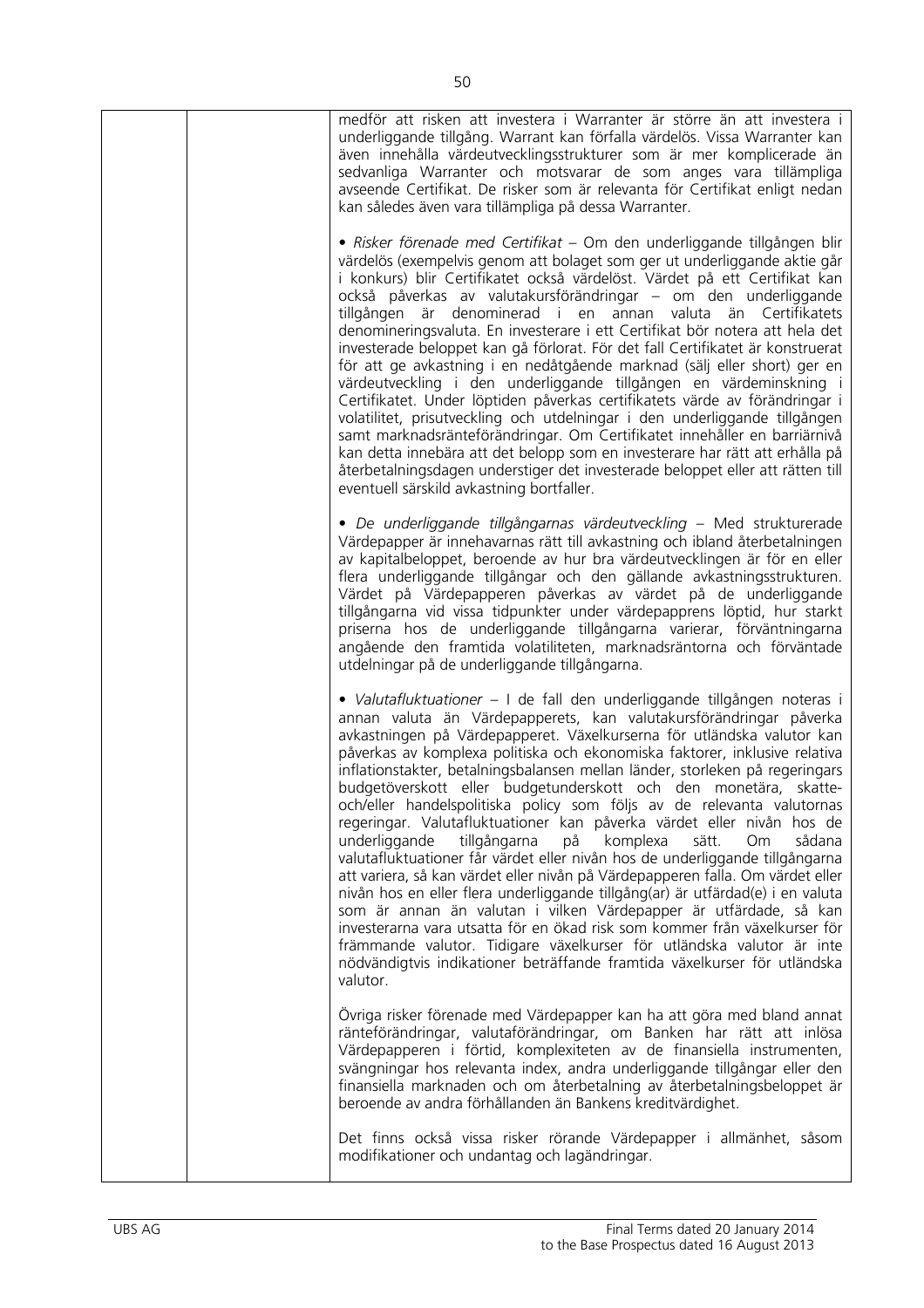| Vissa av de förekommande riskerna är hänförliga till omständigheter<br>utanför Emittentens kontroll såsom förekomsten av<br>en effektiv<br>sekundärmarknad, stabiliteten i det aktuella systemet för clearing och<br>avveckling samt den ekonomiska situationen och utvecklingen i omvärlden.                                                                                                                                                                                                                                                                                                                                                                                                                                                                                                                                                                                                                                                                                                                                                                                     |
|-----------------------------------------------------------------------------------------------------------------------------------------------------------------------------------------------------------------------------------------------------------------------------------------------------------------------------------------------------------------------------------------------------------------------------------------------------------------------------------------------------------------------------------------------------------------------------------------------------------------------------------------------------------------------------------------------------------------------------------------------------------------------------------------------------------------------------------------------------------------------------------------------------------------------------------------------------------------------------------------------------------------------------------------------------------------------------------|
| Denna sammanfattning av vissa risker är endast en kortfattad redogörelse<br>för vissa viktiga risker och utgör inte en fullständig redogörelse för<br>riskfaktorer som är hänförliga till Värdepapper. Investeraren bör noggrant<br>granska och överväga de risker liksom övrig information som beskrivs i<br>Grundprospektet. En investering i relativt komplexa Värdepapper för med<br>sig en högre risk än att investera i mindre komplexa värdepapper. Speciellt,<br>i en del fall, kan investerare förlora värdet av hela sin investering eller delar<br>därav.                                                                                                                                                                                                                                                                                                                                                                                                                                                                                                              |
| Risker avseende Värdepapperen generellt                                                                                                                                                                                                                                                                                                                                                                                                                                                                                                                                                                                                                                                                                                                                                                                                                                                                                                                                                                                                                                           |
| Potentiella Intressekonflikter                                                                                                                                                                                                                                                                                                                                                                                                                                                                                                                                                                                                                                                                                                                                                                                                                                                                                                                                                                                                                                                    |
| Emittenten och dess närstående bolag kan ingå transaktioner som relaterar<br>till Värdepapperen på ett eller annat sätt, antingen för egen räkning eller på<br>uppdrag av en kund. Sådana transaktioner behöver inte vara gynnsamma<br>för Värdepappersinnehavare och kan få positiv eller negativ effekt på värdet<br>av den Underliggande tillgången, och följaktligen på värdet av<br>Värdepapperen. Vidare kan bolag som är närstående till Emittenten vara<br>motparter i hedgningtransaktioner som relaterar till<br>Emittentens<br>skyldigheter som följer av Värdepapperen. Som ett resultat kan<br>intressekonflikter uppstå mellan bolag som är närstående till Emittenten, så<br>väl som mellan dessa bolag och investerare, med avseende på skyldigheter<br>beträffande beräkningen av priset för Värdepapperen och andra<br>förknippade fastställande. Dessutom kan Emittenten och dess närstående<br>bolag agera i andra egenskaper med avseende på Värdepapperen, så som<br>Beräkningsombud, Betalningsombud och Administrativt Ombud och/eller<br>Referensperson. |
| Avslutande och Förtida Inlösen efter Emittentens val                                                                                                                                                                                                                                                                                                                                                                                                                                                                                                                                                                                                                                                                                                                                                                                                                                                                                                                                                                                                                              |
| Potentiella investerare i Värdepapperen ska vidare vara medvetna om att<br>Emittenten är, enligt Villkoren för Värdepapperen, berättigad att avsluta<br>och lösa in Värdepapperen i dess helhet före Förfallodagen. Om Emittenten<br>avslutar<br>in Värdepapperen före Förfallodagen<br>och löser<br>är<br>Värdepappersinnehavaren berättigad att begära betalning av ett belopp i<br>enlighet med det förtida inlösandet. Dock är Värdepappersinnehavaren inte<br>berättigad att begära ytterligare betalningar för Värdepapperen efter den<br>relevanta dagen för upphörande.                                                                                                                                                                                                                                                                                                                                                                                                                                                                                                   |
| Värdepappersinnehavaren bär därför risken att inte ta del av utveckling av<br>den Underliggande Tillgången i förväntad omfattning och under den<br>förväntade perioden.                                                                                                                                                                                                                                                                                                                                                                                                                                                                                                                                                                                                                                                                                                                                                                                                                                                                                                           |
| Om Emittenten löser in Värdepapperen bär Värdepappersinnehavaren en<br>återinvesteringsrisk, dvs. investeraren bär risken att investeraren måste<br>återinvestera det belopp, om något, som utbetalas av Emittenten vid<br>inlösen, till rådande marknadsförhållanden som kan vara mindre förmånliga<br>än de som rådde vid tidpunkten då Värdepapperen förvärvades.                                                                                                                                                                                                                                                                                                                                                                                                                                                                                                                                                                                                                                                                                                              |
| Negativa effekter av justering av Värdepappersrättigheter                                                                                                                                                                                                                                                                                                                                                                                                                                                                                                                                                                                                                                                                                                                                                                                                                                                                                                                                                                                                                         |
| Det kan inte uteslutas att vissa omständigheter inträffar eller särskilda<br>åtgärder vidtas (av annan part än Emittenten) i förhållande till<br>Underliggande Tillgång, vilket potentiellt kan medföra förändringar av<br>Underliggande Tillgång, ("Potentiella Justeringshändelser"). För det fall<br>en Potentiell Justeringshändelse inträffar, ska Emittenten vara berättigad att<br>vida justeringar i enlighet med Villkoren för Värdepapperen som svarar mot                                                                                                                                                                                                                                                                                                                                                                                                                                                                                                                                                                                                              |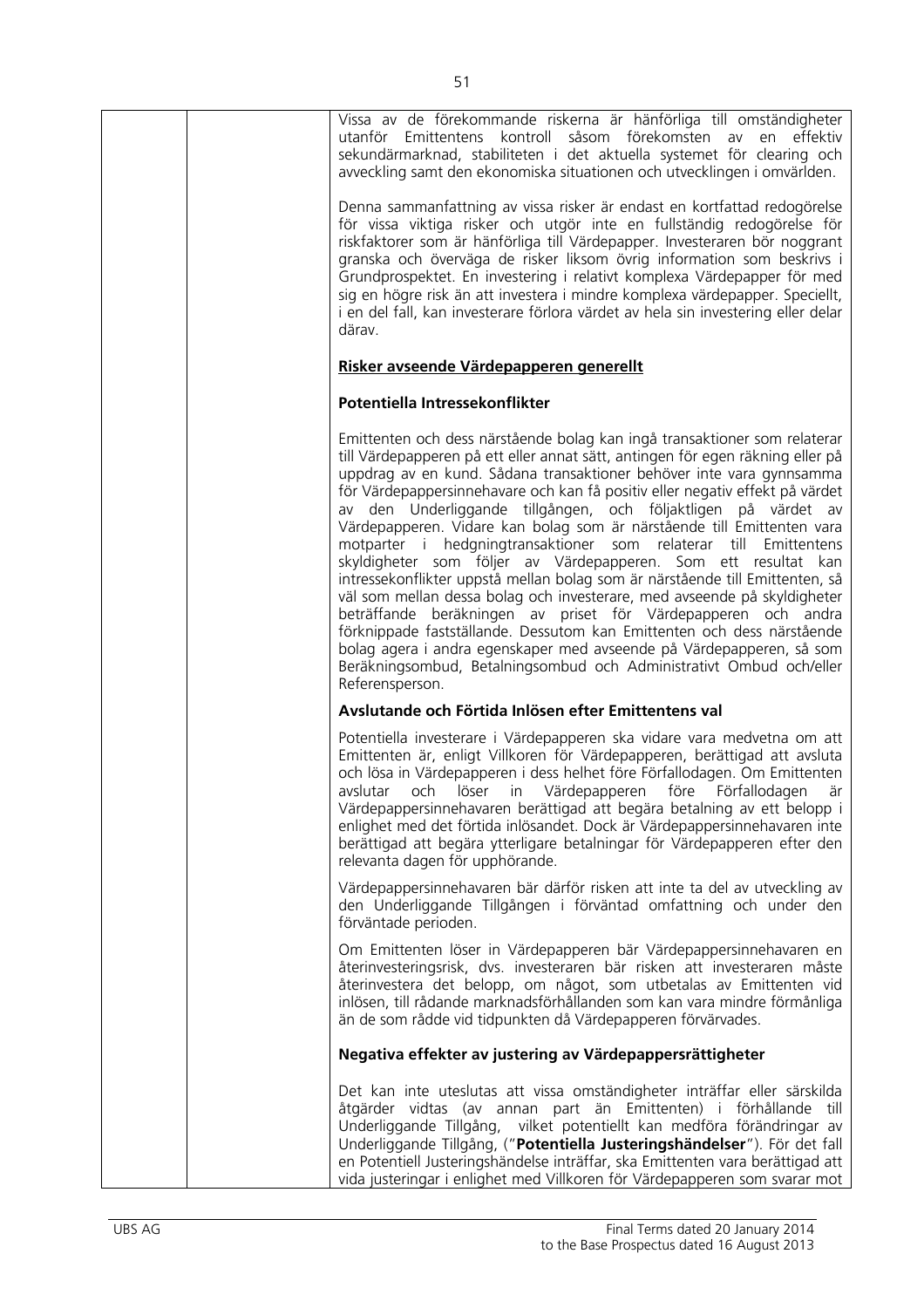| dessa händelser eller åtgärder. Dessa justeringar kan medföra en negativ<br>effekt på Värdepapperens värde.                                                                                                                                                                                                                                                                                                                                                                                                                                                                                                                                                                                                                                                                                                                                                                                                                                                                                                                                                                                                                              |
|------------------------------------------------------------------------------------------------------------------------------------------------------------------------------------------------------------------------------------------------------------------------------------------------------------------------------------------------------------------------------------------------------------------------------------------------------------------------------------------------------------------------------------------------------------------------------------------------------------------------------------------------------------------------------------------------------------------------------------------------------------------------------------------------------------------------------------------------------------------------------------------------------------------------------------------------------------------------------------------------------------------------------------------------------------------------------------------------------------------------------------------|
| Handel med Värdepapperen/ Illikviditet                                                                                                                                                                                                                                                                                                                                                                                                                                                                                                                                                                                                                                                                                                                                                                                                                                                                                                                                                                                                                                                                                                   |
| Det är inte möjligt att förutse om och till vilken utsträckning<br>en<br>andrahandsmarknad för Värdepapperen kan komma att utvecklas eller till<br>Värdepapperen kommer<br>handlas<br>för<br>pris<br>att<br>på<br>vilket<br>andrahandsmarknaden eller om sådan marknad är likvid eller illikvid.                                                                                                                                                                                                                                                                                                                                                                                                                                                                                                                                                                                                                                                                                                                                                                                                                                         |
| Ansökningar kommer att lämnas<br>in eller har lämnats<br>till<br>in.<br>angivna för upptagande<br>Värdepappersbörs(er)<br>eller<br>listning<br>av<br>Värdepapperen. Om Värdepapperen är upptagna eller listade, ges ingen<br>försäkran om att sådant upptagande eller listning kommer att<br>upprätthållas. Det faktum att Värdepapperen är upptagna till handel eller<br>listade, betecknar inte nödvändigtvis högre likviditet än om så inte är fallet.<br>Om Värdepapperen inte är listade eller upptagna till handel på någon börs,<br>kan prisinformation om Värdepapperen vara svårare att erhålla och<br>Värdepapperens likviditet kan påverkas negativt. Värdepapperens likviditet<br>kan också påverkas av restriktioner för köp och försäljning av<br>Värdepapperen i någon jurisdiktion. Dessutom är Emittenten berättigad<br>(men inte förpliktigad) att förvärva Värdepapper när som helst och till vilket<br>pris som helst på den öppna marknaden eller genom erbjudande eller<br>genom privat överenskommelse. Värdepapper förvärvade på detta sätt kan<br>innehas eller säljas vidare eller överlämnas för annullering. |
| Tilläggsvis, kan det inte uteslutas att antalet Värdepapper som faktiskt<br>emitteras och förvärvas av investerare är färre än den avsedda<br>Aggregerande Nominella Antalet av Värdepapperen. Följaktligen finns det<br>en risk att, på grund av den låga volymen av Värdepapper som faktiskt<br>emitteras, likviditeten för Värdepapperen är lägre än om alla Värdepapper<br>emitteras och förvärvas av investerare.                                                                                                                                                                                                                                                                                                                                                                                                                                                                                                                                                                                                                                                                                                                   |
| Managern avser att, under normala marknadsförhållanden, ge köp- och<br>säljkurser för emitterade Värdepapper regelbundet. Managern har dock<br>inget bindande åtagande mot Emittenten att tillföra likviditet genom köp-<br>och säljkurser för Värdepapperen, och åtar sig inget juridiskt ansvar att<br>ange sådana priser eller avseende nivån eller fastställandet av sådana priser.<br>Potentiella investerare ska därför inte förlita sig på möjligheterna att sälja<br>Värdepapper vid någon tidpunkt till något särskilt pris.                                                                                                                                                                                                                                                                                                                                                                                                                                                                                                                                                                                                    |
| Lånefinansiering                                                                                                                                                                                                                                                                                                                                                                                                                                                                                                                                                                                                                                                                                                                                                                                                                                                                                                                                                                                                                                                                                                                         |
| Om köp av Värdepapper lånefinansieras och om investerarens förväntningar<br>inte uppfylls kommer sådan investerare inte enbart lida förlust under<br>Värdepapperen utan även vara tvungen att erlägga ränta samt återbetala<br>lånet. Detta skapar en betydligt högre risk för investerare. Investerare i<br>Värdepapperen ska aldrig förlita sig till att kunna återbetala lån och erlägga<br>ränta för lån genom intäkter från en Värdepapperstransaktion. Snarare ska<br>innan lånefinansiering av Värdepapperen företas investerarens finansiella<br>situation utvärderas utifrån dennes förmåga att erlägga ränta för lånet och<br>omedelbart lösa in lånet även om investeraren lider förlust istället för<br>förväntade vinster.                                                                                                                                                                                                                                                                                                                                                                                                  |
| Beskattning avseende Värdepapperen                                                                                                                                                                                                                                                                                                                                                                                                                                                                                                                                                                                                                                                                                                                                                                                                                                                                                                                                                                                                                                                                                                       |
| Potentiella investerare ska vara medvetna om att de kan vara ålagda att<br>betala skatter eller andra dokumentationsavgifter eller avgifter i enlighet<br>med lagar och praxis i det land till vilket Värdepapperen överförs eller andra<br>jurisdiktioner. I vissa jurisdiktioner kan det saknas officiella uttalanden från<br>skattemyndigheter eller domstolsbeslut vad gäller innovativa finansiella<br>instrument så som Värdepapperen. Potentiella investerare uppmanas att<br>inte förlita sig till någon skattesammanfattning i detta Grundprospekt<br>och/eller de Slutliga Villkoren utan uppmanas istället att efterfråga sina                                                                                                                                                                                                                                                                                                                                                                                                                                                                                                |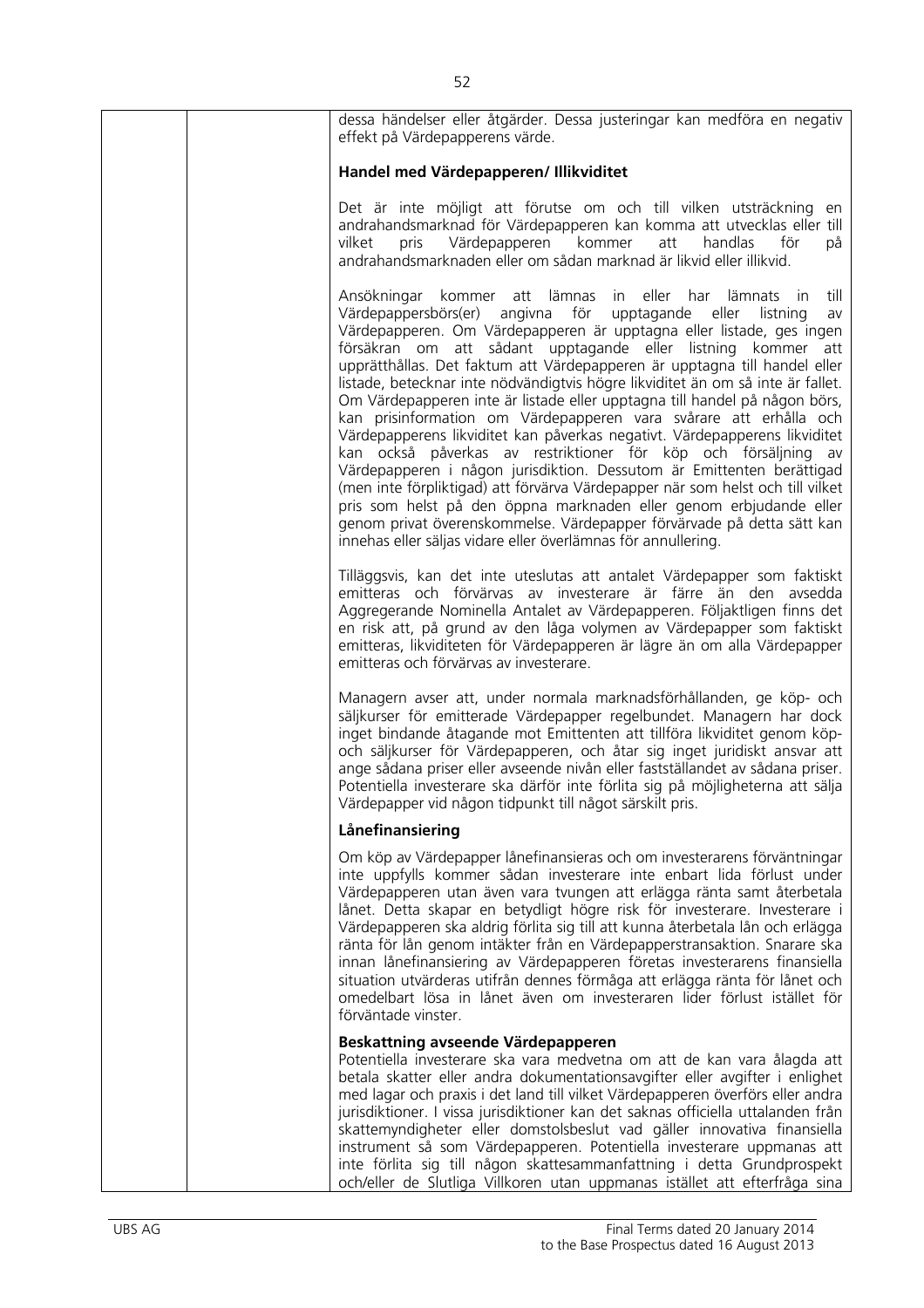|     |                                                                                       | egna skatterådgivare avseende sin individuella beskattning vad gäller<br>förvärv, försäljning eller inlösen av Värdepapperen. Endast dessa rådgivare<br>är i position att vederbörligen bedöma den specifika positionen för den<br>potentiella investeraren.<br>Betalningar för Värdepapperen kan vara föremål för amerikansk<br>källskatt under FATCA<br>Emittenten samt andra finansiella institutioner genom vilka betalningar för<br>Värdepapperen görs kan åläggas att innehålla upptill 30 procent av<br>samtliga, eller delar av, betalningar företagna efter den 31 december 2016<br>avseende Värdepapper som emitterats (eller betydande förändrats) efter<br>den 1 januari 2014 eller som behandlas som aktier under amerikanska<br>skatteregler, oavsett när Värdepapperen emitterats, i enlighet med Sections<br>1471 till 1474 i U.S. Internal Revenue Code (vanligtvis refererad till som<br>"FATCA", Foreign Account Tax Compliance Act).<br>Emittenten är en utländsk finansiell institution ("FFI") vad gäller FATCA. Om<br>åläggs att tillhandahålla viss information<br>Emittenten<br>dess<br><b>om</b><br>kontoinnehavare i enlighet med FATCA-avtalet mellan det amerikanska<br>skatteverket (Internal Revenue Service ("IRS") (dvs Emittenten är en<br>"Deltagande FFI" (Participating FFI)) så kan innehållande av källskatt utlösas<br>om: (i) en investerare inte tillhandahåller tillräcklig information så att den<br>relevanta Deltagande FFI kan fastställa om investeraren är en amerikansk<br>person eller inte eller av annat skäl, enligt Emittentens bedömning, ska<br>anses inneha ett "Amerikanskt Konto", (ii) en investerare inte samtycker till,<br>där nödvändigt, att dess information tillhandahålls till IRS eller (iii) någon FFI<br>som är en investerare, eller genom vilken betalningar för Värdepapperen<br>görs, inte är en Deltagande FFI. En investerare som är föremål för<br>innehållande av källskatt kommer i allmänhet endast erhålla utbetalning av<br>sådana medel i den omfattning som det tillämpliga skatteavtalet med USA<br>berättigar sådan institution att reducera skattesatsen på betalningar som |
|-----|---------------------------------------------------------------------------------------|----------------------------------------------------------------------------------------------------------------------------------------------------------------------------------------------------------------------------------------------------------------------------------------------------------------------------------------------------------------------------------------------------------------------------------------------------------------------------------------------------------------------------------------------------------------------------------------------------------------------------------------------------------------------------------------------------------------------------------------------------------------------------------------------------------------------------------------------------------------------------------------------------------------------------------------------------------------------------------------------------------------------------------------------------------------------------------------------------------------------------------------------------------------------------------------------------------------------------------------------------------------------------------------------------------------------------------------------------------------------------------------------------------------------------------------------------------------------------------------------------------------------------------------------------------------------------------------------------------------------------------------------------------------------------------------------------------------------------------------------------------------------------------------------------------------------------------------------------------------------------------------------------------------------------------------------------------------------------------------------------------------------------------------------------------------------------------------------------------------------------------------------------------------------|
| D.6 | Riskvarnig för att                                                                    | under vissa omständighetervara vara föremål för amerikansk källskatt enligt<br>FATCA.<br>Förändrad Beskattning av Värdepapperen<br>Bedömning gällande Beskattning av Värdepapperen i detta Prospekt<br>reflekterar Emittentens uppfattning på basis av den juridiska situationen vid<br>dagen för Prospektet. Dock kan inte en annan skattebehandling av<br>skattemyndigheter eller skattedomstolar uteslutas. Varje investerare<br>uppmanas att rådfråga sin egen skatterådgivare innan beslut om att<br>investera i Värdepapperen fattas.<br>Varken Emittenten eller Managern tar något ansvar i förhållande till<br>Värdepappersinnehavare vad gäller skattekonsekvenser av en investering i<br>Värdepapperen.<br>Även då Värdepapperen är kapitalskyddade vid förfallodagen till ett Lägsta                                                                                                                                                                                                                                                                                                                                                                                                                                                                                                                                                                                                                                                                                                                                                                                                                                                                                                                                                                                                                                                                                                                                                                                                                                                                                                                                                                      |
|     | investerare<br>kan<br>förlora hela värdet<br>investeringen<br>av<br>eller del av den. | Belopp och, risken således inledningsvis är begränsad, bär varje investerare i<br>Värdepapperen risken att Emittentens finansiella situation försämras.<br>Potentiella investerare måste därför vara förberedda på att förlora hela eller<br>delar av sin totala investering.                                                                                                                                                                                                                                                                                                                                                                                                                                                                                                                                                                                                                                                                                                                                                                                                                                                                                                                                                                                                                                                                                                                                                                                                                                                                                                                                                                                                                                                                                                                                                                                                                                                                                                                                                                                                                                                                                        |

| Avsnitt |                                          | <b>Avsnitt E - Erbjudande</b>                                                                                                                                                  |
|---------|------------------------------------------|--------------------------------------------------------------------------------------------------------------------------------------------------------------------------------|
| E.2b    | och användning av<br>intäkterna.         | Motiv till erbjudandet   Ej Tillämpligt. Skälen för erbjudande och användningen av intäkterna  <br>skiljer sig inte åt från att generera vinster och/eller säkra vissa risker. |
| E.3     | Former och villkor för I<br>erbjudandet. | Det har överenskommits om att Managern, på eller efter respektive<br>Emmisionsdag för Värdepapperen, får köpa Värdepapper och ska placera                                      |